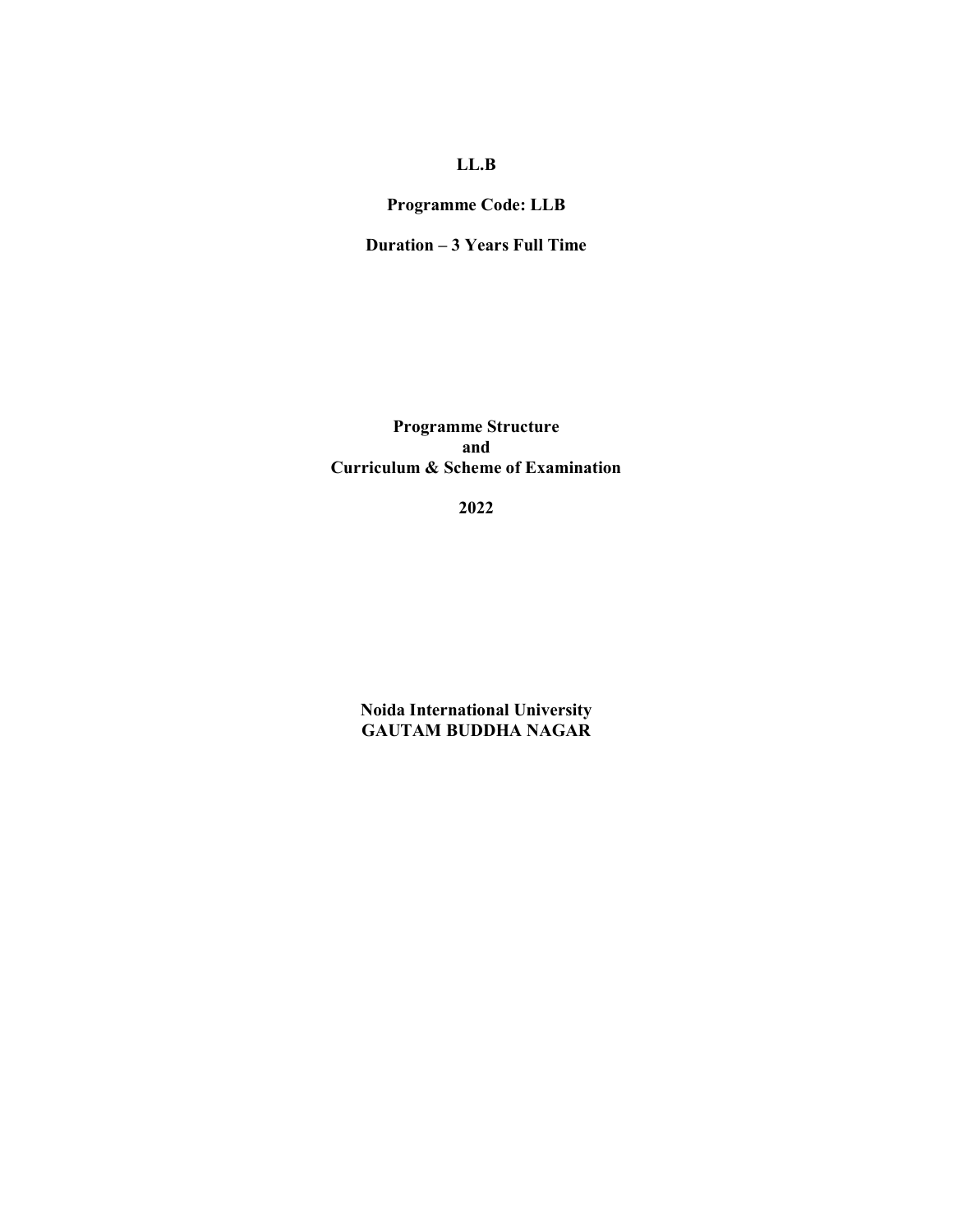#### PREAMBLE

Noida International University aims to achieve academic excellence by providing multi-faceted education to students and encouraging them to reach the pinnacle of success. The University has designed a system that would provide a rigorous academic programme with necessary skills to enable them to excel in their careers.

This booklet contains the Programme Structure, the Detailed Curriculum and the Scheme of Examination. The Programme Structure includes the courses (Core and Elective), arranged semester wise. The importance of each course is defined in terms of credits attached to it. The credit units attached to each course has been further defined in terms of contact hours i.e. Lecture Hours (L), Tutorial Hours (T), Practical Hours (P). Towards earning credits in terms of contact hours, 1 Lecture and 1 Tutorial per week are rated as 1 credit each and 2 Practical hours per week are rated as 1 credit. Thus, for example, an L-T-P structure of 3-0-0 will have 3 credits, 3-1-0 will have 4 credits, and 3-1-2 will have 5 credits.

The Curriculum and Scheme of Examination of each course includes the course objectives, course contents, scheme of examination and the list of text and references. The scheme of examination defines the various components of evaluation and the weightage attached to each component. The different codes used for the components of evaluation and the weightage attached to them are:

| Components                              | Codes     | Weightage $(\frac{6}{6})$ |
|-----------------------------------------|-----------|---------------------------|
| Case Discussion/ Presentation/ Analysis | C         | $05 - 10$                 |
| Home Assignment                         | H         | $05 - 10$                 |
| Project                                 | P         | $05 - 10$                 |
| Seminar                                 | S         | $05 - 10$                 |
| Viva                                    | V         | $05 - 10$                 |
| Quiz                                    |           | $05 - 10$                 |
| Class Test                              | <b>CT</b> | $15 - 20$                 |
| Attendance                              | A         | 05                        |
| <b>End Semester Examination</b>         | EE        | 60                        |

It is hoped that it will help the students study in a planned and a structured manner and promote effective learning. Wishing you an intellectually stimulating stay at Noida International University.

July, 2022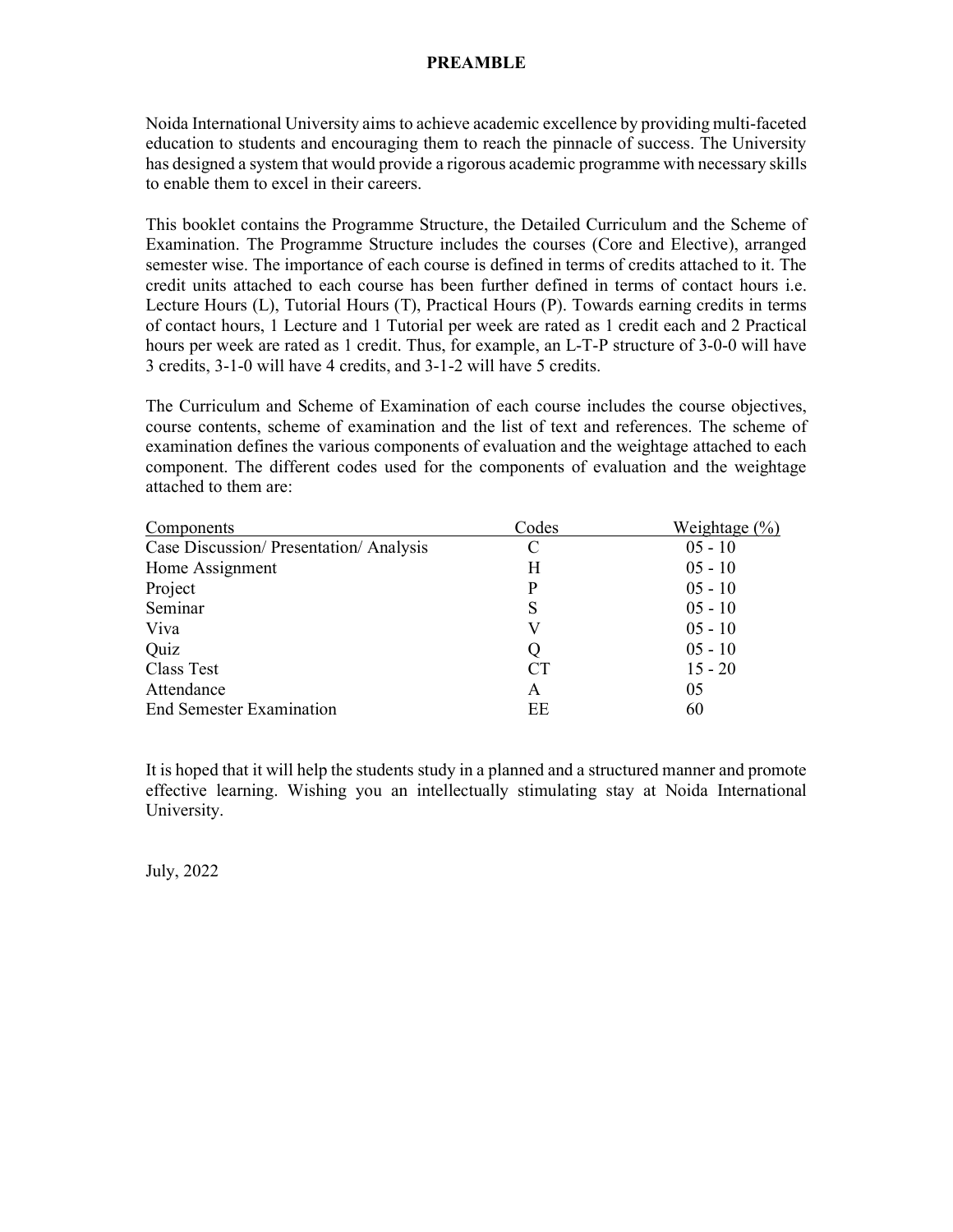#### PROGRAMME STRUCTURE

#### FIRST SEMESTER

| Course<br>Code | <b>Course Title</b>      | <b>Lectures</b><br>$(L)$ (Hour<br>s per<br>week) | <b>Tutorial</b><br>s<br>(T)(Hou<br>rs per<br>week) | Practic<br>al<br>(P)(Hou)<br>rs per<br>week) | <b>Total</b><br><b>Credit</b><br><b>S</b> | Pag<br>e<br>No. |
|----------------|--------------------------|--------------------------------------------------|----------------------------------------------------|----------------------------------------------|-------------------------------------------|-----------------|
| <b>LLB101</b>  | <b>LAW OF CONTRACT-I</b> | $\overline{4}$                                   |                                                    |                                              |                                           |                 |
| LLB102         | <b>LAW OF CRIMES-I</b>   | 4                                                |                                                    |                                              |                                           |                 |
| LLB103         | <b>JURISPRUDENCE</b>     | 4                                                |                                                    |                                              |                                           |                 |
| LLB104         | <b>LAW OF TORTS</b>      |                                                  |                                                    | 0                                            |                                           |                 |
| LLB105         | CONSTITUTIONAL<br>LAW-I  |                                                  |                                                    |                                              |                                           |                 |
|                | <b>TOTAL</b>             |                                                  |                                                    |                                              | 25                                        |                 |

#### SECOND SEMESTER

| <b>LLB201</b> | <b>LAW OF CONTRACT-</b><br>Н                                | 4 |  | $\Omega$ |                          |  |
|---------------|-------------------------------------------------------------|---|--|----------|--------------------------|--|
| <b>LLB202</b> | <b>CONSTITUTIONAL</b><br>LAW-II                             | 4 |  | $\Omega$ | 5                        |  |
| <b>LLB203</b> | <b>FAMILY LAW-I</b>                                         | 4 |  | $\Omega$ | $\overline{\phantom{0}}$ |  |
| <b>LLB204</b> | <b>ENVIRONMENTAL</b><br>LAW                                 | 4 |  | $\theta$ | 5                        |  |
|               | <b>Optional (Any One Paper)</b>                             |   |  |          |                          |  |
| <b>LLB205</b> | <b>LAW OF TAXATION</b><br><b>OR</b>                         | 4 |  | $\theta$ | 5                        |  |
| <b>LLB206</b> | <b>INDIAN LEGAL AND</b><br>CONSTITUTIONAL<br><b>HISTORY</b> | 4 |  | $\Omega$ | 5                        |  |
| <b>NCT</b>    | <b>INTERNSHIP (4-6)</b><br>Weeks)                           |   |  |          |                          |  |
|               | <b>TOTAL</b>                                                |   |  |          | 25                       |  |

# SUMMER INTERNSHIP - I: 4-6 WEEKS

#### THIRD SEMESTER

| <b>LLB301</b> | <b>FAMILY LAW-II</b>   | 4 | $\Omega$ | $\overline{\phantom{0}}$ |  |
|---------------|------------------------|---|----------|--------------------------|--|
|               | <b>PUBLIC</b>          |   |          |                          |  |
| LLB302        | <b>INTERNATIONAL</b>   |   | 0        |                          |  |
|               | LAW                    |   |          |                          |  |
| <b>LLB303</b> | PROPERTY LAW           | 4 | $\Omega$ |                          |  |
|               | <b>AND EASEMENT</b>    |   |          |                          |  |
| <b>LLB304</b> | <b>ADMINISTRATIVE</b>  | 4 | 0        |                          |  |
|               | <b>LAW</b>             |   |          |                          |  |
|               | <b>PROFESSIONAL</b>    |   |          |                          |  |
|               | ETHICS,                |   |          |                          |  |
| <b>LLB305</b> | <b>ACCOUNTANCY FOR</b> |   | 0        |                          |  |
|               | <b>LAWYERS AND</b>     |   |          |                          |  |
|               | <b>BENCH BAR</b>       |   |          |                          |  |
|               | <b>RELATIONS</b>       |   |          |                          |  |
|               | <b>TOTAL</b>           |   |          | 25                       |  |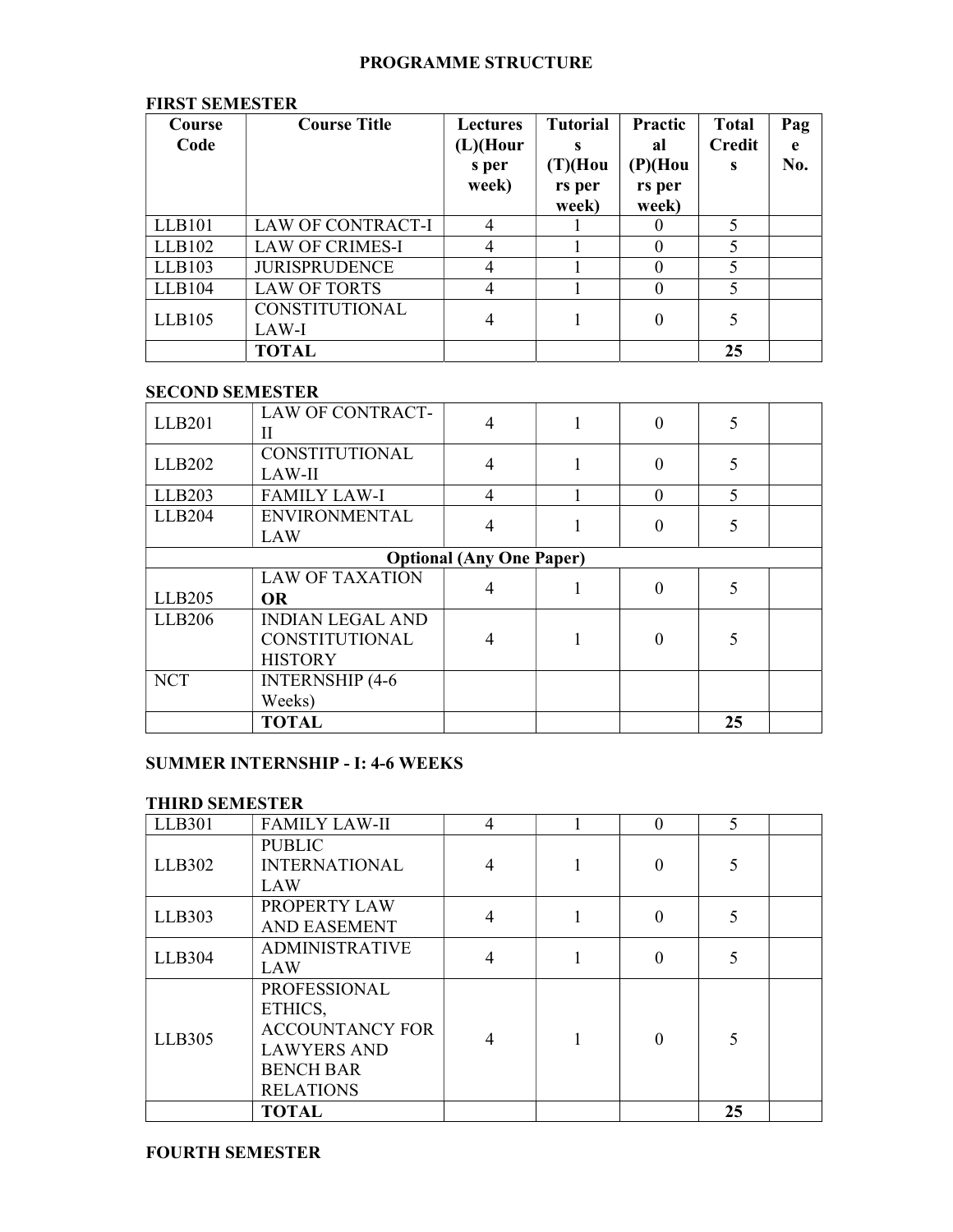| <b>LLB401</b> | <b>COMPANY LAW</b>                                                                                                 | 4              | $\Omega$ | $\overline{\phantom{0}}$ |  |
|---------------|--------------------------------------------------------------------------------------------------------------------|----------------|----------|--------------------------|--|
| LLB402        | <b>LABOUR AND</b><br><b>INDUSTRIAL LAW</b>                                                                         | $\overline{4}$ | $\Omega$ | 5                        |  |
| LLB403        | <b>U.P.LAND LAWS</b>                                                                                               | 4              | $\Omega$ | $\overline{5}$           |  |
|               | <b>Optional (Any One Paper)</b>                                                                                    |                |          |                          |  |
| <b>LLB404</b> | <b>CRIMINOLOGY AND</b><br>PENOLOGY OR                                                                              | 4              | $\Omega$ | 5                        |  |
| LLB405        | <b>LAW OF EQUITY AND</b><br><b>TRUST OR</b>                                                                        | 4              | $\Omega$ | 5                        |  |
| <b>LLB406</b> | <b>MEDIA AND LAW</b>                                                                                               | 4              | $\Omega$ | $\overline{\mathcal{L}}$ |  |
| <b>LLB407</b> | ARBITRATION,<br><b>CONCILIATION AND</b><br><b>ALTERNATIVE DISPUTE</b><br><b>RESOLUTION</b><br>(PRACTICAL TRAINING) | 4              | $\Omega$ | 5                        |  |
| <b>NCT</b>    | <b>INTERNSHIP</b> (4-6 Weeks)                                                                                      |                |          |                          |  |
|               | <b>TOTAL</b>                                                                                                       |                |          | 25                       |  |

# SUMMER INTERNSHIP - II: 4-6 WEEKS

#### FIFTH SEMESTER

| .             |                         |  |    |  |
|---------------|-------------------------|--|----|--|
| LLB501        | <b>LAW OF EVIDENCE</b>  |  |    |  |
|               | <b>CIVIL PROCEDURE</b>  |  |    |  |
| LLB502        | <b>CODE AND</b>         |  |    |  |
|               | <b>LIMITATION ACT</b>   |  |    |  |
|               | <b>LAW OF CRIMES-II</b> |  |    |  |
| <b>LLB503</b> | (Cr.P.C.)               |  |    |  |
| LLB504        | <b>HUMAN RIGHTS LAW</b> |  |    |  |
|               | <b>AND PRACTICE</b>     |  |    |  |
|               | DRAFTING,               |  |    |  |
| LLB505        | PLEADING AND            |  |    |  |
|               | <b>CONVEYANCING</b>     |  |    |  |
|               | <b>TOTAL</b>            |  | 25 |  |

# SIXTH SEMESTER

| LLB601        | <b>LEGAL LANGUAGE</b><br><b>AND WRITING</b> | $\overline{4}$           | $\Omega$ | 5 |  |
|---------------|---------------------------------------------|--------------------------|----------|---|--|
| LLB602        | <b>INTERPRETATION OF</b><br><b>STATUTES</b> | $\overline{\mathcal{A}}$ | 0        |   |  |
| LLB603        | <b>PRIVATE</b><br><b>INTERNATIONAL LAW</b>  | $\overline{4}$           | 0        | 5 |  |
|               | <b>Optional Paper (Opt</b><br>AnyOne)       |                          |          |   |  |
|               | <b>INTELLECTUAL</b>                         |                          |          |   |  |
| <b>LLB604</b> | PROPERTY RIGHTS OR                          | $\overline{\mathcal{A}}$ | 0        | 5 |  |
| LLB605        | <b>WOMEN AND</b><br><b>CRIMINAL LAW OR</b>  | $\overline{\mathcal{A}}$ | 0        |   |  |
|               | <b>LAW RELATING TO</b>                      |                          |          |   |  |
| <b>LLB606</b> | <b>RIGHT TO</b>                             | 4                        | 0        |   |  |
|               | <b>INFORMATION</b>                          |                          |          |   |  |
|               | MOOT COURT, PRE                             |                          |          |   |  |
| <b>LLB607</b> | <b>TRIAL PREPARATIONS</b>                   | 4                        |          |   |  |
|               | AND PARTICIPATION                           |                          |          |   |  |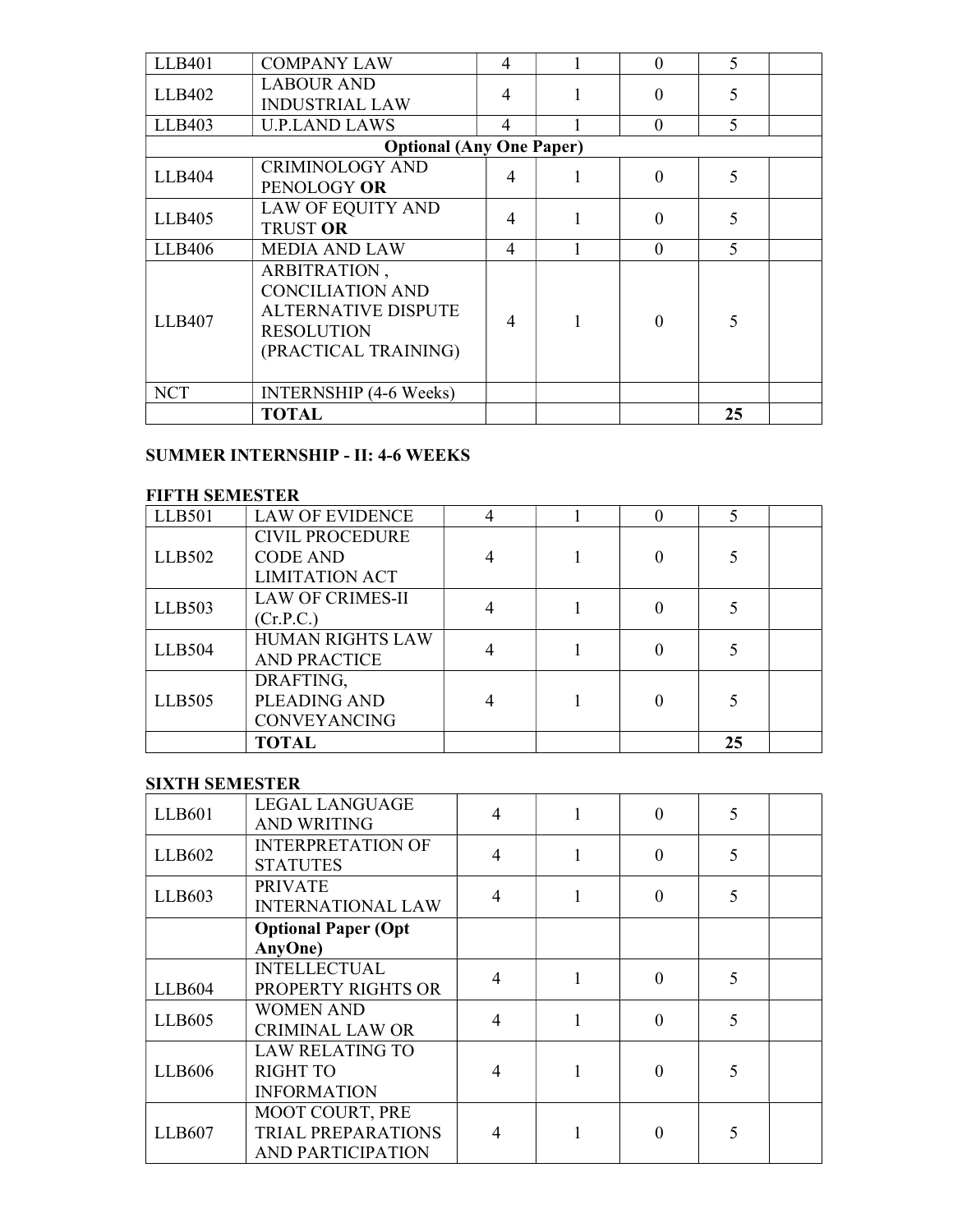|            | IN LEGAL               |  |  |  |
|------------|------------------------|--|--|--|
|            | <b>PROCEEDINGS</b>     |  |  |  |
| <b>NCT</b> | <b>INTERNSHIP (4-6</b> |  |  |  |
|            | Weeks)                 |  |  |  |
|            | <b>TOTAL</b>           |  |  |  |

# SUMMER INTERNSHIP - III: 4-6 WEEKS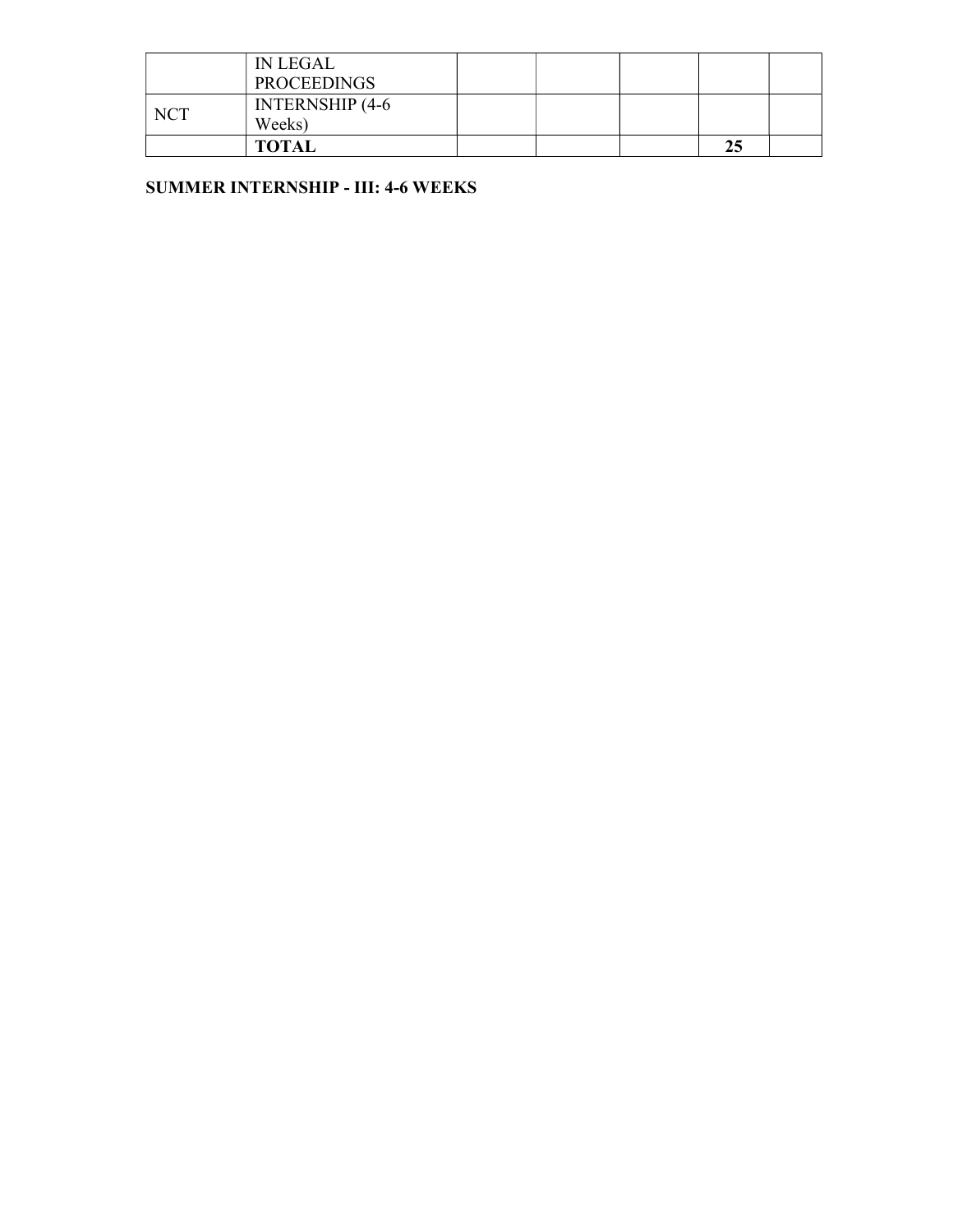Semester-I

#### Subject: Law of Contract -I Subject Code: LLB101

Credit Units:5

#### Course Objective:

Whatever may be the nature of a given society, the contractual relations, as are obtained in that society, are governed by certain principles which are more or less of a general and basic nature. In India these general principles are included in the statute of the Indian Contract Act. 1872. This course is designed to acquaint a student with the conceptual and operational parameters of these various general principles of contractual relations. Specific enforcement of contracts is an important aspect of the law of contracts. Analysis of the kinds of contracts that can be specifically enforced and the methods of enforcement forms a significant segment of this study.

#### COURSE CONTENTS:

# UNIT I:

#### Agreement and Contract-

1.1 Definitions

1.2 Elements

1.3 kinds of formation of contract- Proposal and Acceptance, Communication and Revocation

#### Unit II

2.1 Capacity to Contract

2.2 Consent

2.3 Considerations- its needs, kinds, essential elements and its exceptions

# UNIT III:

- 3.1 Void & Voidable Contracts
- 3.2 Illegal contract
- 3.3 Unlawful agreements and their effects

# UNIT IV:

- 4.1 Contingent Contract
- 4.2 Quasi Contracts
- 4.3 Discharge of Contract and Performance of Contract

# UNIT V:

- 5.1 Breach of contract and remedies
- 5.2 Specific Relief Act, 1963

a) Recovery of property

b)Specific performance of contracts

c)Injunctions – Temporary and Perpetual, Mandatory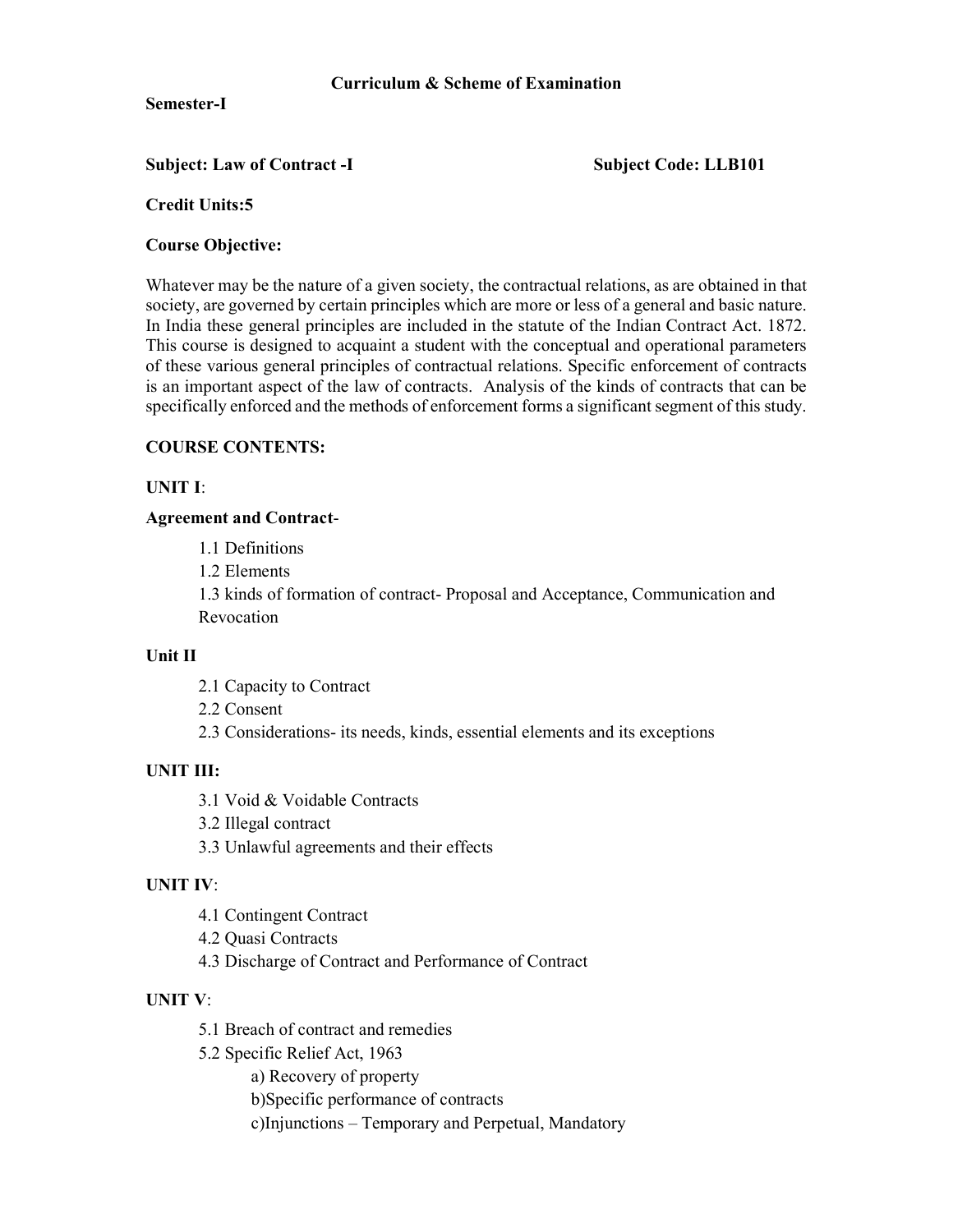| Components                      | $\mathbf{D}/\mathbf{C}/\mathbf{F}$<br>◡ | חר<br>◡ |    |           | -- |
|---------------------------------|-----------------------------------------|---------|----|-----------|----|
| Weightage<br>$(0)$ <sub>0</sub> |                                         |         | ັັ | ∩ ⊆<br>v. | υυ |

- 1) Avtar Singh Law of Contract and Specific Relief
- 2) Mulla Law of Contract and Specific Relief
- 3) Anson's Law of Contract
- 4) R.K.Bangia Law of Contract and Specific Relief
- 5) Cheshire and Fifoot Law of Contract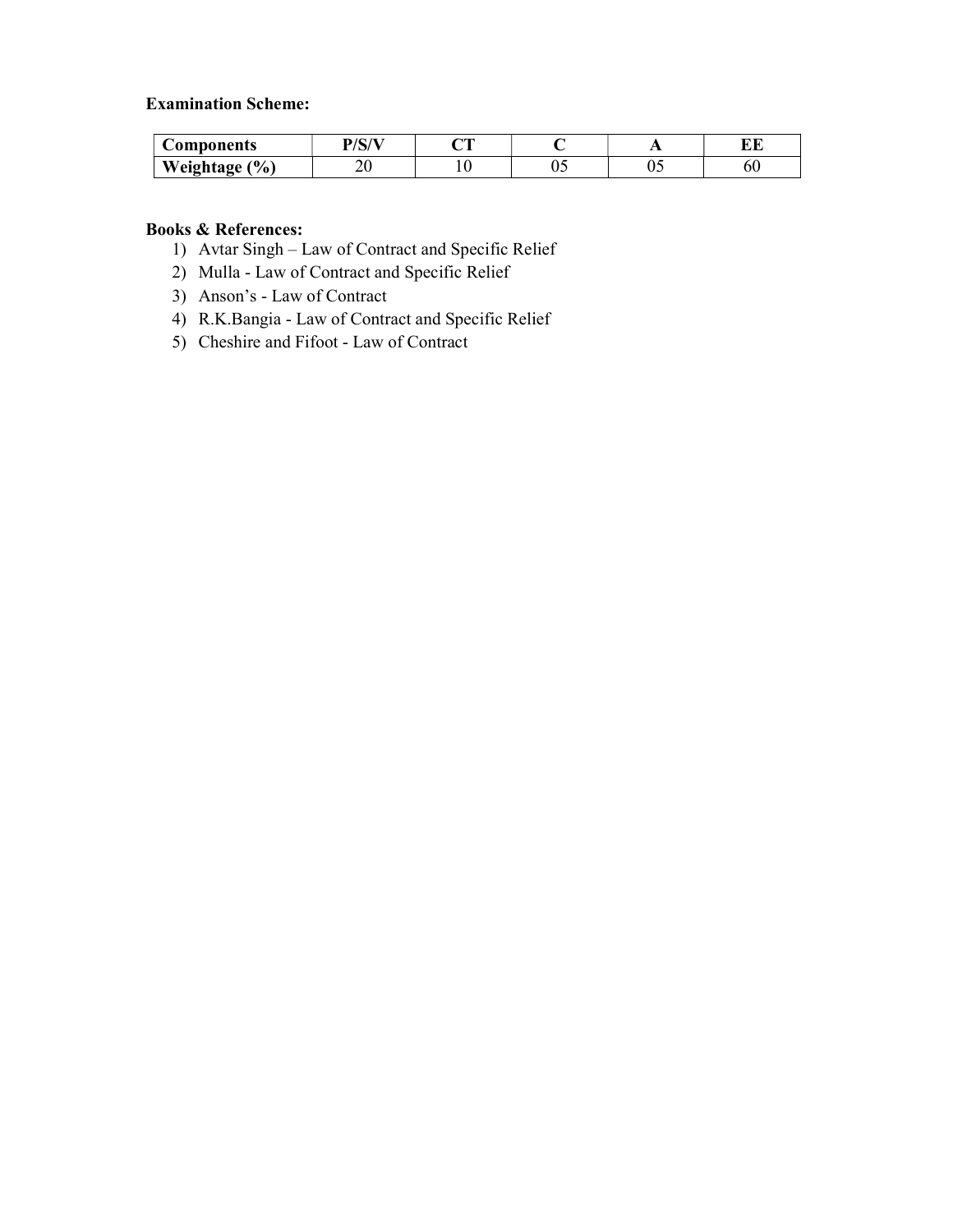Course on Law of Crimes aims at introducing students to the basic principles of criminal law. There has been a progressive as well as regressive change in Indian society since Independence. A proper understanding of crimes and the causal factors for the occurrence of crime is extremely important in the larger context of India's development, if young law students are to use their knowledge and skills to build a just and humane society. The young law students are the would-be lawyers and as such they must have an acquaintance with such knowledge to make the criminal justice system serve the goals of social defense as well as social justice. Therefore, a study of the basic concepts of specific offences under the Indian Penal Code is imperative.

# COURSE CONTENTS:

# UNIT – I

1.1 Concept of Crime: Distinction between Crime and other wrongs under Common Law, Stages of Crime

1.2 Principles of criminal liability: MensRea & Actus Rea

1.3 Indian Penal Code: Background, Introduction and Applicability.

1.4 General Explanation, Punishment, social relevance of Capital Punishment,

1.5 Discretion in awarding punishment and minimum punishment in respect of certain offences with relevance to precedents.

# UNIT – II

2.1 General Exceptions

2.2 Criminal acts by several persons or group

- 2.3 Abetment
- 2.4 Criminal Conspiracy
- 2.5 Offences against State
- 2.6 Offences against the public tranquility
- 2.7 Offences relating to election
- 2.8 Contempt of lawful authority and public servants: False evidence.

# UNIT – III:

#### Offences affecting human life:

- 3.1 Culpable Homicide & Murder
- 3.2 Death cause by negligence
- 3.3 causing miscarriage & injuries to unborn children
- 3.4 Hurt, Grievous hurt
- 3.5 Wrongful restraint, Wrong Confinement
- 3.6 Criminal force and Assault

# UNIT – IV:

#### Offences affecting human life (Contd.):

- 4.1 Kidnapping,& Abduction
- 4.2 Slavery and forced labour
- 4.3 Rape, Prohibition of indecent representation of women, Unnatural offences.

# Offences against property

4.4 Theft , Extortion, Robbery & Dacoity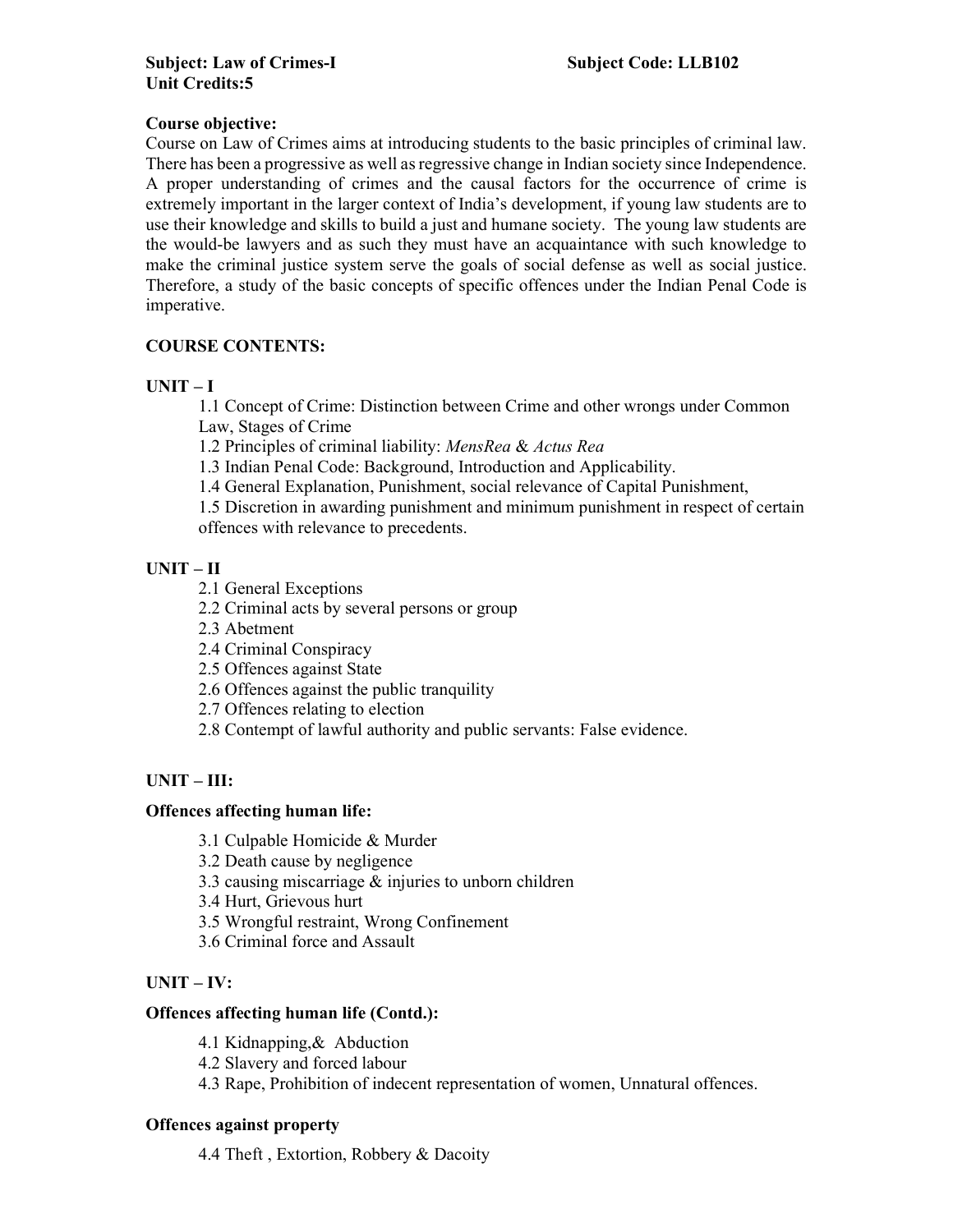4.5 Criminal Misappropriation of property & Criminal breach of trust, Mischief, Criminal Trespass 4.6 Cheating, Fraudulent deeds and disposition of property etc.

# $UNIT - V$

5.1 Offences relating to marriage

5.2 Defamation,

5.3 Criminal intimidation and annoyance

5.4 Attempt

#### Examination Scheme:

| Components         | D/C/V | $\sim$ |    | . . | ש פ |
|--------------------|-------|--------|----|-----|-----|
| (0/0)<br>Weightage | ∠∪    |        | ◡◡ | υ.  | ov  |

- 1) T Bhattacharya ,Indian Penal Code,CLA
- 2) N.V.Paranjape , Indian Penal Code
- 3) K. D. Gaur A Text Book on the Indian Penal Code
- 4) P. S. AchuthanPillai Criminal Law.
- 5) Ratanlal and Dhirajlal Indian Penal Code
- 6) Kenny's Outlines of English Criminal Law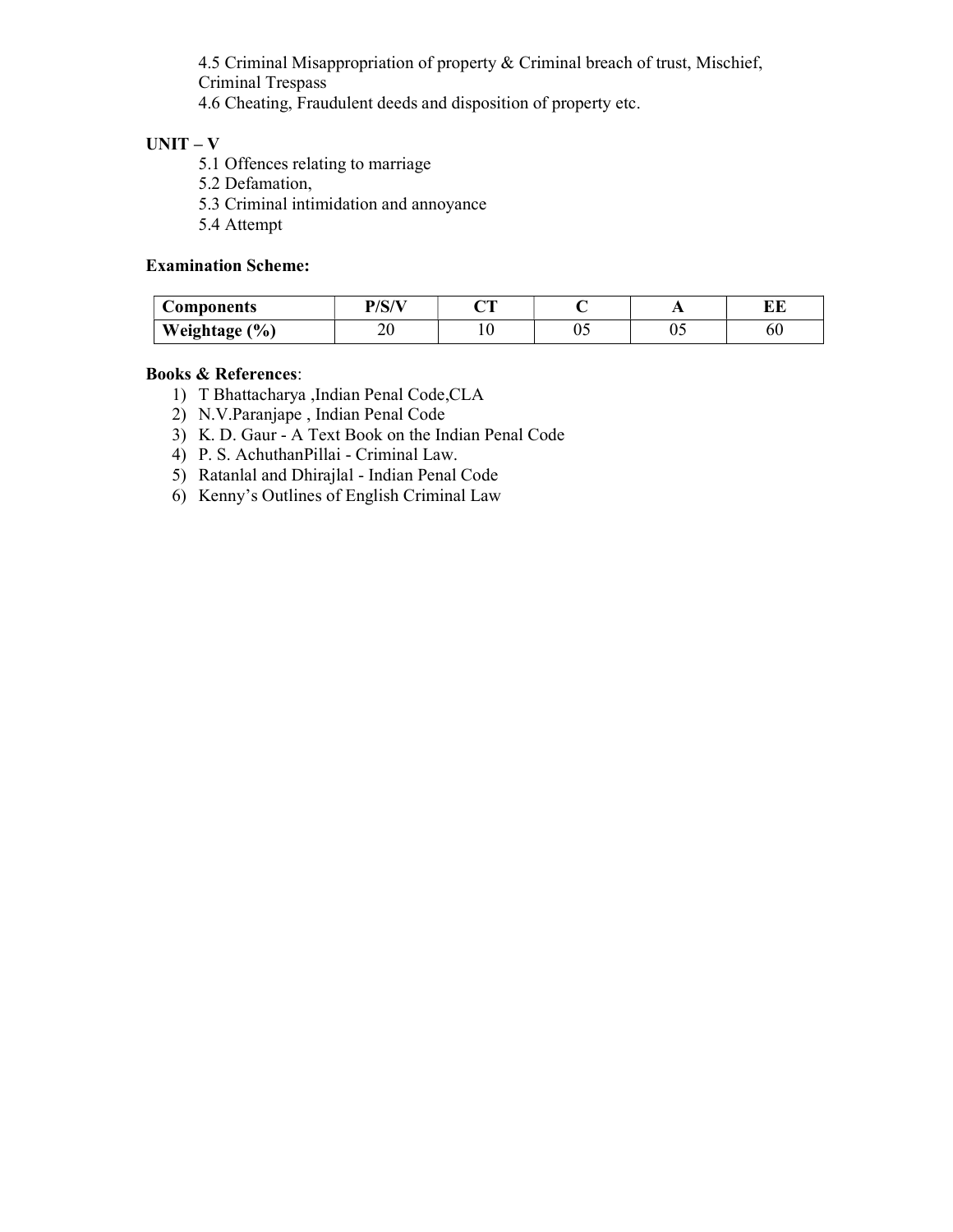The objective of the course is to create an understanding of basic legal concepts and provide an insight to the student into philosophical, ideological and theoretical foundations of the discipline of law with special reference to Indian legal system

# COURSE CONTENTS:

# UNIT – I

- 1.1 Meaning of Jurisprudence
- 1.2 Nature of Jurisprudence
- 1.3 Scope of Jurisprudence

# UNIT-II:

- 2.1 Natural law school,
- 2.2 Analytical school,
- 2.3 Historical school,
- 2.4 Sociological school,
- 2.5 Realistic school.

# UNIT – III

- 3.1 Theories of Punishment
- 3.2 Capital Punishment
- 3.3 Sources of Law
- 3.4 Legislation- Types of Legislation
- 3.5 Precedent-Stare decisis ,Obiter Dicta ,Ratio Decidendi

# UNIT – IV

- 4.1 Legal Rights and Duties- meaning and classification
- 4.2 Theories of right- Relation between right and duty
- 4.3 Legal Personality-Definition-types and theories of legal personality

# UNIT – V

- 5.1 Possession: Concept, Kinds of possession
- 5.2 Ownership: Concept, Kinds of ownership
- 5.3 Relation between possession and ownership

#### Examination Scheme:

| <b>Components</b>          | $\mathbf{D}/\mathbf{C}/\mathbf{V}$<br>້ | n m |    | . . | --<br>பப |
|----------------------------|-----------------------------------------|-----|----|-----|----------|
| $\frac{1}{2}$<br>Weightage | ົ<br>∠∪                                 |     | ັັ | ∪~  | υv       |

- 1) Dr. B N M Tripathi-Jurisprudence-Legal theory
- 2) Fitzgerald Salmond on Jurisprudence.
- 3) W. Friedman Legal Theory
- 4) V. D. Mahajan Jurisprudence and Legal Theory
- 5) Paton Jurisprudence
- 6) Edgar Bodenheimer Jurisprudence
- 7) R.W.M. Dias-Jurisprudence (1994) Indian Reprint-Adithya Books, Delhi
- 8) Dr. Avtar Singh-Jurisprudence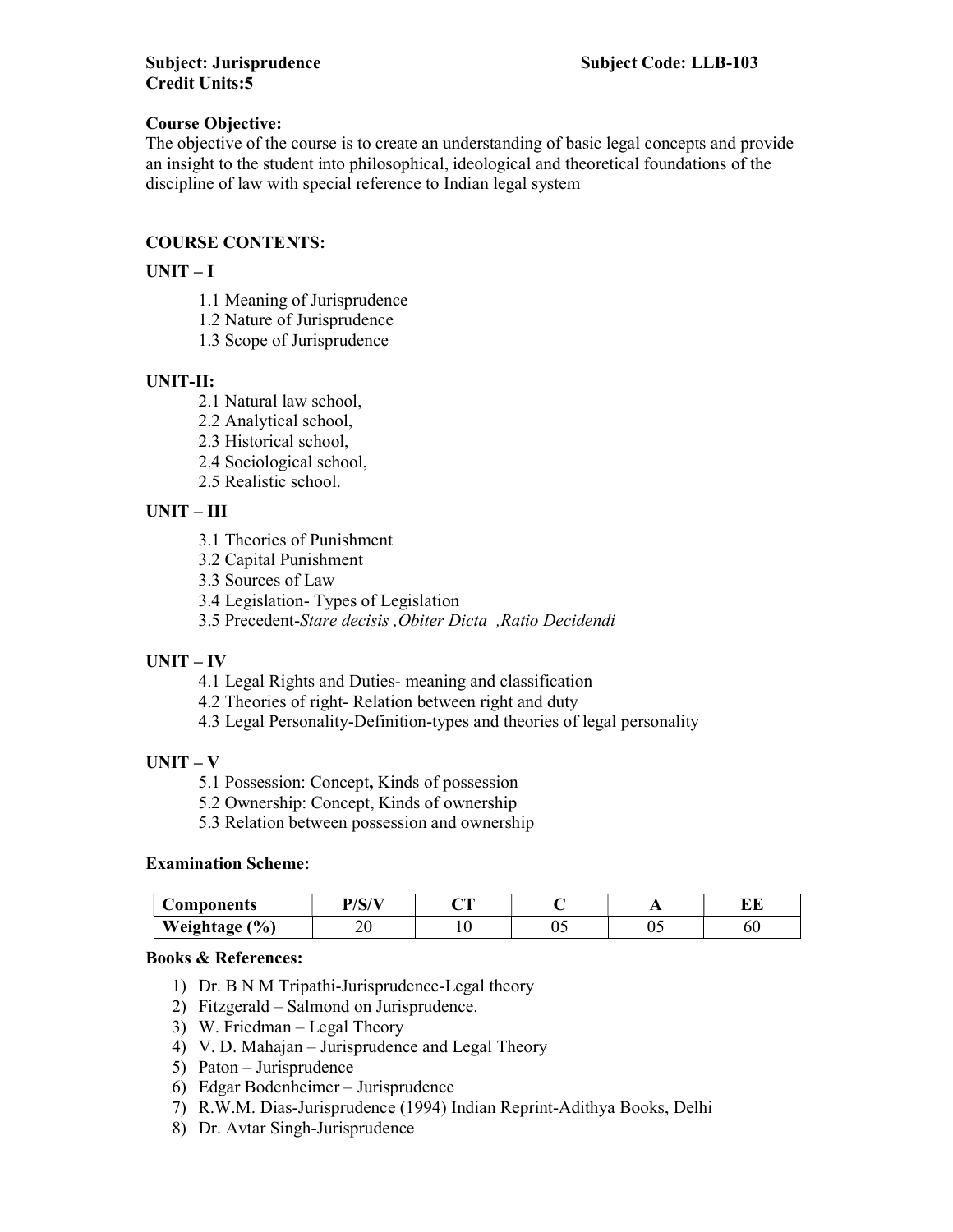# Credit Units:5 Course Objective:

This course aims to introduce the student to the specialized discipline of tort law that is one of the most litigated areas of law in the west. In India this realm is on the verge of a lot of litigational activity. The course covers Consumer Protection Act as well as Motor Vehicle Act which are carved out from the general principles of tort

# COURSE CONTENTS:

# Unit I: Introduction: Definition, Nature and Scope

- 1.1 Origin and Development of Torts
- 1.2 Meaning and Definition
- 1.3 Constituents of Tort
- 1.4 Tort vis-a-vis other wrongs

# Unit II: Defences against Tortious Liability

- 2.1 General Exceptions
- 2.2 Capacity to sue and to be sued

#### Unit III: Liability

- 3.1 Vicarious Liability
- 3.2 Government liability
- 3.3 Absolute and Strict liability

#### Unit IV: Particular Torts and their remedies

- 4.1 Negligence,
- 4.2 Remoteness of damages
- 4.3 Nervous shock
- 4.4 Assault, Battery, Defamation, Nuisance, Trespass
- 4.5 Remedies and discharge of torts

#### Unit V: Consumer Protection

- 5.1 The Consumer Protection Act, 1986 –.definitions
- 5.2 Establishment of Central, State and District Consumer Protection Councils

5.3 Adjudicatory Bodies – District Consumer Disputes Redressal Forum, State

Consumer Disputes Redressal Commission and National Consumer Disputes

5.4 Redressal Commission – Constitution, Powers, Jurisdiction, Procedure, Appeals

#### Examination Scheme:

| Components                 | P/(C/T)<br>◡ | $\sim$ |    | . . |    |
|----------------------------|--------------|--------|----|-----|----|
| Weightage<br>$\frac{9}{6}$ | ີ            | ⊥ ∪    | ັັ | ∪~  | vv |

#### Text and Reference Books:

- 1. R.K. Bangia, Law of Torts  $(22<sup>nd</sup>$  ed., 2010)
- 2. W.V.H. Rogers, Winfield & Jolowicz on Tort (18th ed., 2010)
- 3. G.P. Singh, Ratanlal & Dhirajlal the Law of Torts ( $26<sup>th</sup>$ ed., 2010)
- 4. Tony Weir, A Casebook on Tort  $(9<sup>th</sup>$  ed., 2004)
- 5. M.N. Shukla, Law of Torts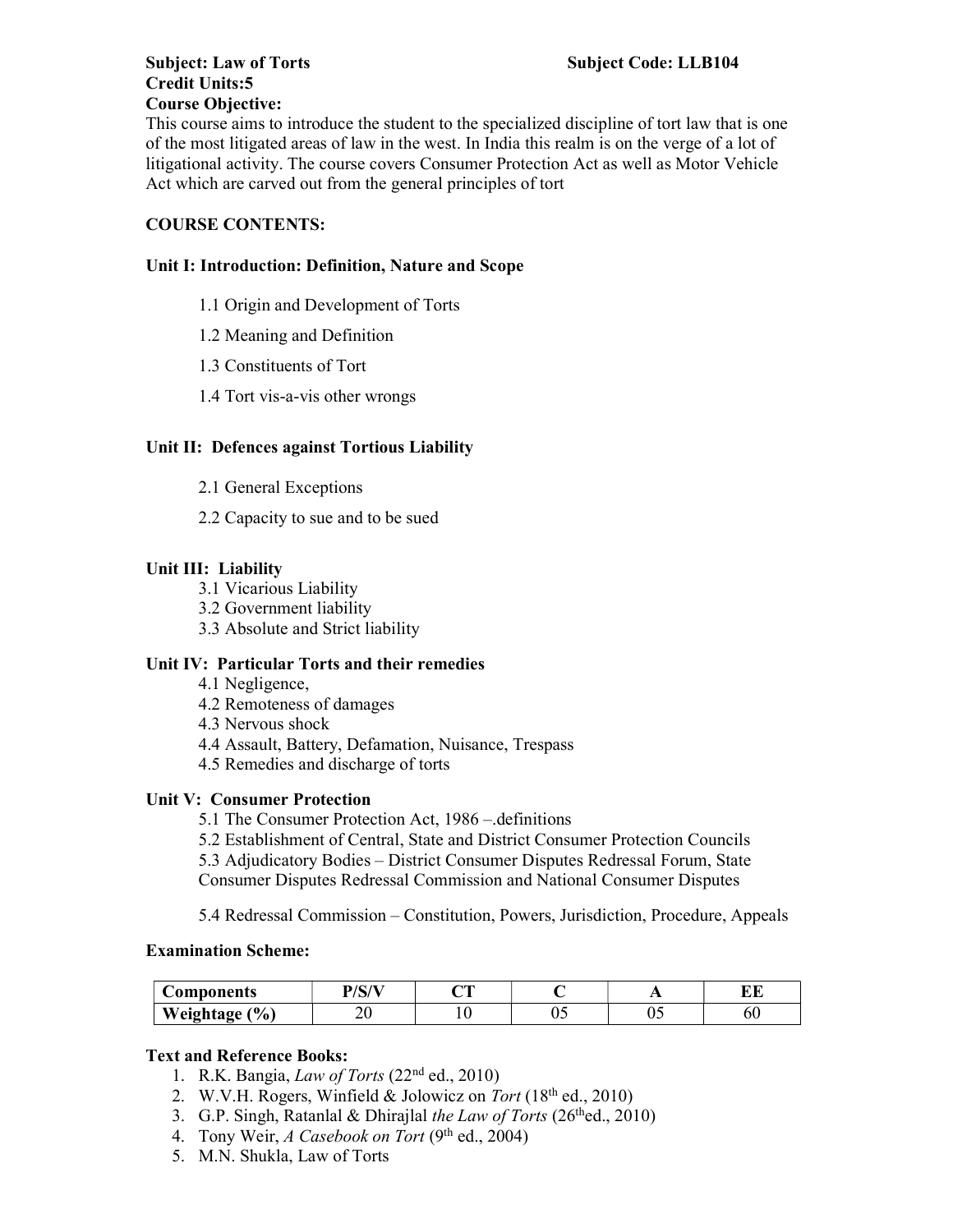#### Subject: Constitutional Law-I Subject Code: LLB105 Credit Units:5

#### Course Objective:

The course aims at analyzing constitutional institutions, its powers, limitations and interrelationships with one another and seeks to mould a frame of mind in the student to appreciate and assess constitutional policy and changes for the future.

# COURSE CONTENTS:

#### UNIT- I: Introduction

1.1 Historical development: ( Since 1600 to 1947)

1.2 Definition and meaning of Constitution: kinds of Constitution, meaning of Constitutionalism, features of Indian Constitution.

1.3 Preamble: Meaning, Scope, Importance, Objectives and Values enshrined in the Preamble.

#### UNIT - II: Fundamental Rights (Article 12 to 35)

- 2.1 Definition of 'State'
- 2.2 Concept of 'Law' under Article 13
- 2.3 Right to Equality
- 2.4 Right to Freedom
- 2.5 Protection in respect of Conviction for offences
- 2.6 Right to Life and Personal Liberty
- 2.7 Right to Education
- 2.8 Right against Exploitation
- 2.9 Right to Freedom of Religion
- 2.10 Cultural and Educational Rights of Minorities
- 2.11 Right to Constitutional Remedies

#### UNIT- III: Directive Principles of State Policy (Articles 36 - 51)

3.1 Importance

3.2 Relationship and the effect of inconsistency between the Fundamental Rights and legislations aimed at implementing the Directive Principles of State Policy

#### UNIT - IV: Fundamental Duties (Article 51A)

4.1 Fundamental duties

#### UNIT-V: Amendment of the Constitution (Article 368)

#### Examination Scheme:

| Components                   | D/C/VI<br>◡ | $\gamma$<br>– ≖ | . . | -- |
|------------------------------|-------------|-----------------|-----|----|
| Weightage<br>$\mathcal{O}_0$ | ∠∪          | ιv              | ∪~  | υv |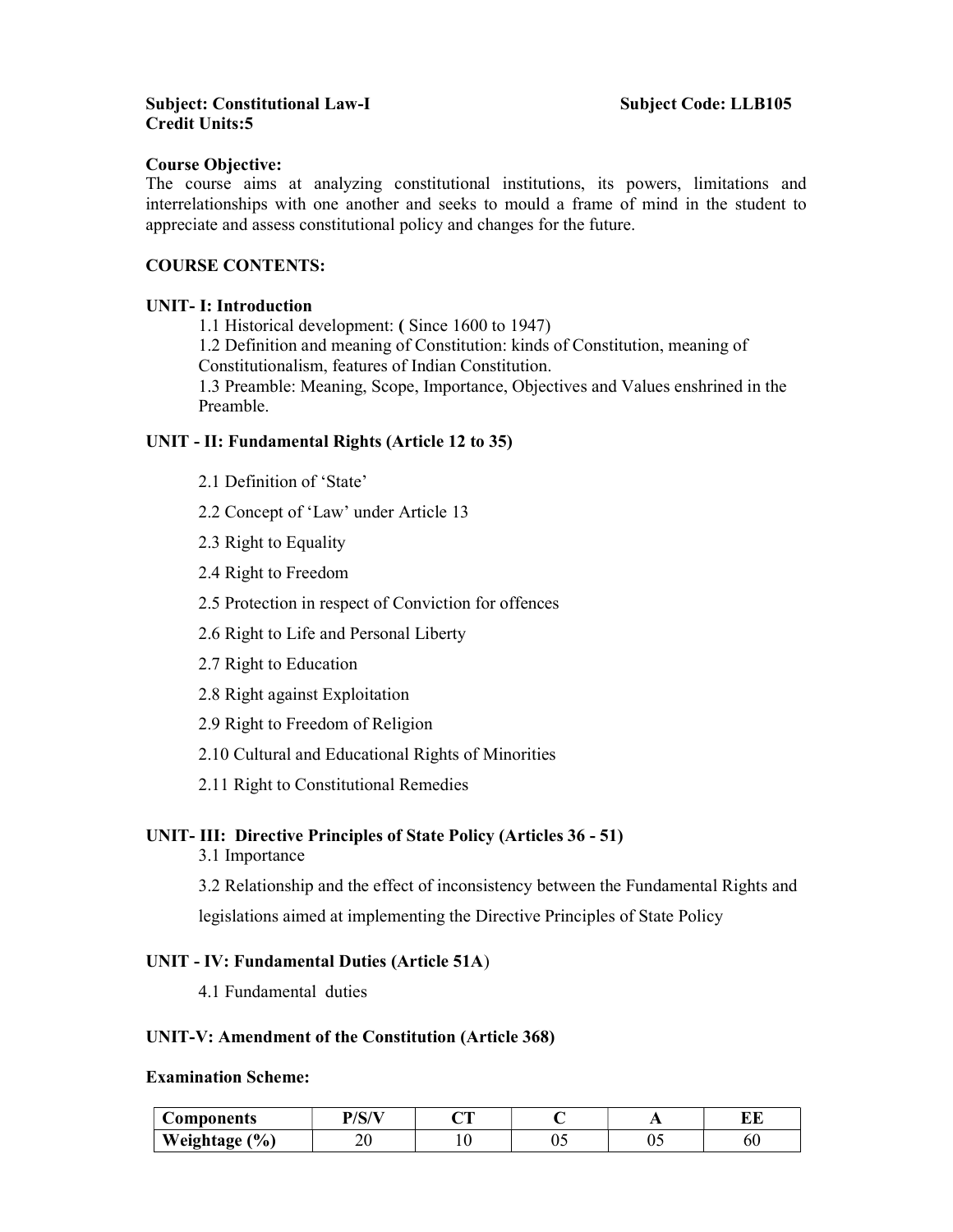#### Text &Reference Books:

- 1. J.N. Pandey Constitutional Law of India
- 2. M. P. Jain- Indian Constitutional Law- Vol I and II
- 3. H. M. Seervai Constitutional Law of India
- 4. Dr. V. N. Shukla Constitution of India
- 5. S. Shiva Rao- Framing of Indian Constitution
- 6. Subhash. C. Kashyap History of Indian Parliament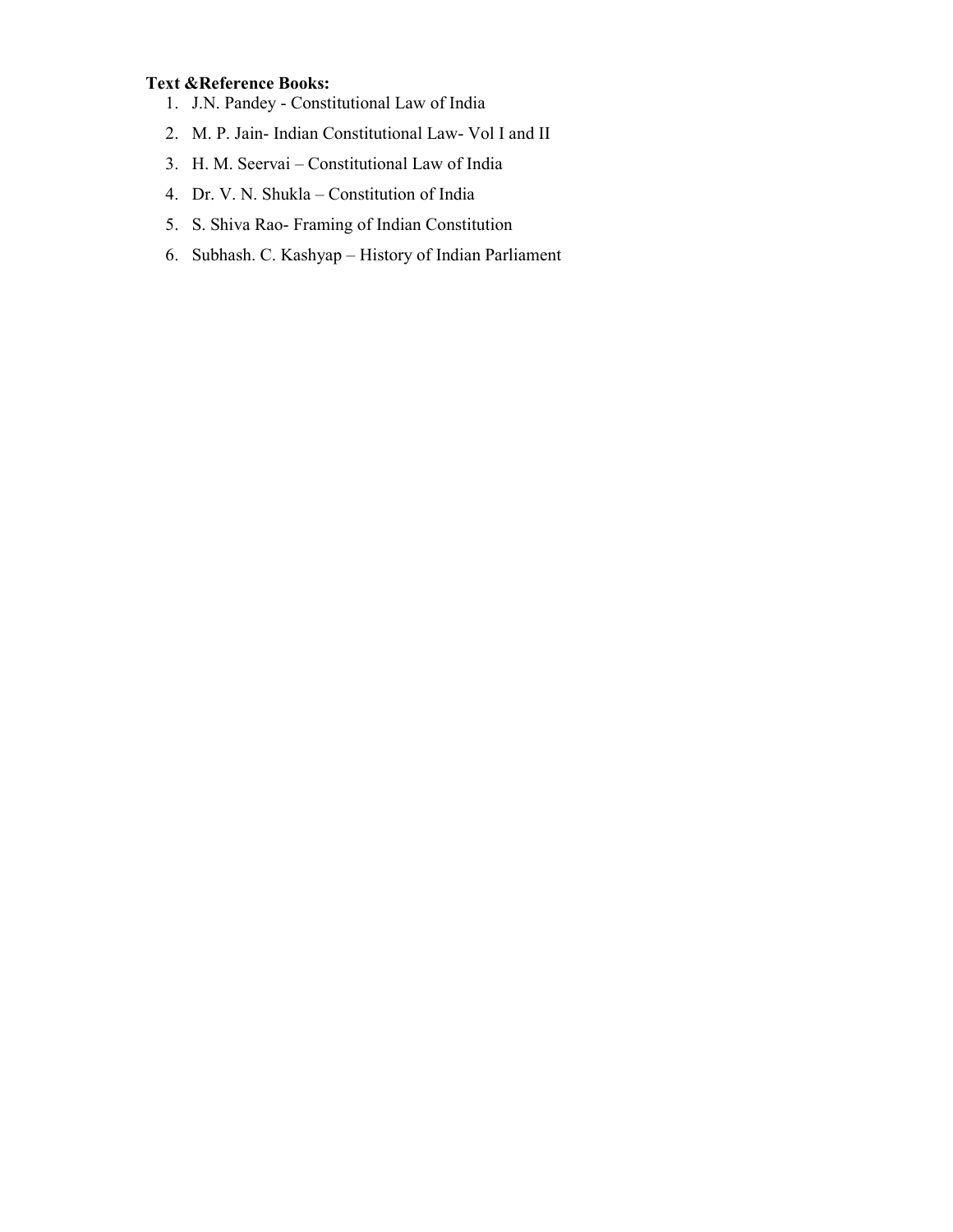#### Semester II

# Subject: Law of Contract –II Subject Code: LLB201

# Credit Units:5

#### Course Objectives:

The objective of the law of contract here is to deal with discharge of contractual liabilities between parties either through the acts of the parties or by the operation of the law along with various remedies, measures of damages of breach of contract and penalties thereof available under the Act. Here also the objective to deal with the specific contracts of Guarantee, Indemnity, Pledge, and Agency is to know the related laws with the scope, nature and creation of these contracts under the perspective of this Act.

#### COURSE CONTENTS:

#### UNIT– I: Contract of Indemnity & Guarantee

- 1.1 Agreements of Indemnity- Definition, Nature and Scope
- 1.2 Rights of indemnity holder Commencement of the indemnifier's liability
- 1.3 Contract of Guarantee Definition, Nature and Scope
- 1.4 Difference between contract of indemnity and Guarantee.

#### UNIT – II: Contract of Bailment & Pledge

- 2.1 Definition of Bailment, Bailor & Bailee
- 2.2 Rights and Duties of Bailor and Bailee
- 2.3 Contract of Pledge
- 2.4 Distinction between Pledge and Bailment

# UNIT-III: Contract of Agency

- 3.1 Definitions of Agent and Principal
- 3.2 Essentials of agency
- 3.3 Relation of principal & agent
- 3.4 Sub-agent and substituted agent
- 3.5 Termination of agency

# UNIT –IV: Indian Partnership Act

- 4.1 Definition & nature of partnership
- 4.2 Rights /Duties of partners
- 4.3 Incoming and outgoing partners
- 4.4 Relations of Partners to third parties
- 4.5 Liability for holding out
- 4.6 Minor as a partner
- 4.7 Registration of firm & Dissolution
- 4.8 Compulsory dissolution

# UNIT–V: Sale of Goods Act

5.1 Agreement to Sell, Contract of sale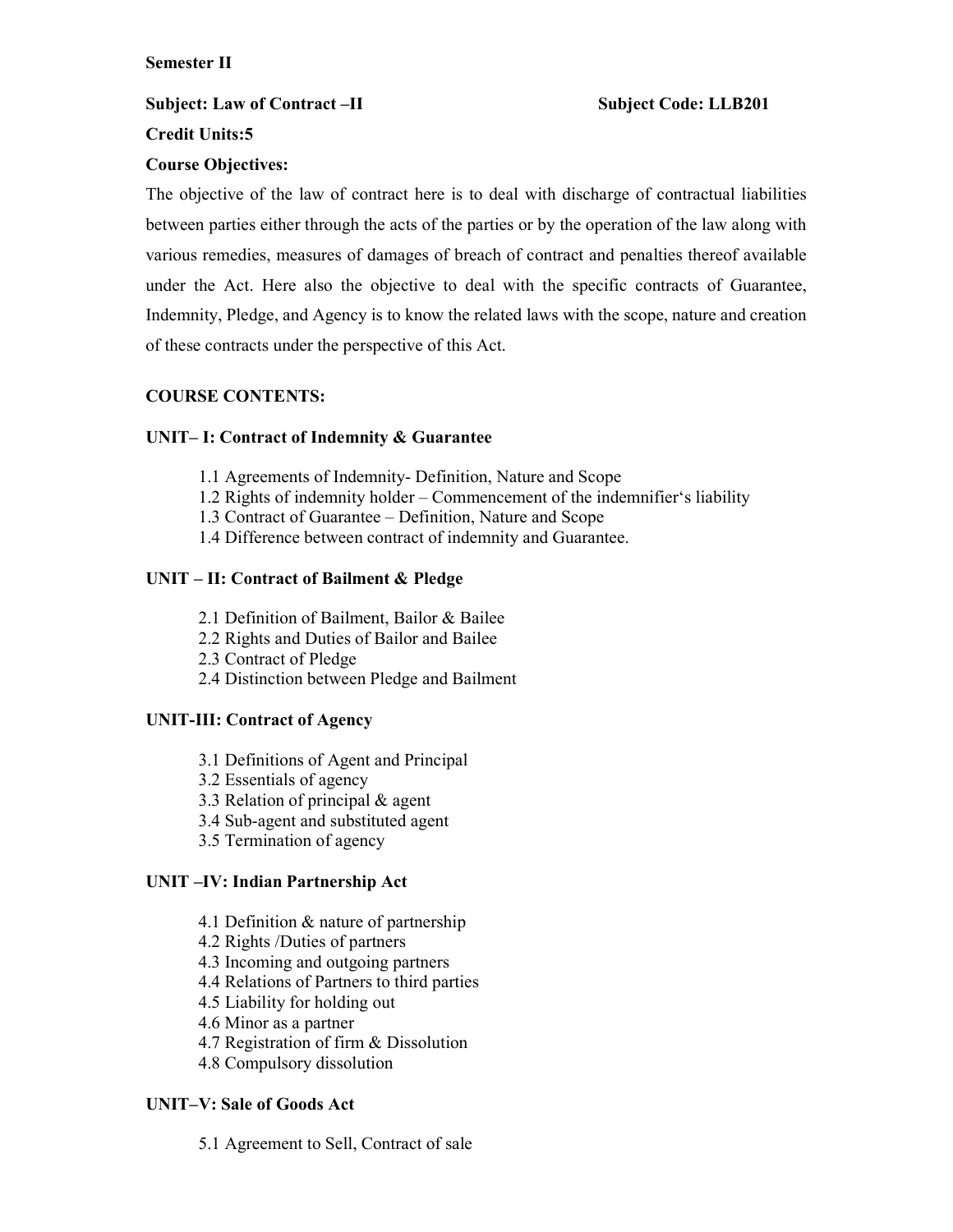- 5.2 Conditions and Warranties
- 5.3 Passing of property Transfer of title (Nemo Det Quad Non Habet)
- 5.4 Performance of the Contract
- 5.5 Rights of Unpaid Seller against goods
- 5.6 Doctrine of Caveat Emptor
- 5.7 Remedies for Breach of Contract

| Components                   | D/C/VI<br>ᄓ      | $\sim$<br>. . |    | -- |
|------------------------------|------------------|---------------|----|----|
| $\frac{(0)}{0}$<br>Weightage | $\Delta$ r<br>∠∪ | v             | v. | υv |

- 1) Avtar Singh Law of Contract
- 2) N.D.kapoor Law of Contract
- 3) J. P. Verma -The Law of Partnership in India
- 4) Saharay H.K Indian Partnership and Sale of Goods Act
- 5) Krishnan Nair Law of Contract
- 6) Pollock and Mulla Indian Contract Act
- 7) Anson Contract Law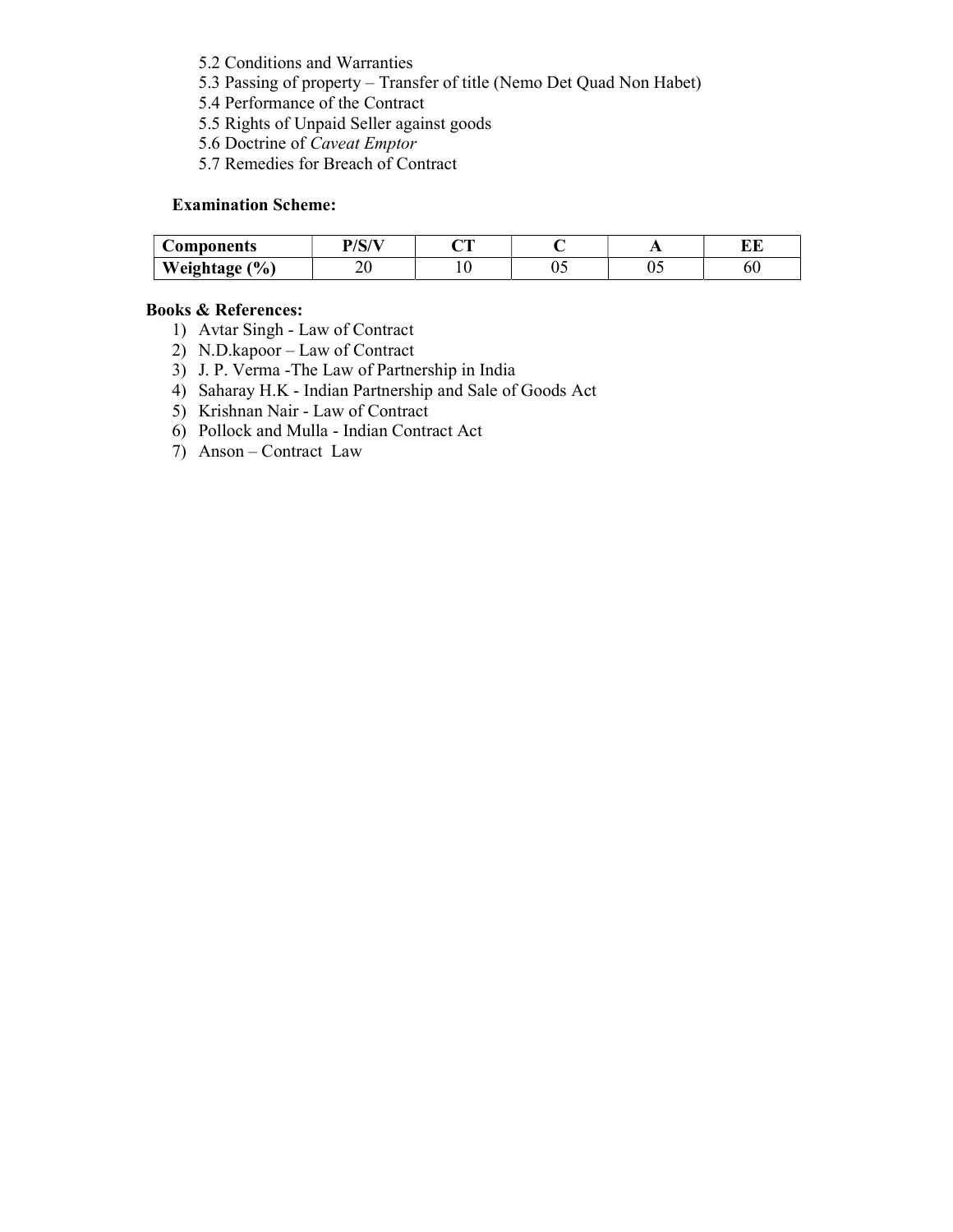# Objective:

The course material seeks to introduce the student to the relevance of inalienable fundamental rights and restrictions in the Constitution of India and the principles that ought to guide policy making in India. The student is expected to appreciate the text and the juristic discourse by reference to landmark case laws, juristic opinion and vibrant classroom discussions as the subject raises issues, conflict of interests and dilemmas in a pulsating democracy with changing dynamic priorities in a developing country like India.

# COURSE CONTENT:

# UNIT-I

1.1 Power to cede Indian Territory to a foreign nation; Power to create/extinguish a State;

1.2 Alteration of name and boundary of existing States- Procedure (Article-1-4).

# UNIT-II: The Union and State

# 2.1 Executive:

 a)President and Vice President and Governor - qualifications, election, term of office, power and impeachment (Article 52-72,153-161)

b)Executive Power of Union and State (Article-73,162)

c)Union Council of Ministers (Article- 74-75)

d)State Council of Ministers (Article 163-164)

e)Legislative Power of the Executive(Ordinances) (Article 13,123,213)

# 2.2 Legislature:

- a) Composition of Parliament and State Legislatures
- b) Qualification/Disqualification of Members
- c) Legislative Procedure/Privileges (Article 79-122, 168-212)

# 2.3 Union and State Judiciary:

- a) Supreme Court of India-Composition, Appointment and Removal of Judges of Supreme Court(Article 124-147), Procedure (Article 145)
- b) High Courts In The States (Article 214-231)
- c) Jurisdiction of Supreme Court and High Courts
- d) Public Interest Litigation (Concept of pro bono public) PIL.
- e) Judicial Review: Nature and Scope. (Article-137)

# Unit III: Legislative Powers

# 3.1 Distribution of legislative powers: (Article 245-255, Schedule VII)

- a) Doctrine Territorial Nexus (Article 245)
- b) Subject matter of laws made by Parliament and Legislature of States (Article- 246)
- c) Interpretation of legislative lists:
	- Doctrine of Harmonious Construction
	- Doctrine of Pith and Substance
	- Colorable Exercise of Legislative Powers
	- Residuary Power of Legislation (Article- 248)
	- Doctrine of Repugnancy (Article- 254)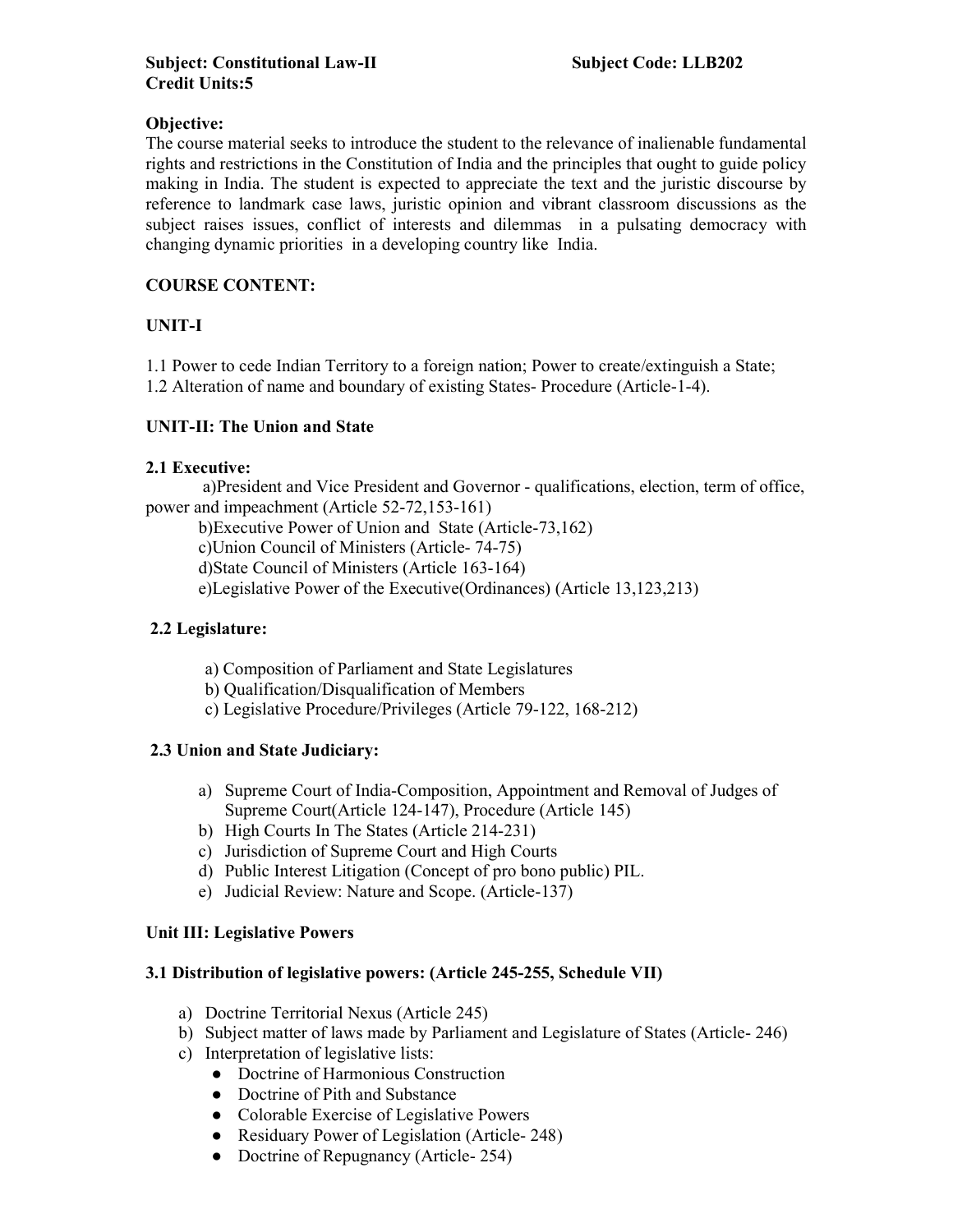#### 3.2 Freedom of Trade, Commerce and Intercourse: (Article 301-307)

- a) Meaning of Freedom of Trade, Commerce and Intercourse
- b) Power of Parliament
- c) Restrictions

#### 3.3 Schedules of the Constitution

#### Unit IV: Emergency Provisions:

4.1 Proclamation of Emergency on Grounds of War ,External Aggression and Armed rebellion 4.2 Power of Union Executive to issue directions and effect on non-compliance

4.3 Duty of the Union to protect the states against external aggression and internal disturbance

4.4 Imposition of President's Rule

4.5 Financial Emergency

4.6 Emergency and Suspension of Fundamental Rights

#### Unit V: Service under the Union and the States:

- 5.1 Doctrine of Pleasure (Article-310)
- 5.2 Protection against arbitrary dismissal, removal or reduction in rank (Article 311)
- 5.3 Exceptions to Article 311

#### Examination Scheme:

| Components             | $\mathbf{D}$ / $\mathbf{C}$ / $\mathbf{V}$ =<br>וטו | $\sim$<br>~ <b>*</b> |    | . . | --<br>ப |
|------------------------|-----------------------------------------------------|----------------------|----|-----|---------|
| Weightage $(\% )$<br>ᇰ | ້                                                   | ν                    | ◡、 | ◡~  | OU      |

#### Prescribed Text:

**Books** 

- 1- The Constitution of India, 1950
- 1- Mahendra P. Singh *V.N.Shukla's Constitution of India*( $11<sup>th</sup>$  ed.,2010)
- 2- M.P.Jain, *Indian Constitutional Law*  $(6<sup>th</sup> ed., 2011)$
- 3- H.M.Seervai, Constitutional Law of India (4thed.)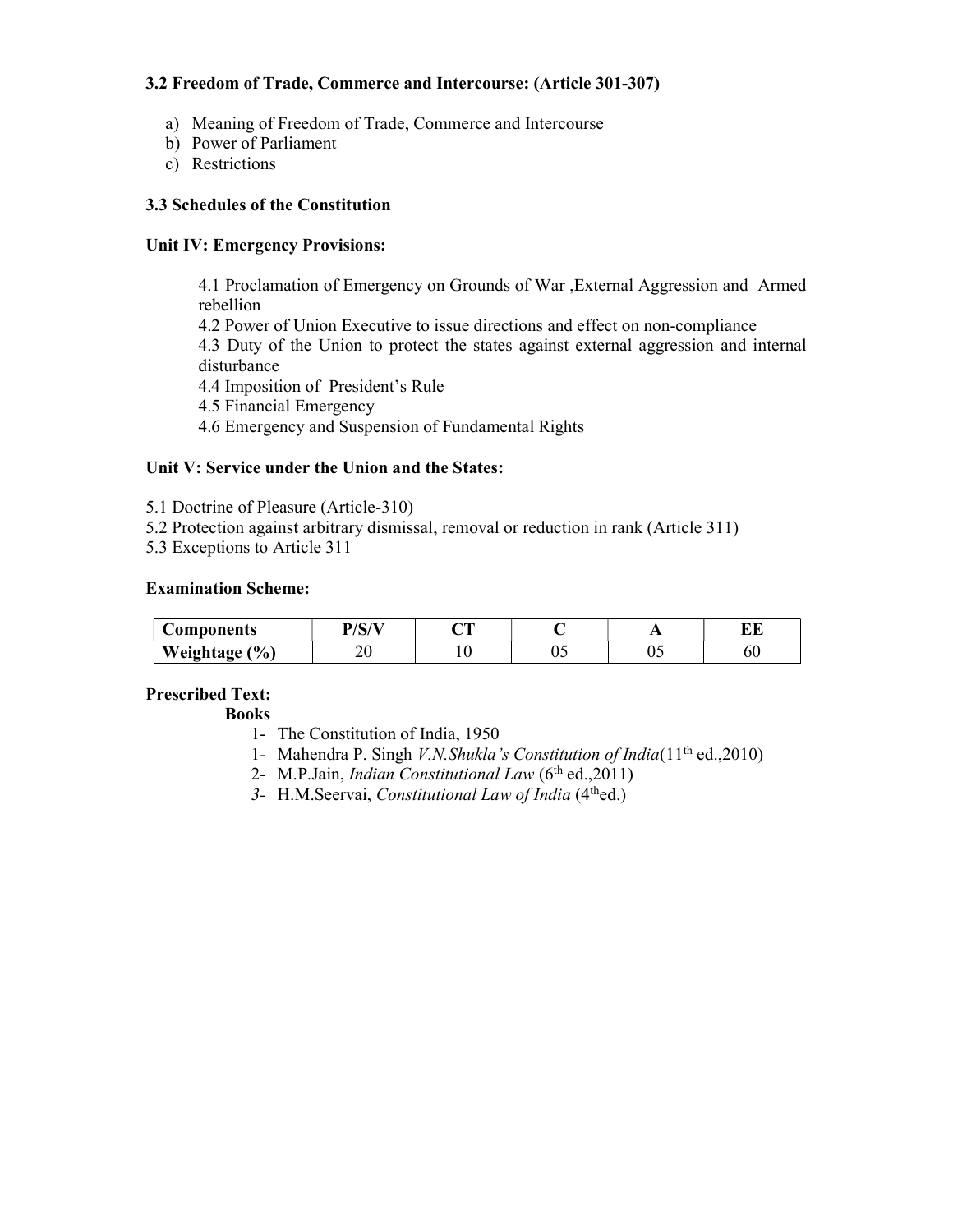This Course aims at providing adequate Sociological perspective so that the basic concepts relating to family are expounded in their social setting.

#### COURSE CONTENTS:

#### UNIT – I: Introduction

- 1.1 Nature, Origin, Characteristics
- 1.2 Philosophy, Concept, Application of Hindu Law
- 1.3 Sources of Hindu Law

#### UNIT – II: Marriage and Divorce

- 2.1 Marriage
- 2.2 Kinds, nullity of marriage.
- 2.3 Hindu marriage Act, 1955.
- 2.4 Special marriage Act, 1954.

2.5 Divorce

- 2.6 Judicial separation, Restitution of conjugal rights.
- 2.7 Grounds for matrimonial remedies

# UNIT – III: Hindu Undivided Family

- 3.1 Joint family (Hindu undivided family)
- 3.2 Coparcenary, property under Mitakshara and Dayabhaga
- 3.3 Partition and Reunion, women estate, stridhan

# UNIT-IV: Gift, Wills and Adoption

- 4.1 Gifts, wills.
- 4.2 Hindu adoption and maintenance Act, 1956.
- 4.3 Hindu Minority and GuardianShip Act, 1956.

#### UNIT-V: Inheritance

- 5.5 General rules of Succession
- 5.6 Disqualification relating to Succession
- 5.7 Hindu Succession Act, 1956
- 5.8 Religious Endowment.

#### Examination Scheme:

| Components                  | D/C/N    | $\sim$ |     |                |    |
|-----------------------------|----------|--------|-----|----------------|----|
| $\frac{10}{6}$<br>Weightage | ٦٥<br>∠∪ |        | ◡ ◡ | $\Omega$<br>v. | υU |

- 1) N.R. Raghavachariar Hindu Law: Principles and Precedents
- 2) J.D.Mayne- Hindu Law and usage
- 3) Mulla- Hindu Law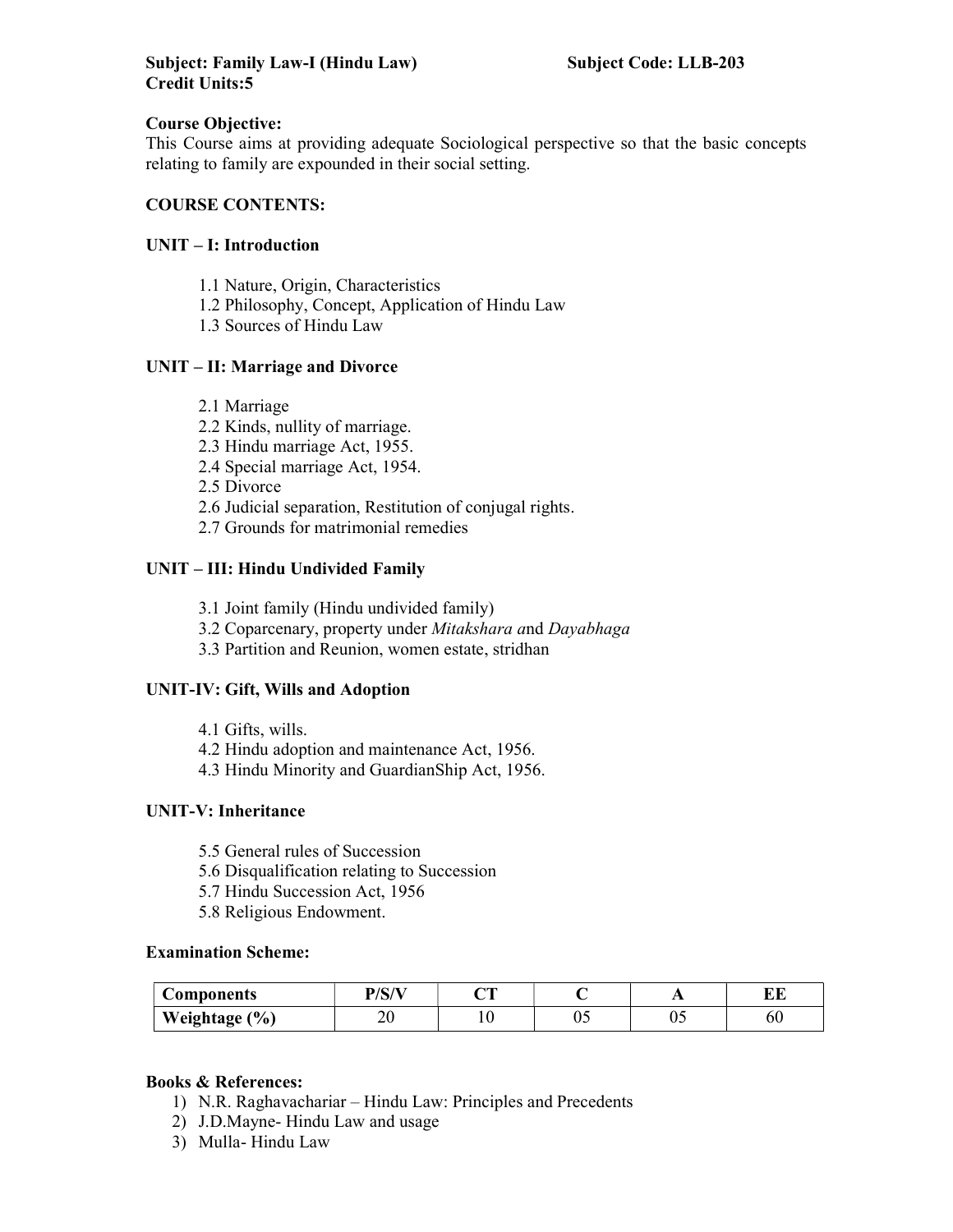- 4) Dr. ParasDiwan- Modern Hindu Law
- 5) B.M. Gandhi- Hindu Law
- 6) Dr. Sir Hari Singh Gour- Hindu Code
- 7) A.N. Saha Marriage and Divorce
- 8) H.K. Saharay- Law of Marriage and Divorce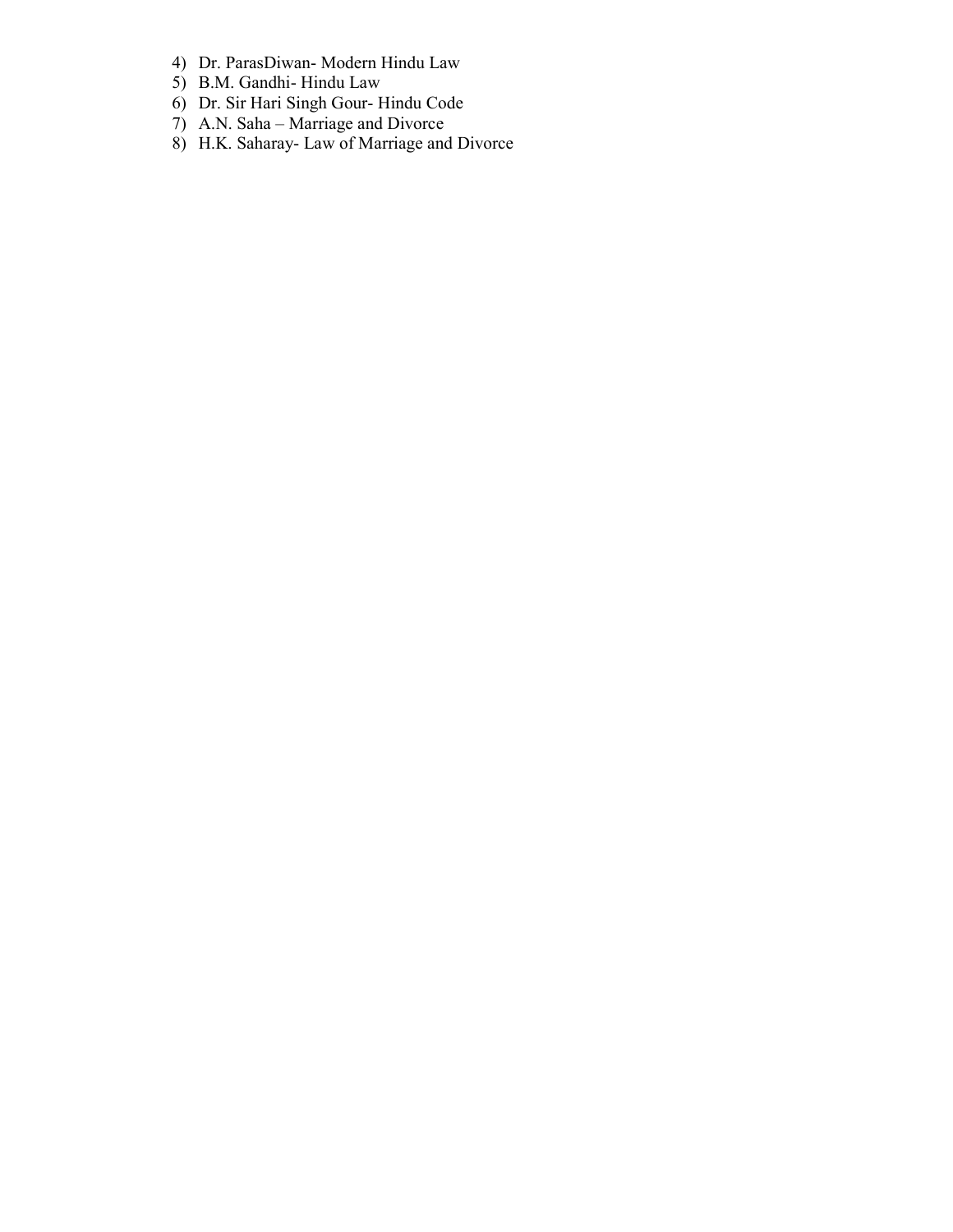This paper provides the study of environmental laws covering legislations related to it and protection of forest and wildlife.

#### COURSE CONTENTS:

# UNIT- I

1.1 Environment (Protection) Act, 1986.

- a) Scope of the Act.
- b) Violations and Penalties under the Act.
- c) Enforcement of the Act.
- 1.2 Water (Prevention and Control of Pollution) Act, 1974.
	- a) Basic Framework.
	- b) Consent Procedure, Appeals, Regulation or Stoppage of water or Electricity Supply, Judicial restraint order, citizen suit provision.
	- c) Enforcement of Water Pollution Law.

# UNIT-II

- 2.1 Air Pollution
	- a) Nature and scope of the problem.
	- b) Source and Effect of Air Pollution.
	- c) Control of Air Pollution.

# UNIT- III

- 3.1 Forest policy and Law
	- a) Forest policy 1988.
	- b) Forest Act, 1927.
	- c) Forest Conservation Act, 1981.
- 3.2 WildLife and Animal Laws
	- i. International Legal Framework.
	- ii. National Perspective: Policy and Law.
	- iii. Wildlife (Protection) Act, 1972.

# UNIT- IV

- 4.1 Environment Impact Assessment : Law & Practice
- 4.2 Public Participation & Environmental Protection.
- 4.3 Environmental Dispute Resolution.

# UNIT- V

5.1 International Scenario on Environmental Protection.

5.2 Environmental Liability Principles Strict Liability, Absolute Liability & Emerging Principles of Liability

- 5.3 Common Law, Remedies for Environmental Protection : Criminal & Tortious Law
- 5.4 Sustainable Development : Conceptual and Theoretical Framework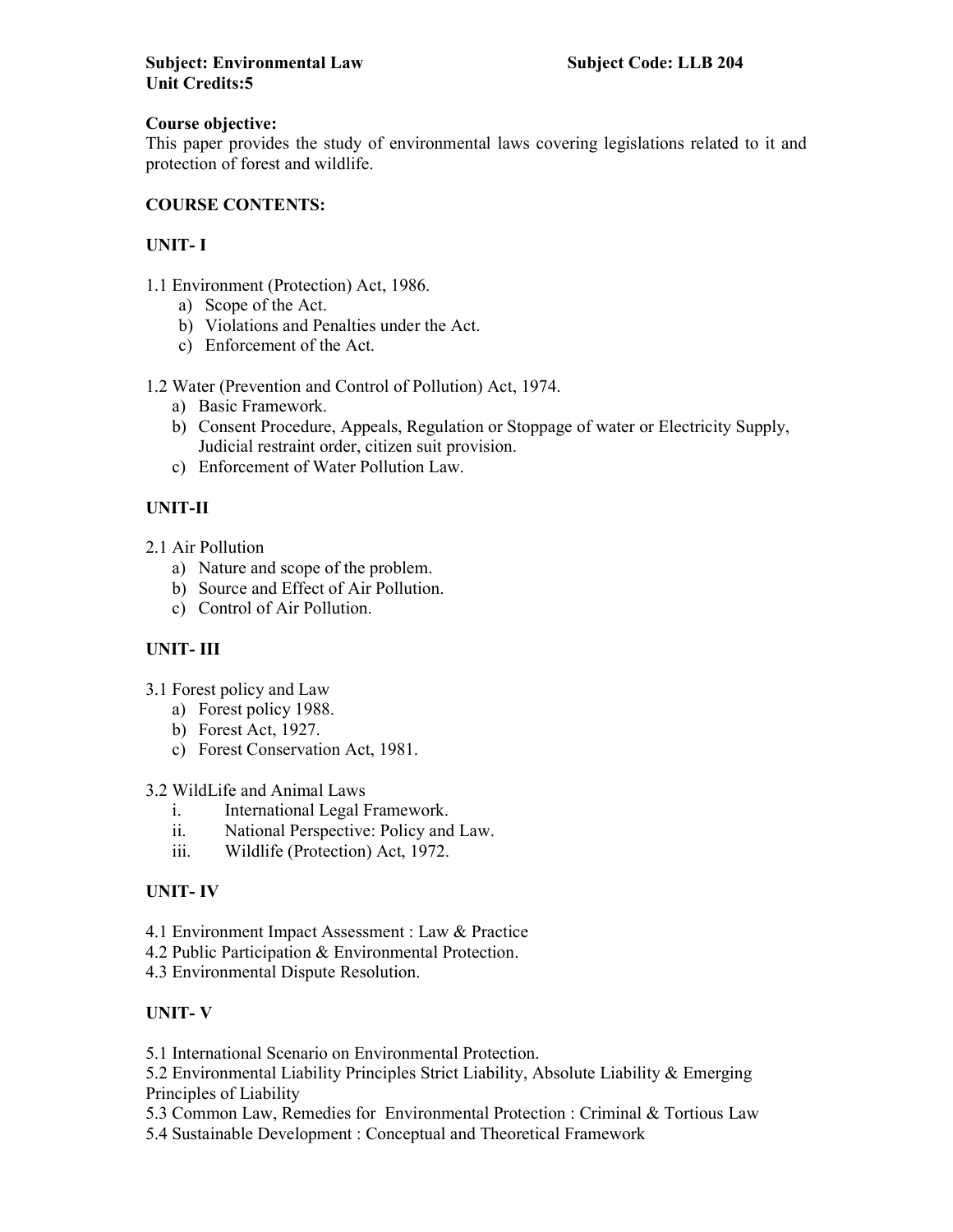| Components    | $\mathbf{D}$ / $\mathbf{C}$ / $\mathbf{V}$ :<br>$\mathcal{L}$ | $\sim$ | $\overline{ }$ | <b>DIE</b> |
|---------------|---------------------------------------------------------------|--------|----------------|------------|
| Weightage (%) | ∠∪                                                            |        | υ.             | ı<br>υυ    |

# Recommended Readings

- 1. Amin Rosencranze et.al : Environmental Policies in India, Oxford, New Delhi
- 2. P. Leela Krishnan : Environmental Law in India, Butterworth, New Delhi
- 3. M. Zafar Mahfooz Nomani: Natural Resources Law &Policy, Uppal, New Delhi

#### Statutory Materials

- Water (Prevention & Control of Pollution) Act, 1974.
- Air (Prevention & Control of Pollution) Act, 1981.
- $\bullet$  Forest Act, 1927.
- Forest (Conservation) Act, 1981.
- Noise Pollution (Regulation & Control) Rule, 2000
- Wildlife (Protection) Act, 1972.
- National Environment Tribunal Act, 1995.
- National Environment Appellate Authority Act, 1997.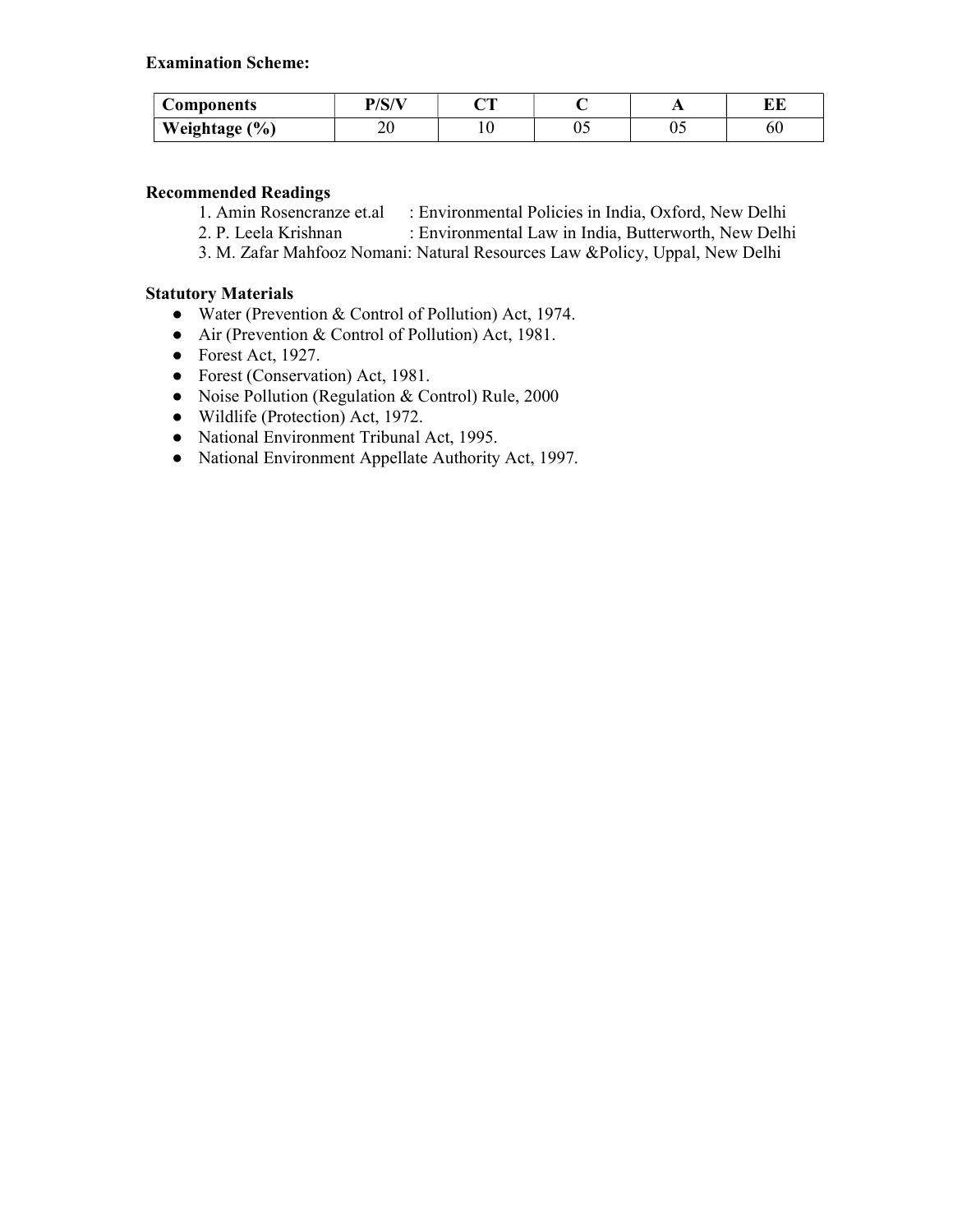Power to tax has been described as the power to destroy. This idea is being floated often whenever the State introduces a new tax. Is this true? Is it not necessary that in order to raise revenue and place the economy on solid foundation, the taxing power should be conferred on the State? The power to tax shall not go unregulated. In this context of a federal structure the distribution of the taxing powers assumes added significance. Obviously, a study of the Constitutional framework on taxation becomes important. Along with this, an analysis of the different laws enacted in exercise of these powers with their safeguards and remedies sheds light on the mechanics of the taxation by the Union and the States.

# COURSE CONTENTS:

#### UNIT I: INTRODUCTION, DEFINITIONS & CONCEPTS

1.1 Introduction: Power to impose tax under the Constitution of India.

1.2 Definitions: Assessment Year, Previous Year, Person, Assessee, Income, Gross Total Income, Income Tax Return, Belated Return, PAN & Best Judgment Return 1.3 Concepts: Capital Receipt, Revenue Receipt, Capital Expenditure, Revenue Expenditure, Exemptions, Deductions, Furnishing of Return & Rates of Tax

#### UNIT II: RESIDENTIAL STATUS

2.1 General Concept of Residential Status

- 2.2 Residential Status: Individual, Hindi Undivided Family, Firm, Association of
- 2.3 Persons & Company
- 2.4 Residential Status and Incidence of Taxation
- 2.5 Receipt of Income
- 2.6 Accrual of Income
- 2.7 Income deemed to accrue or arise in India

#### Unit III: AGRICULTURE INCOME

3.1 Definitions of Agriculture Income

- 3.2 Income Partially agriculture and partially business
- 3.3 Exemption of Agriculture Income

#### Unit IV: HEADS OF INCOME

4.1 Salary – Concept, Meaning, Basis of Charge, Meaning of Perquisites, Difference between Allowances & Perquisites

4.2 House Property – Chargeability, Deemed Ownership, Exempted House Properties, Annual value and its computation, Deductions

4.3 Profits & Gains of Business & Profession – General Concept, Business Loss, Depreciation – Meaning & Relevance, Bad Debts

4.4 Capital Gains – Basis of Charge, Capital Asset – Meaning & Type, Short Term Capital Gain & Long Term Capital Gain – Meaning

4.5 Income From Other Sources – Chargeability, Incomes Included under "Income from Other Sources"

#### UNIT V: INCOME OF OTHER PERSONS INCLUDED IN ASSESSEE'S TOTAL INCOME OR CLUBBING OF INCOME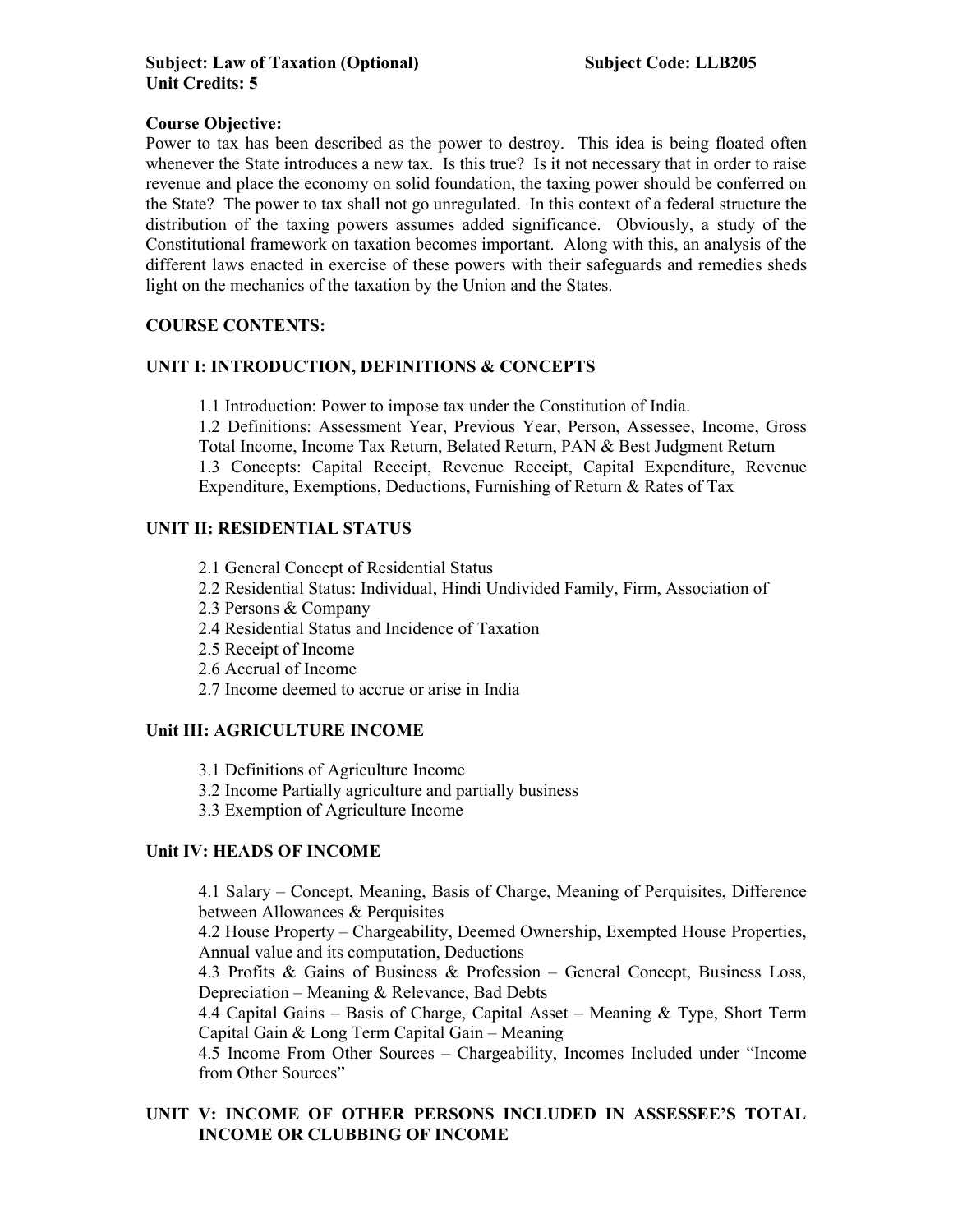- 5.1 General Concept
- 5.2 Income of Individual to include income of Spouse & Son's Wife
- 5.3 Clubbing of income of Minor Child
- 5.4 Self acquired property converted to joint family property

| <b>Components</b> | D/C/V | $\sim$ |    | $\overline{ }$ | IN IT |
|-------------------|-------|--------|----|----------------|-------|
| Weightage (%)     | ∠∪    |        | ັບ | υ.             | ov    |

- 1) Systematic Approach to Income Tax by Dr. Girish Ahuaja & Dr. Ravi Ahuja
- 2) Taxmann's Direct Taxes law & Practice by Dr. Vinod K. Singhania & Dr. Kapil Singhania
- 3) Taxation Laws by Kailash Rai
- 4) Supreme Court on Direct Taxes, (1998) by Ramesh Sharma
- 5) Law of Income Tax, (1998) by Sampath Iyengar
- 6) The Law and Practice of Income Tax by Kanga and Palkiwala,
- 7) Law of Taxation, Allahabad Law Series by Myneni S.R.
- 8) Income Tax, Butterworth's Publications. by Nani Palkivala.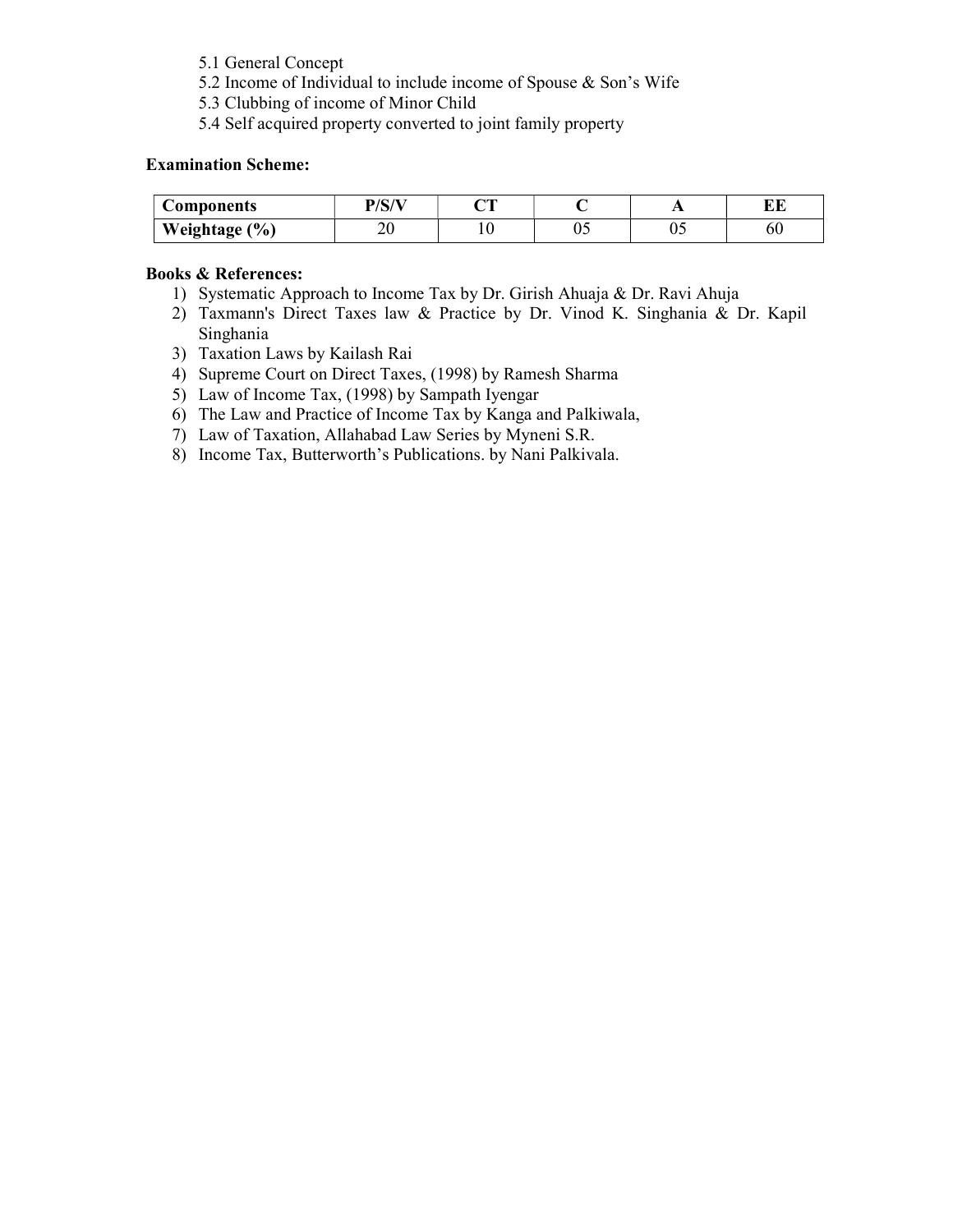#### Subject: Indian Legal and Constitutional History (Optional) Subject code: LLB206 Unit Credits: 5

#### Course Objective:

This subject aims to provide the students a fair knowledge about the pre-Independence scenario of India. Through its chapter, India's struggle for becoming a sovereign state from a colony has been elaborately discussed.

#### Course content:

#### Unit-I

1.1 Formation of East India Company.

1.2 Early settlement and Administration of Justice at Surat, Madras, Bombay and Calcutta by 1.3 East India Company.

1.4 Charter of 1726.

1.5 Charter of 1753

#### Unit-II

- 2.1 Acquisition of Diwani Rights.
- 2.2 Judicial reforms of Warren Hastings.
- 2.3 Regulation Act and its Effects.
- 2.4 Act of settlement.
- 2.5 Pitt's India Act.
- 2.6 Supreme Court at Calcutta.

#### Unit-III

3.1 Different Governor Generals- Lord Cornwallis, Reforms introduced by Sir John Shore, Reforms introduced by Wellesley, reforms introduced by Lord Minto, Lord Hasting, Lord Amherst, Lord William Bentick.

3.2 Development of Criminal Administration of Justice in Madras and Bombay Presidency.

#### Unit –IV

- 4.1 Indian High Court 1861.
- 4.2 Federal Court 1935.
- 4.3 Modern Judiciary System.
- 4.4 History of Appeals of Privy Council.
- 4.5 Charter of 1833.
- 4.6 Law Commission and Codification.
- 4.7 Development of Criminal Law.
- 4.8 Prevention of Personal law.
- 4.9 History of Prerogative Writs in India.
- 4.10 Law reporting in India.

#### Unit-V

5.1 Constitutional History- Position of Native States and the Development of Doctrine of Paramountcy.

- 5.2 Development of the Legislative institutions.
- 5.3 Indian Council Act, 1861.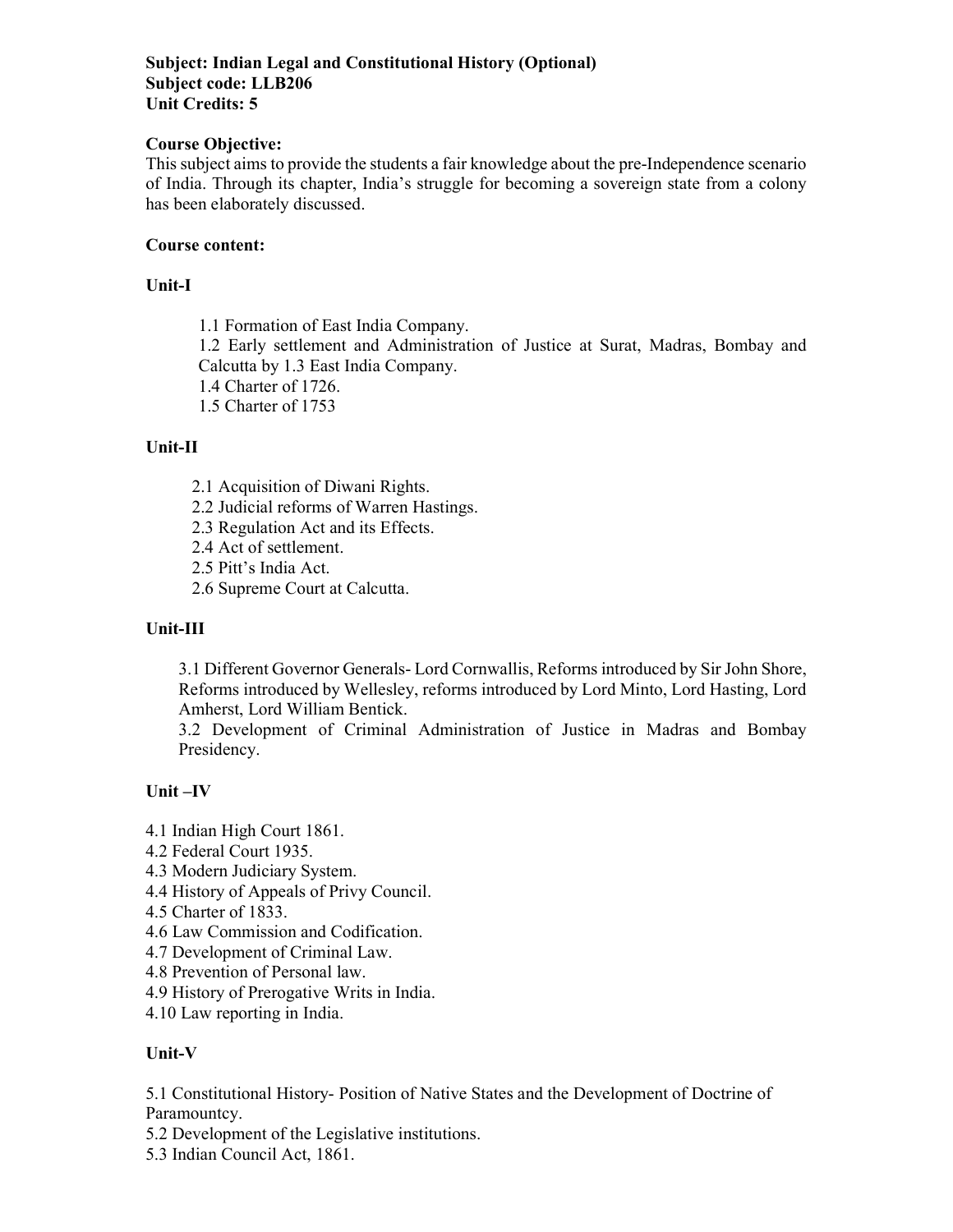- 5.4 Government of India Act, 1919.
- 5.5 Simon Commission.
- 5.6 Cripps mission plan.
- 5.7 Round Table Conference.
- 5.8 Government of India Act, 1935.
- 5.9 The Indian Independence Act, 1947.
- 5.10The story of framing the Indian Constitution.

| Components    | $\mathbf{D}$ $\mathbf{C}$ $\mathbf{A}$ | $\sim$ |    | . . | --<br>שנע |
|---------------|----------------------------------------|--------|----|-----|-----------|
| Weightage (%) | ∠∪                                     |        | ∪~ | υ.  | ov        |

#### Reference:

- 1. Sumit Sarkar: Modern India. (English/Hindi)
- 2. Grover, Yashpal: Modern India. (English/Hindi)
- 3. A.R.Desai: Social Background of Indian Nationalism.
- 4. P. Spear: Oxford History of Modern India.
- 5. J.N. Pandey: Constitution of India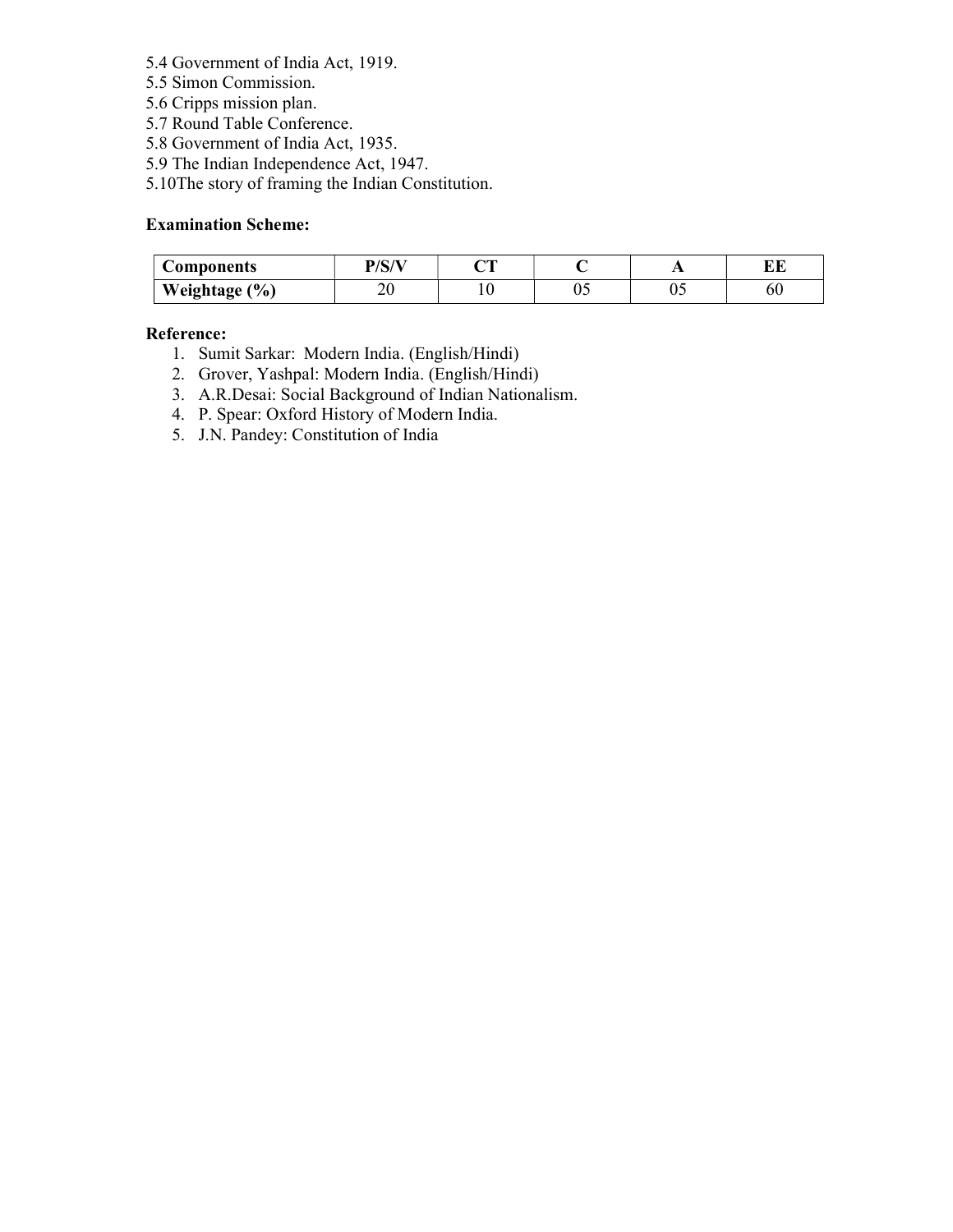The main thrust of this course shall be to acquaint the students on the developments of Human Rights Law and the working of the different Human Rights Institutions.

#### COURSE CONTENTS:

#### UNIT – I: Concept

- 1.1 Historical Development and concept of Human Right
- 1.2 Human Right in India ancient, medieval and modern concept of rights
- 1.3 Human Right in Western tradition
- 1.4 Concept of natural law and natural rights
- 1.5 Human Right in legal tradition: International Law and National Law
- 1.6 UN and Human Rights
- 1.7 Universal Declaration of Human Rights (1980) individual and group rights
- 1.8 Covenant on political and Civil Rights (1966)

# UNIT - II Conventions

- 2.1 Convention on economic social and cultural Rights 1966
- 2.2 Convention on the elimination of all forms of discrimination against women
- 2.3 Convention on the rights of the child

#### UNIT – III Impact and Implementation

3.1 Impact and Implementation of International Human Rights Norms in India

3.2 Human rights norms reflected in fundamental rights in the constitution

3.3 Directive principles: legislative and administrative implementation of international human rights norms through judicial process

# UNIT –IV Disadvantaged Groups

4.1 Human Rights and disadvantaged Groups – women, prisoners, child, Dalits, Aid victims, and Minorities

4.2 Enforcement of Human Right in India

#### UNIT- V Remedies

- 5.1 Role of courts: the Supreme Court, High Courts and other courts
- 5.2 Statutory commissions- human rights, women, minority and backward class

#### Examination Scheme:

| Components    | D/C/V | $\sim$<br>◡ |        | . .          | <b>TIT</b><br>ĽЦ |
|---------------|-------|-------------|--------|--------------|------------------|
| Weightage (%) | ∠∪    |             | $\cup$ | $\mathsf{U}$ | ou               |

- 1) S.K. Awasthi and R.P. Kataria. Law Relating to Human Rights, Orient New Delhi
- 2) P.R. Gandhi. International Human Rights documents (1999) Universal, Delhi.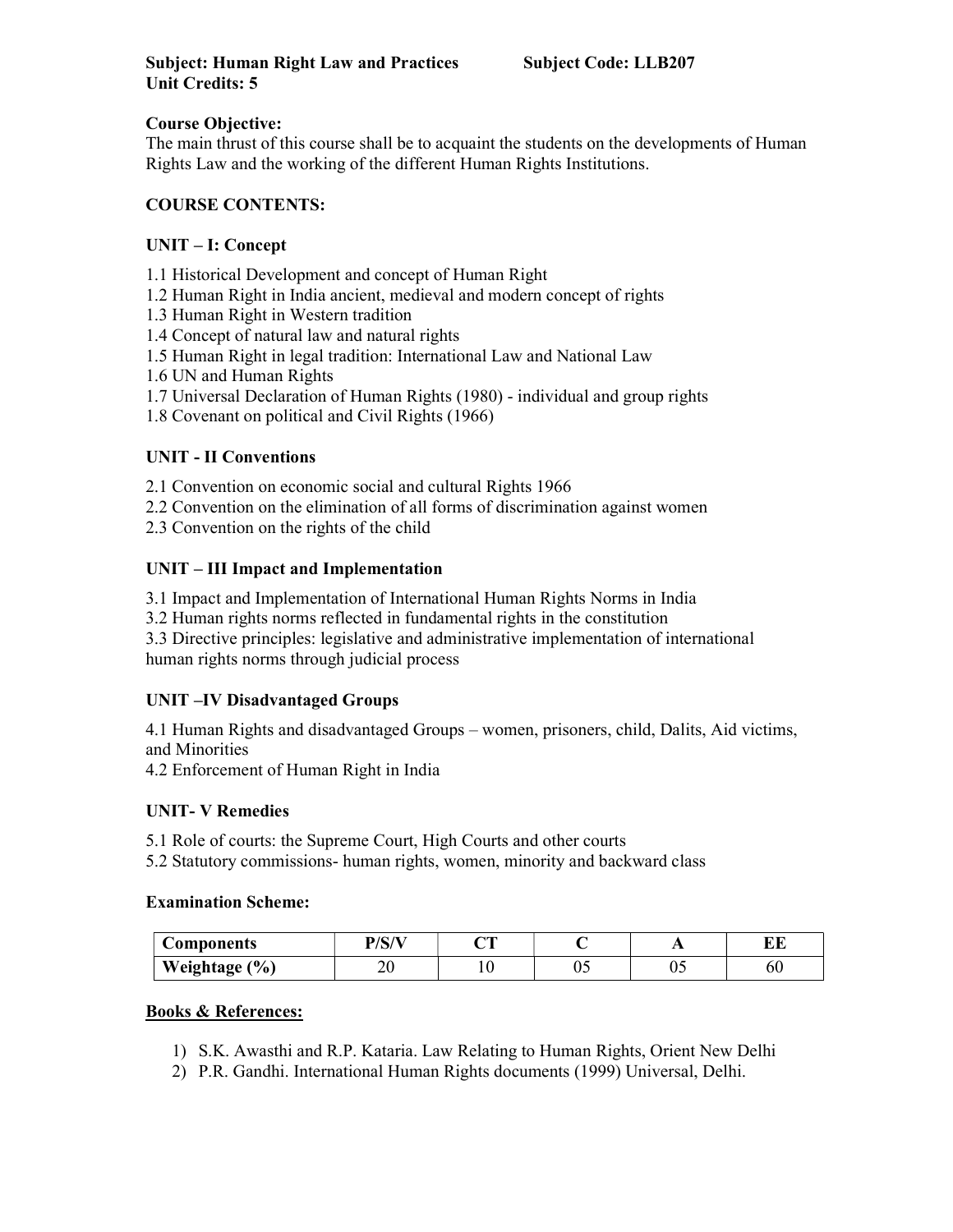#### SUMMER INTERNSHIP – I

#### Course Code: NCT

It is a mode of Clinical Legal education Specified period to be spent by the student with a law firm/court/Commissions/NGO's and like institutions working with the realm of law or connected therewith. The reports both by the student and the office together with diary where applicable to be certified will be submitted for evaluation

 The Internship during the summer break is a compulsory course. There is an Internship Data form where students fill in the details of where they are interning with complete address and phone numbers. Customized Legal Reference /Diary is provided to the students on payment they maintain a day to day record of the work that they do at the place they are interning. They are expected to intern for a minimum 90 days. They submit their completed diary, certificate from the employer and also a report of their experience at work. After submission there is a Viva by concerned faculty. They assess the student on the kind of work they have done during internship, presentation of the work they have done and also on the practical knowledge they have gained.

The Paper is marked out of 100 marks. The breakup of the marks is as follows:

|    | <b>Total</b>              | <b>100</b> |
|----|---------------------------|------------|
|    | meeting the supervisor)   |            |
| 4. | Attendance (Regularity in | 10 Marks   |
|    | Examiners)                |            |
| 3. | Viva (Panel of External   | 40 Marks   |
| 2. | Report and certificate    | 25 Marks   |
| 1. | Diary submission          | 25 Marks   |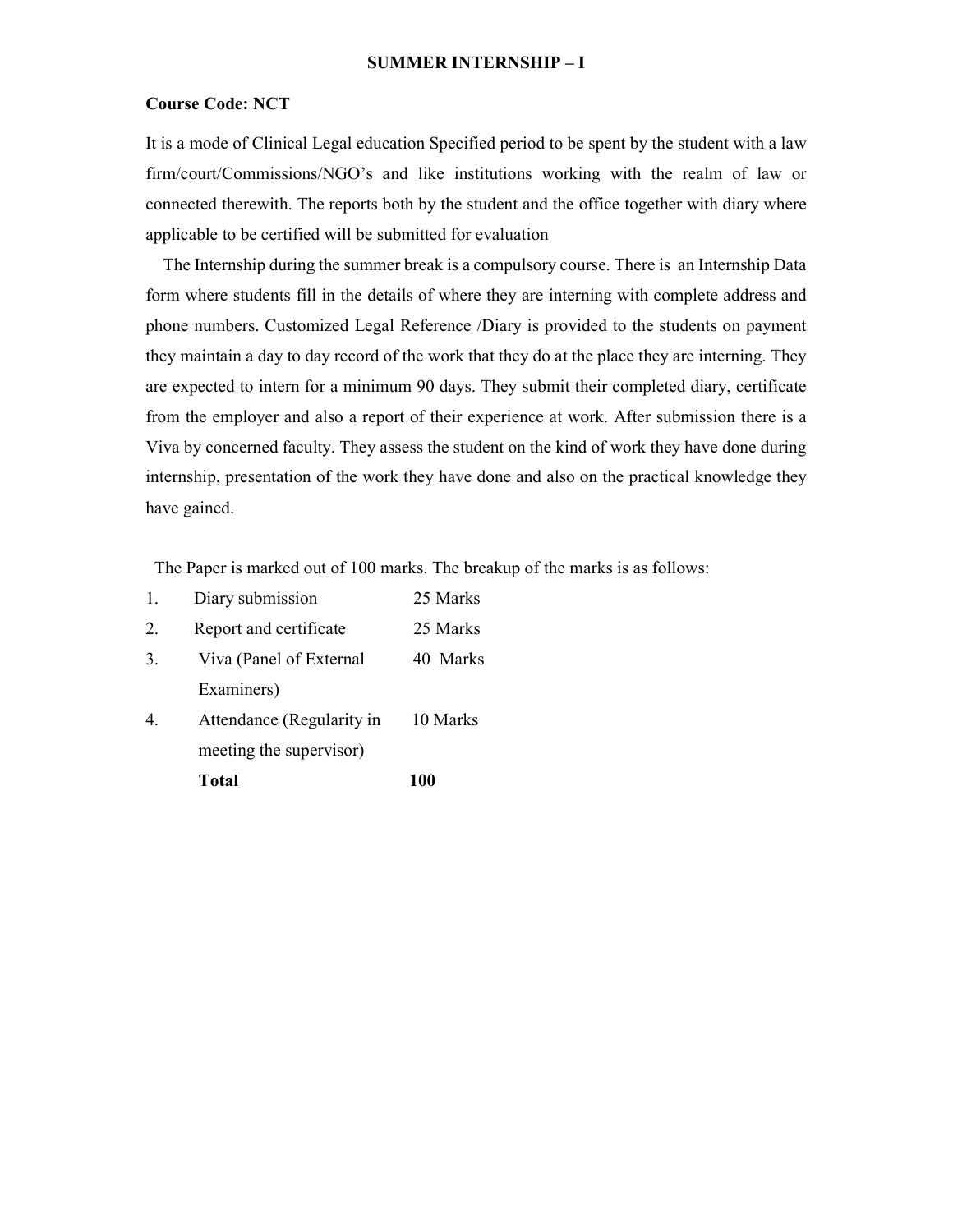#### Semester-III Subject: Family Law-II (MUSLIM LAW) Subject Code: LLB301 Unit Credits: 5

#### Course Objective:

Family Law II Course is mainly devoted to the study of property relations in the familial relationship. The legal incidence of family and the laws of succession – testamentary and intestate – according to the personal laws of Muslims shall be discussed in depth to create insights amongst the students who develop visions and perceptions.

# COURSE CONTENTS:

#### UNIT-I (Development of Islamic Law)

- 1.1 Origin and development of Muslim Law,
- 1.2 Who is Muslim?
- 1.3 Conversion to Islam.
- 1.4 Nature and history of Mohammedan law.
- 1.5 Schools and sources of Muslim law

# UNIT-Il (Marriage)

- 2.1 Kinds of Marriage, (Nikah) (Muta Marriage)
- 2.2 Option of puberty,
- 2.3 Divorce,
- 2.4 Dissolution of Marriage,
- 2.5 Marriage Act 1939,
- 2.6 Meher (Dowry).

# UNIT – III (Guardianship)

- 3.1 Guardianship elements, types
- 3.2 Maintenance-liability

# UNIT-IV (Will, Gift and Wakf)

- 4.1 Wills,
- 4.2 Gift.
- 4.3 Doctrine of musha and pre-emption,
- 4.4 Wakf

# UNIT-V (Parentage and inheritance)

- 5.1 Parentage and acknowledgement
- 5.2 Succession and Death bed transaction

#### Examination Scheme:

| Components    | $\mathbf{D}$ /C /J $\lambda$ | ~~ |    |         | שנש |
|---------------|------------------------------|----|----|---------|-----|
| Weightage (%) | ∠∪                           |    | ∪~ | ⌒<br>v. | დ   |

- 1) Mulla Mohammedan Law
- 2) Dr. Paras Diwan Muslim Law in Modem India
- 3) Aquil Ahmed Mohammedan Law
- 4) Fyzee's Introduction to Mohammedan Law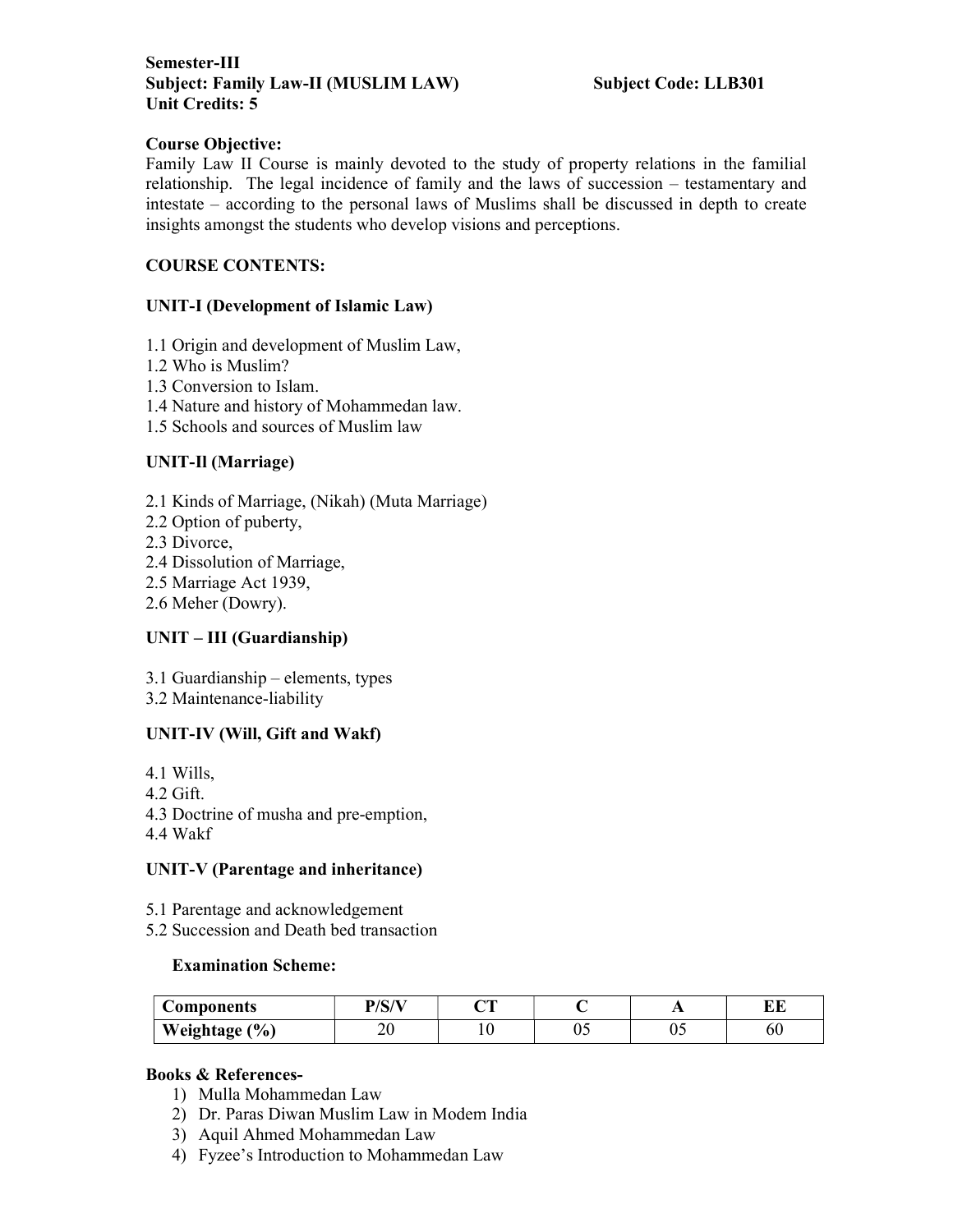The objective of this paper is to provide knowledge to the students regarding the Public International Law to enable them to deal with the transnational legal order.

#### COURSE CONTENTS:

#### UNIT-I

- 1.1 Nature, definition, origin and basis of International Law;
- 1.2 Sources of International Law ,
- 1.3 Relationship between Municipal and International Law
- 1.4 Subjects of International Law.

# UNIT- II

- 2.1 States as subjects of International Law
- 2.2 States in general
- 2.3 Recognition
- 2.4 State territorial sovereignty
- 2.5 State Succession Responsibility of States for International delinquencies
- 2.6 State Territory Modes of acquiring State Territory

# UNIT – III

- 3.1 State and Individual
- 3.2 Extradition
- 3.3 Asylum
- 3.4 Nationality-diplomatic envoys, consuls and other representatives
- 3.5 The law and practice as to treaties
- 3.6 Formation of Treaties.

# UNIT – IV

- 4.1 The United Nations Organization (U.N.O)
- 4.2 Principal organs of U.N.O and their functions
- 4.3 World Trade Organization: features & functions
- 4.4 International Labour Organization

# UNIT -V:

- 5.1 Law of Sea- General principles
- 5.2 Maritime Belt
- 5.3 Contiguous Zone
- 5.4 E.E.Z.
- 5.5 Continental Shelf Jurisdiction

# Examination Scheme:

| Components                        | D/C/N | $\sim$ |     |          | ĽЦ |
|-----------------------------------|-------|--------|-----|----------|----|
| $\frac{1}{2}$<br><b>Weightage</b> | ∠∪    |        | ◡ ◡ | ∩∠<br>∪~ | υU |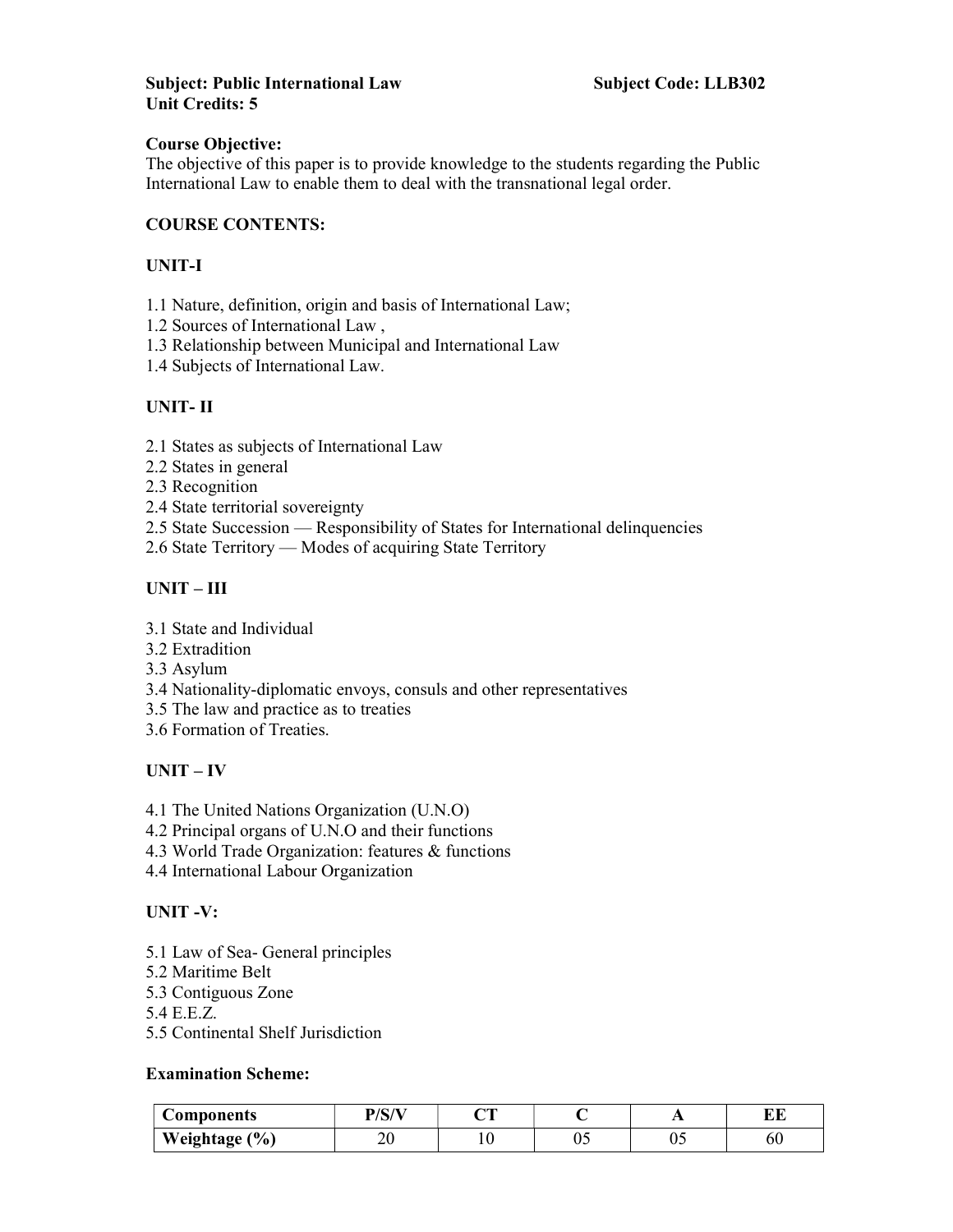#### Books & References:

J. G. Starke- An Introduction to International Law.

P.W. Bowett- International Institutions.

J. B. Brierly - The Law of Nations.

Oppenheim - International Law ( Volume I, Peace)

S. K. Kapoor - International Law and Human Rights.

Bhagirath Lal Das – World Trade Organization.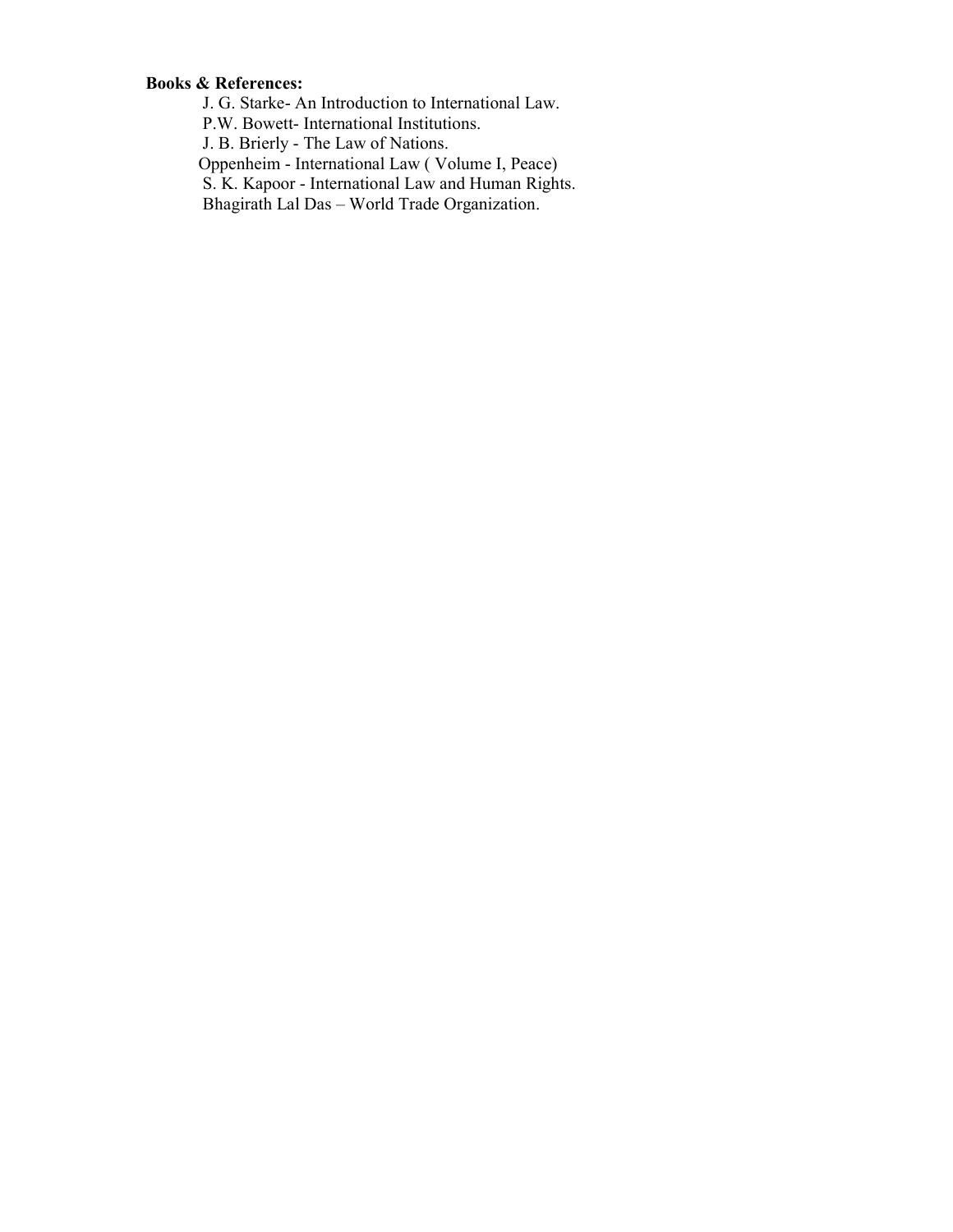The subject imparts to the student an understanding of the law in India relating to transfer of immovable property and the norms and doctrines that aid in carrying out secure transactions in this regard.

# COURSE CONTENTS:

# UNIT-I

- 1.1 Meaning and concept of property
- 1.2 Kinds of property
- 1.3 Transfer of property
- 1.4 Transferable and non-transferable property
- 1.5 Operation of transfer
- 1.6 Mode of transfer
- 1.7 Conditional transfer
- 1.8 Void and unlawful conditions
- 1.9 Condition precedent and condition subsequent
- 1.10 Vested and contingent interest
- 1.11 Transfer to an unborn person.

# UNIT -II

- 2.1 Doctrine of Election
- 2.2 Covenants
- 2.3 Transfer by ostensible owner
- 2.4 Doctrine of Feeding the Grant by Estoppel
- 2.5 Doctrine of Lis Pendens
- 2.6 Fraudulent Transfer
- 2.7 Doctrine of Part-performance.

# UNIT -III

- 3.1 Sale Essential features ,Mode of Sale, Rights and liabilities of parties
- 3.2 Mortgage Kinds of Mortgages , Rights and liabilities of mortgagor and mortgagee,
- 3.3 Marshaling and Contribution , Charges.

# UNIT -IV

4.1 Lease -Essential features , Kinds of leases , Rights and liabilities of lessor and lessee

- 4.2 Termination of lease ,forfeiture ,Exchange
- 4.3 Gifts Different types of gifts , Registration of Gifts ,Transfer of Actionable Claims.

# UNIT -V

5.1 Easements -Definition of easement ,

5.2 Distinction between Lease and License - Dominant and Servient Tenements.

5.3 Acquisition of property through testamentary succession -Will , Codicil ,

5.4 Capacity to execute Will -Nature of bequests, Executors of Will, Rights and Obligations of Legatees.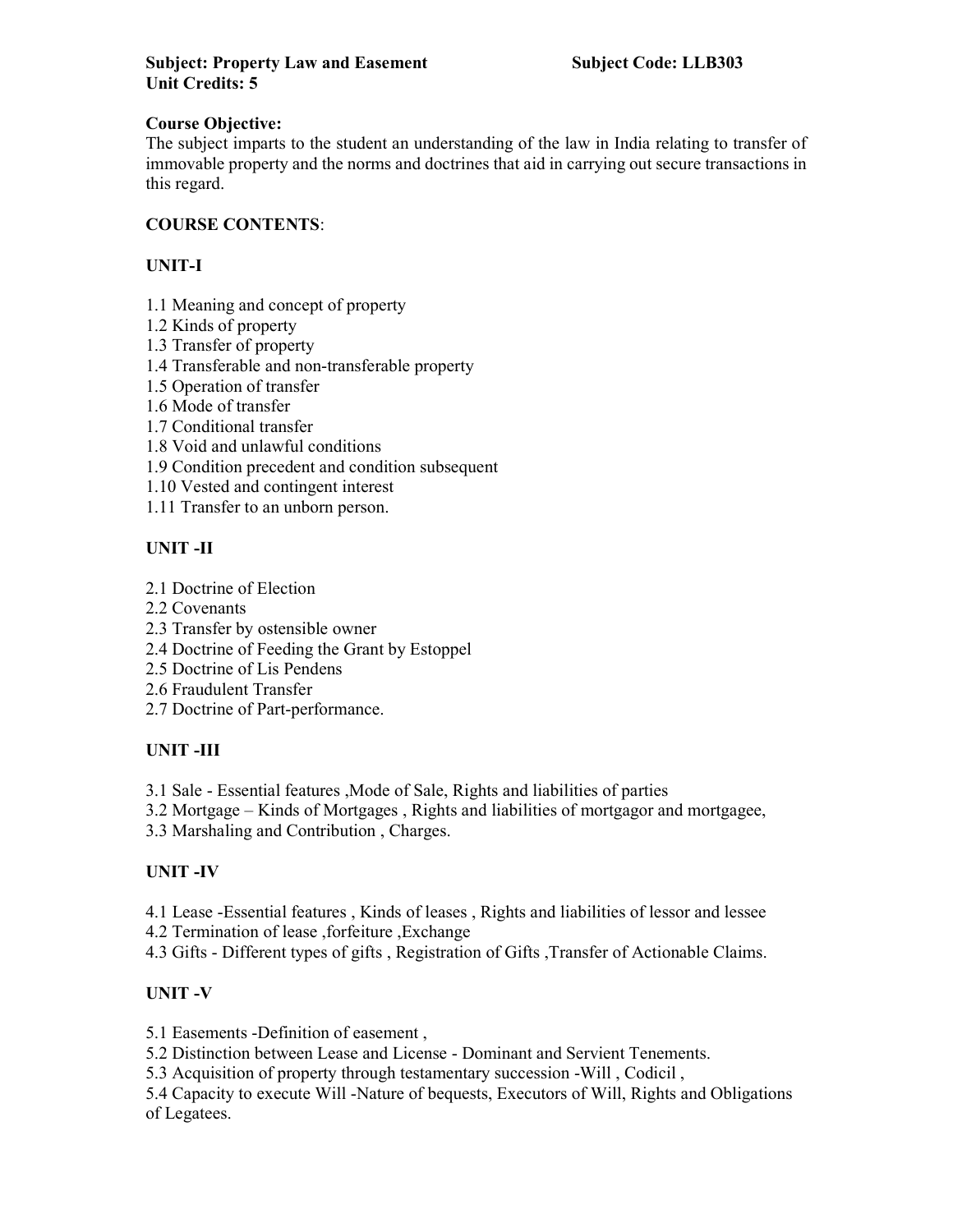| Components    | $\mathbf{D}/\mathbf{C}/\mathbf{V}$ | $\sim$ |    | . . | <b>DID</b><br>СC |
|---------------|------------------------------------|--------|----|-----|------------------|
| Weightage (%) | ∠∪                                 |        | ◡◡ | υ.  | 60               |

- 1) Mulla Transfer of Property Act, 1882.
- 2) M. P. Tandon Indian Trust Act.
- 3) Subbarao Transfer of Property
- 4) Shah Principles of the Law of Property
- 5) Shukla Transfer of Property Act
- $6)$  Menon Property Law
- 7) M. P. Tandon Indian Trust Act.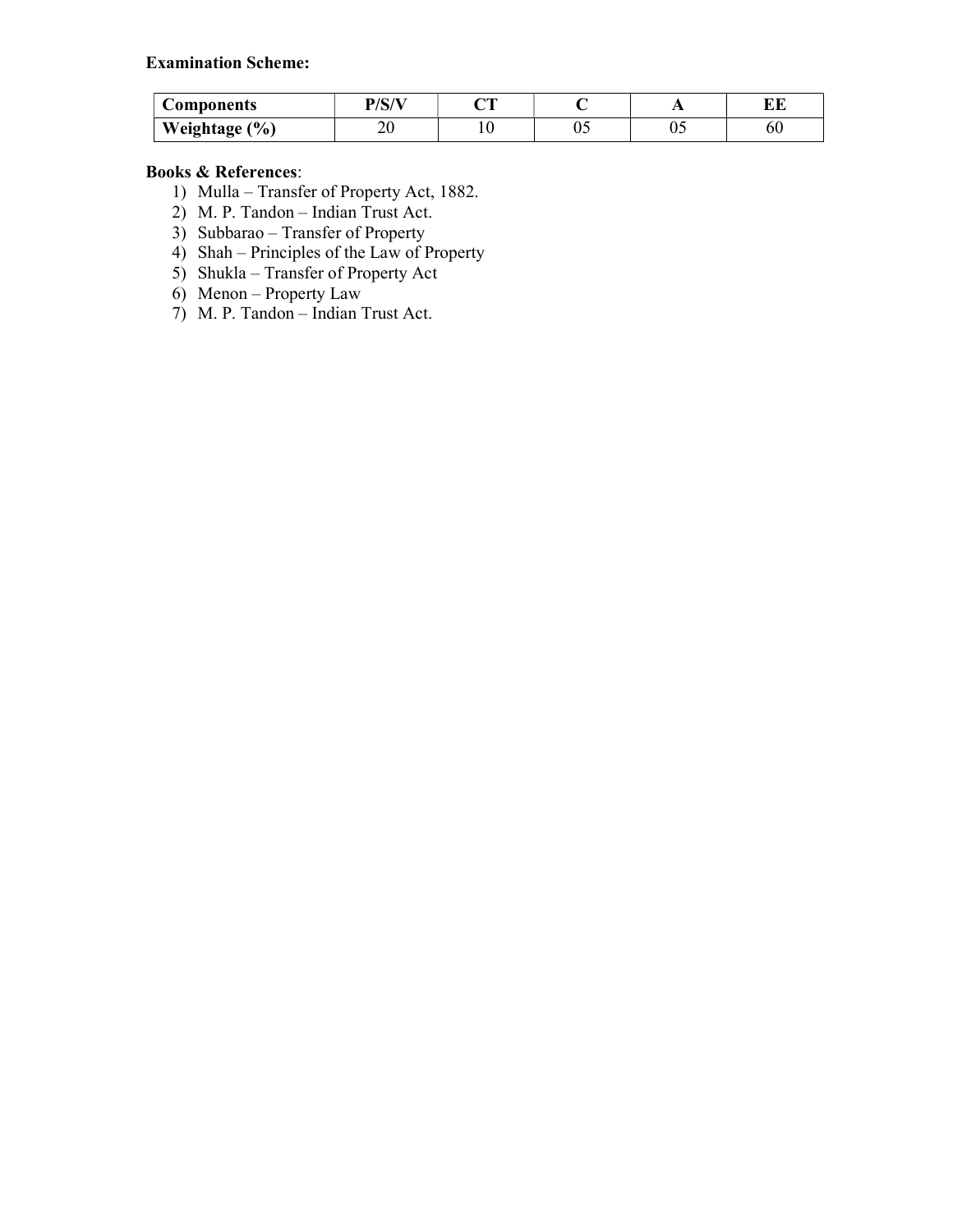Administrative law is as old as the administration itself. However, the form in which we find it today, Administrative, is described as the most outstanding legal development of the twentieth century. The reason for this development can only be attributed to a change of philosophy as regards the role and function of the State. The change in the concept of State from 'laissez faire' to a 'welfare state' has led to emergence of state activities in almost all spheres of human life. With the phenomenal increase in the area of state operation, the State was bound to take over a number of functions which were earlier left to private enterprise. In order to ensure that such functions are performed effectively and further due to certain other factors namely contingency, expertise etc. administrative agencies are given extraordinary powers and functions such as to make rules and deciding disputes apart from its wide discretionary powers. Obviously, this necessitated a new set of laws to check the possible abuses of such extraordinary powers on the part of administration. The courts in India and abroad in the course of time have developed various doctrines and methods to deal with such p[problems. However, there is no end to this journey. The field is still open for new changes. The main thrust of administrative law has been to study the nature of functions and powers exercised by the authorities on whom they have been conferred on and the study of remedies available to common man in case the limits of exercising power are transferred by such an authority. The focus or the centre point of this study, as usual as in cases of the study of other branches of public law, is the rights of individuals vis a vis the public interest.

# COURSE CONTENTS:

# UNIT- I: Nature and scope of Administrative Law

- 1.1 Meaning, Definition and Evolution of Administrative Law
- 1.2 Reasons for the growth of Administrative Law
- 1.3 Relationship between Administrative Law and Constitutional Law.

# UNIT -II: Basic concepts of Administrative Law

- 2.1 Rule of Law
- 2.2 Interpretation of Dicey's Principle of Rule of Law
- 2.3 Theory of Separation of Powers Position in India, UK and USA

# UNIT –III: Classification of Administrative functions

- 3.1 Legislative, Quasi-judicial, Administrative and Ministerial functions
- 3.2 Delegated Legislation Meaning, Reasons for the growth
- 3.3 Classification of delegated legislation
- 3.4 Judicial and Legislative Control of Delegated litigation

# UNIT -IV: Judicial Control of Administrative Action

- 4.1 Grounds of Judicial Control
- 4.2 Principles of Natural Justice
- 4.3 Administrative discretion and its control.

# UNIT –V: Remedies available against the State

5.1 Writs 5.2 Lokpal and LokAyukta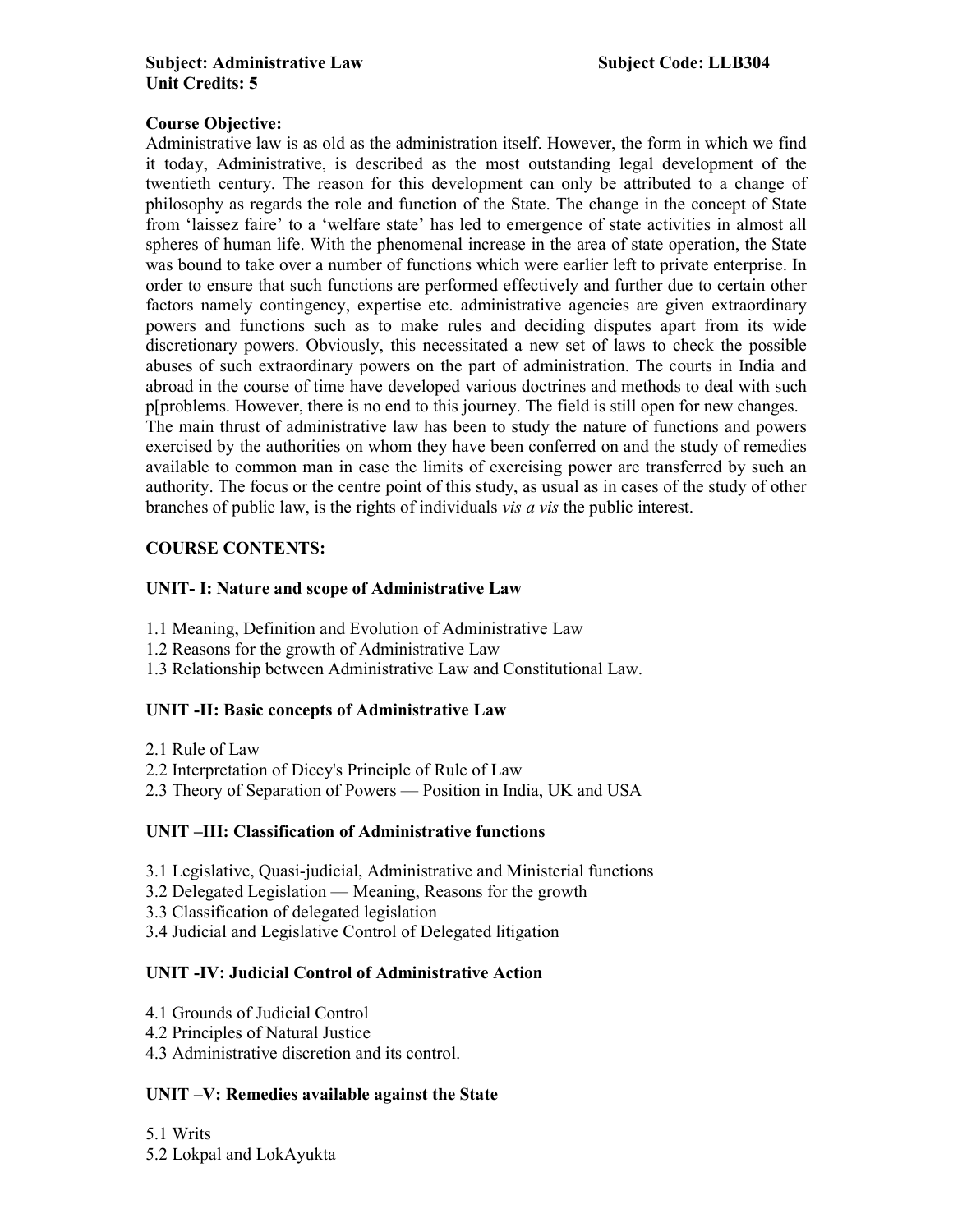- 5.3 Liability of the State in Torts and Contracts
- 5.4 Rule of Promissory Estoppel
- 5.5 Administrative Tribunals
- 5.6 Commissions of Inquiry
- 5.7 Conciliation & Mediation through social action groups
- 5.8 Central Vigilance Commission
- 5.9 Public Corporations.

| <b>Components</b> | $\mathbf{D}$ $\mathbf{C}$ $\mathbf{A}$ | $\sim$ |        | <u>. .</u> | -- |
|-------------------|----------------------------------------|--------|--------|------------|----|
| Weightage (%)     | ∠∪                                     |        | $\cup$ | ∪~         | 6U |

- 1) M.P. Jain and S.N. Jain, Principles of Administrative Law, Wadhwa and Company, Nagpur.
- 2) Dr. S. P. Sathe , Administrative Law, Butterworths, New Delhi.
- 3) Durga Das Basu and A.K.Nandi, Administrative Law, Kamal Law House,Calcutta.
- 4) H.W.R. Wade and Christopher Forsyth, Administrative Law, Clarendon Press,Oxford
- 5) A. K. Shrivastav, Administrative Law (2 Vols.), Delhi Kamal Prakashan
- 6) Indian Law Institute, Cases and Materials on Administrative Law in India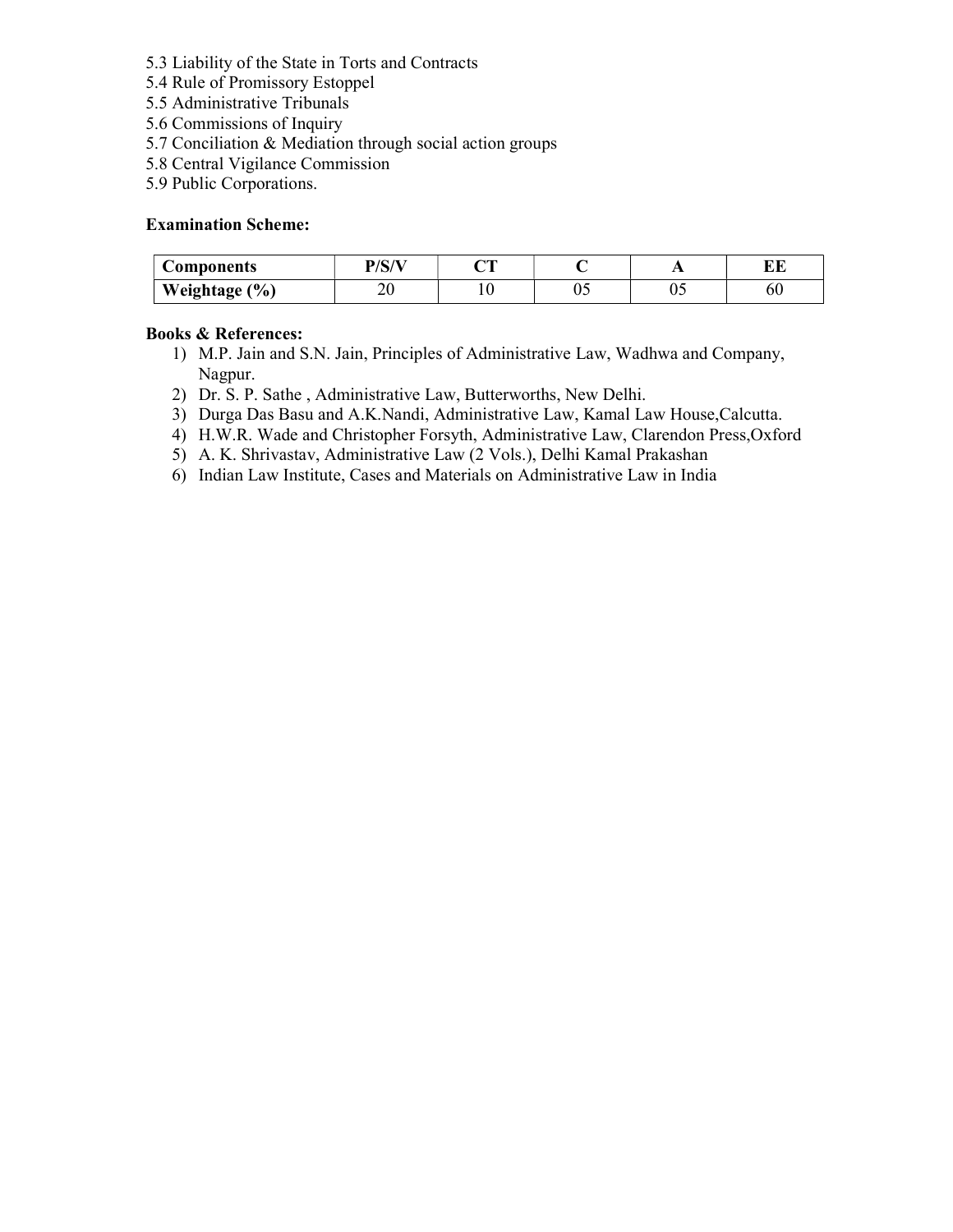#### Subject: Professional Ethics Accountancy for Lawyers and Bench Bar Relations Subject Code: LLB305 Unit Credits: 5

#### Course Objective:

The Course has been designed to acquaint the student of Law about the Professional Ethics and Professional etiquettes that are essentially significant for an advocate to observe while at the Bar. Accountability and transparency are imperative to the profession. Besides, the conducive and cordial Bar- Bench relations can send a good message concerning the richness of the Legal profession. With this background cue, the course aims at developing insights of the students about the professional parameters.

# COURSE CONTENTS:

# UNIT –I Admission, Enrolment & Rights of Advocate

- 1.1 Importance of Legal Profession.
- 1.2 Persons who may be admitted as advocates on a State roll.
- 1.3 Disqualification for enrolment
- 1.4 Rights of Advocates
- 1.5 State Bar Councils
	- o Establishment and Organization
	- o Powers and Functions
- 1.6 Bar Council of India
	- o Organization
	- o Powers and Functions

#### UNIT – II Ethics of Legal Profession

- 2.1 Meaning, Nature and Need
- 2.2 Duty to the Client

# UNIT – III Punishment for Professional or Other Misconduct

- 3.1 Professional or other Misconduct- Meaning and Scope
- 3.2 The Body or Authority empowered to punish for professional or other misconduct.
	- o State Bar Council and its disciplinary committee
	- o Bar Council of India- and its disciplinary committee

3.3 Complaint against advocates and procedure to be followed by the Disciplinary Committee.

3.4 Remedies against the order of punishment.

# UNIT – IV Bench- Bar Relation

- 4.1 Role of Judge on Maintaining Rule of Law
- 4.2 Mutual Respect
- 4.3 Maintenance of orderly society
- 4.4 Invaluable aid of advocates to Judges
- 4.5 Privilege of Advocates
- 4.6 Duty to avoid interruption of Council
- 4.7 Administration of Justice clean & Pure
- 4.8 Uncourteous conduct, Misconduct of lawyers and Insulting Language.

#### UNIT – V Meaning and Categories of Contempt of Court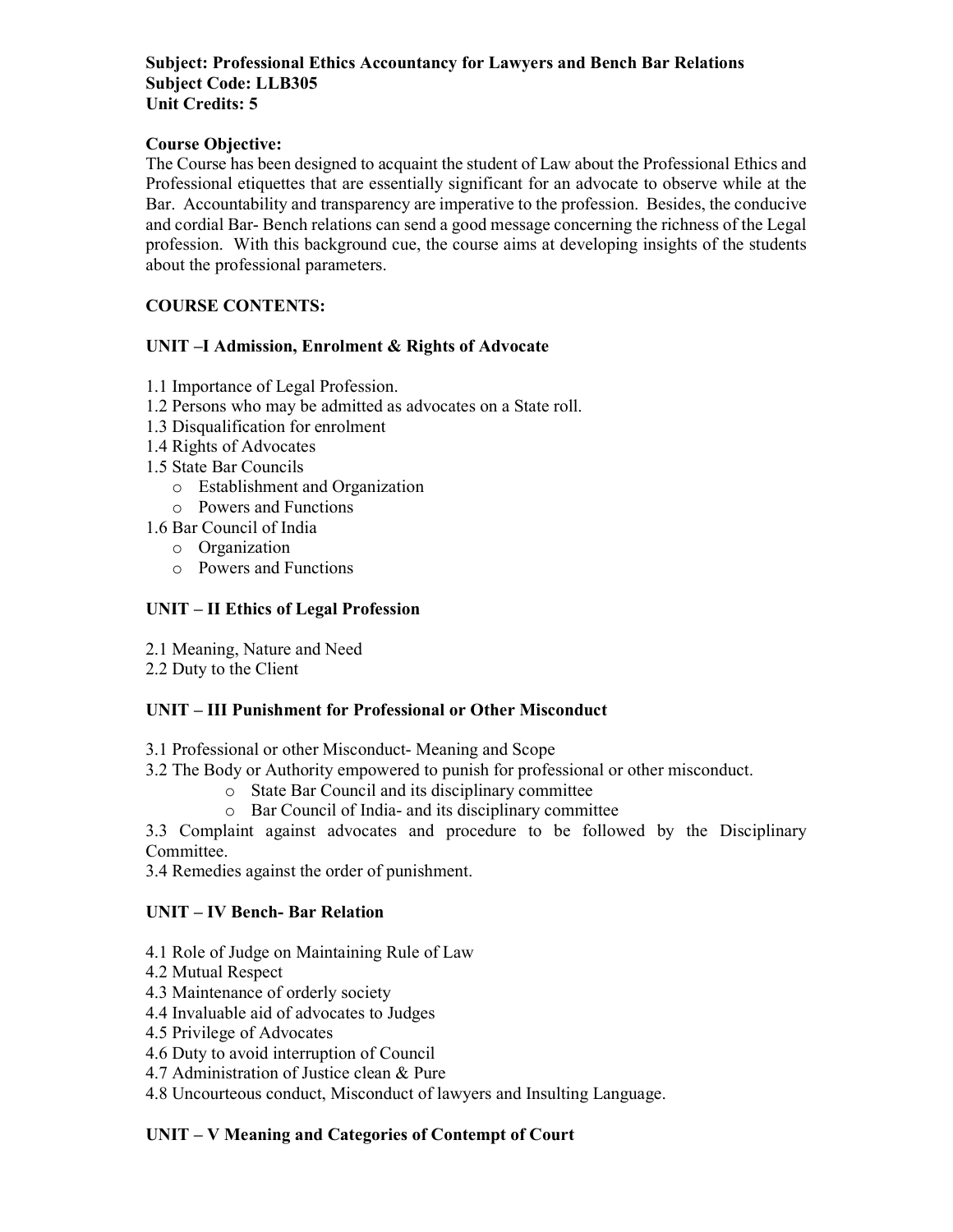- 5.1 Contempt of Court- Its meaning and Nature
- 5.2 Kinds of Contempt
	- o Criminal Contempt
	- o Civil Contempt
- 5.3 Contempt by Lawyers
- 5.4 Contempt by Judges, Magistrates or other persons acting judicially
- 5.5 Contempt by State, Corporate bodies & other officers

| Components    | D/C/V<br>IJ | $\sim$ |    |    | <b>LID</b><br>ĽШ |
|---------------|-------------|--------|----|----|------------------|
| Weightage (%) | ∠∪          |        | υ. | υ. | ou               |

# Books & References:

1) J.P.S. Sirohi : Professional Ethics, Lawyer's Accountability, Bench- Bar Relationship.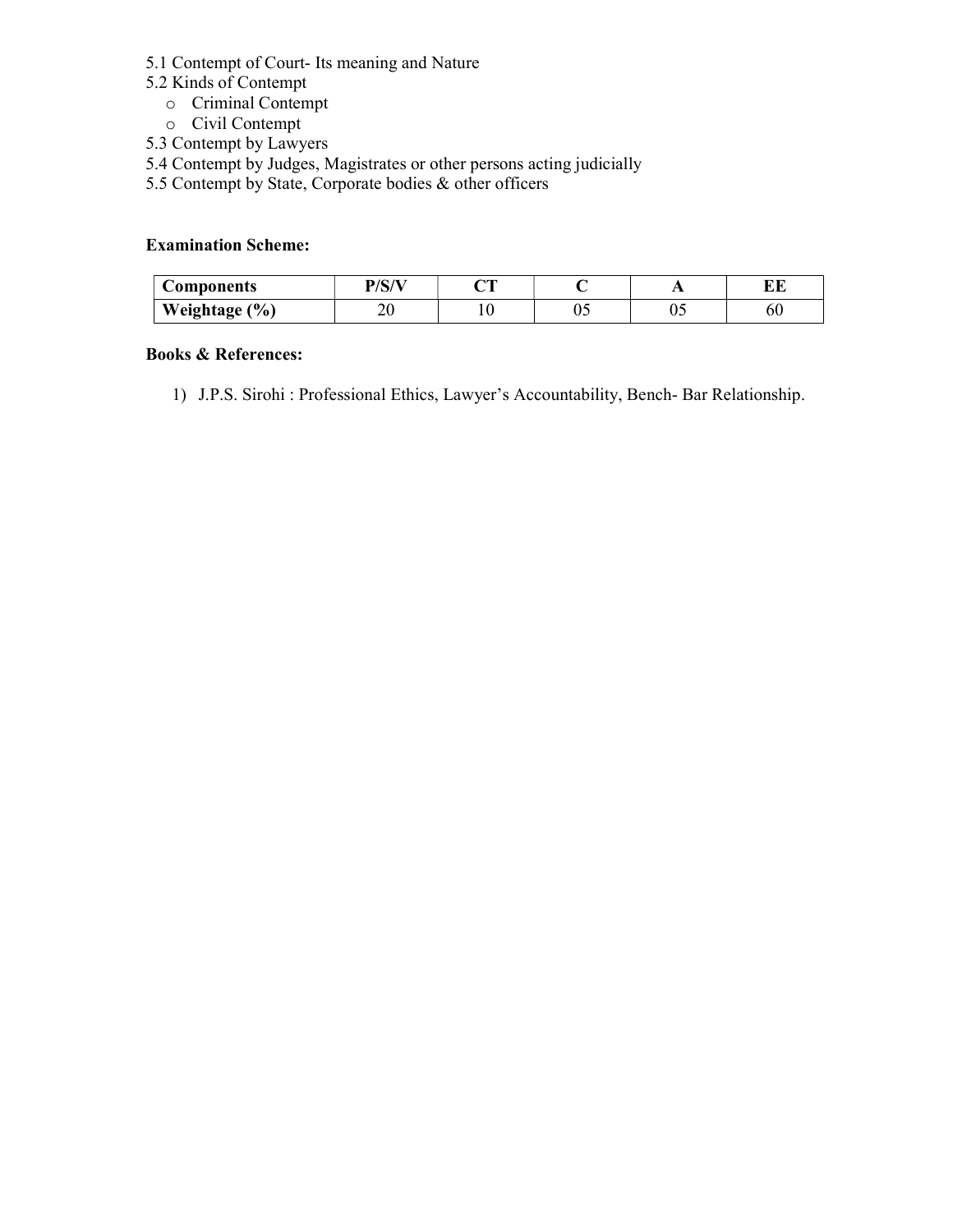### Course objective:

The paper aims to make the student familiar and to provide insight into the formation, incorporation, administration and management of the companies along with it also highlights the essential changes made under the concept of winding up of companies, further it also throws light on the novel concept of One Person Company under the New companies Act, 2013.

### Course Contents:

### UNIT –I: Definition and attributes of Company

Distinction between Partnership Firm and Company Kinds of Companies including Multinational Companies — Advantages and Disadvantages of Incorporation — Consequences of non-compliance of the provisions of the Companies Act in matters of incorporation.

### UNIT-II: Formation of Company:

Promoters- Meaning, duties and liability; Registration and Incorporation-Memorandum and Article of Association -Various clauses of Memorandum , Doctrine of Ultra-vires, Alteration of Memorandum, & Article of association, , Binding force of Memorandum and Articles of Association, Doctrine of Constructive Notice, Doctrine of Indoor Management ; Prospectus - Meaning and contents, Statement in lieu of prospectus, Remedies for misrepresentation, Criminal liability.

### UNIT –III: Shares

Definition, Types, Dematerialized shares( DEMAT ), Allotment, Statutory restrictions, Transfer of shares and Buy back of shares- procedure, practice and Government and SEBI guidelines; Debentures – Definition, Kinds, Fixed and Floating charges, remedies of debenture holders, shareholders and debenture holders Shareholders' democracy- protection of shareholders against oppression and mismanagement, globally changing profile of corporate ownership.

### UNIT- IV: Management of Company

Concept of Corporate Governance-Directors and other Managerial persons – Position, Qualification, Disqualification, Appointment and Removal, Powers ,Duties, Remuneration and Liability; Company Secretary – Definition, Qualification, Statutory Duties and liabilities.; Sole Selling and Buying Agents; Meetings – Kinds, procedure, Voting; emerging trends- E-Governance, E- Filing

### UNIT-V: Minority Protection

Protection of Minority rights, Rule in Foss vs. Harbottle, Prevention of Oppression and Mismanagement, National Company Law Tribunal (NCLT) & National Company Law Appellate Tribunal (NCLAT) and its powers.

### UNIT-VI: Amalgamation

 Take over, Mergers - Winding up of Company -Meaning and Types, Grounds for compulsory winding up; Appointment, Powers and Duties of Liquidator, Contributories ,Contemporary issues in Company Law, Legal liability of company – civil and criminal, Remedies against them .

### Examination Scheme:

| 'Amnanente<br>лнь -<br>$\sim$ | 10W<br>וטי | $\sim$<br>- |  | . . | --<br>PР |
|-------------------------------|------------|-------------|--|-----|----------|
|-------------------------------|------------|-------------|--|-----|----------|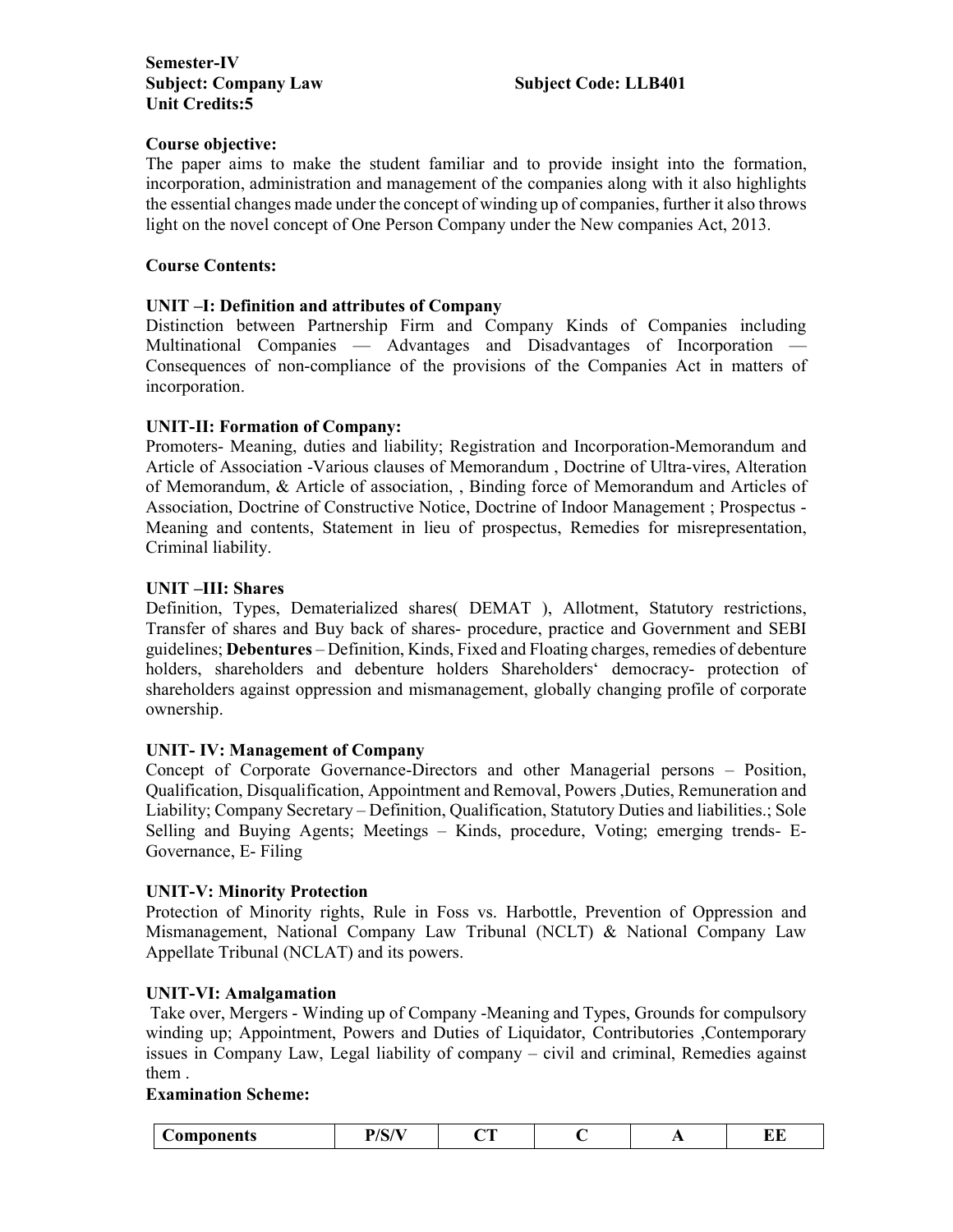| $-$<br>$\mathbf{O}_{\mathbf{A}}$<br><b>Weightsge</b> | -<br>___ | . | ν. | . |
|------------------------------------------------------|----------|---|----|---|

# Books suggested for Reading:

- 1. AshwinLabnnai Shah, Lectures on Company Law, Tripathi Pvt. Ltd.; Mumbai
- 2. Avtar Singh, Indian Company Law, Eastern Book Company,Luknow
- 3. Ramaiya, Guide to Companies Act (Vol. 1 & 2), Wadhwa& Company, Nagpur
- 4. S. M. Shah, Lectures on Company Law, Tripathi, Bombay
- 5. S.S. Gulshan, Company Law, Excel Books
- 6. Dr. N. V. Paranjape, Company Law, Central Law Agency
- 7. B.K. Sen Gupta, Company Law, Eastern, Kolkata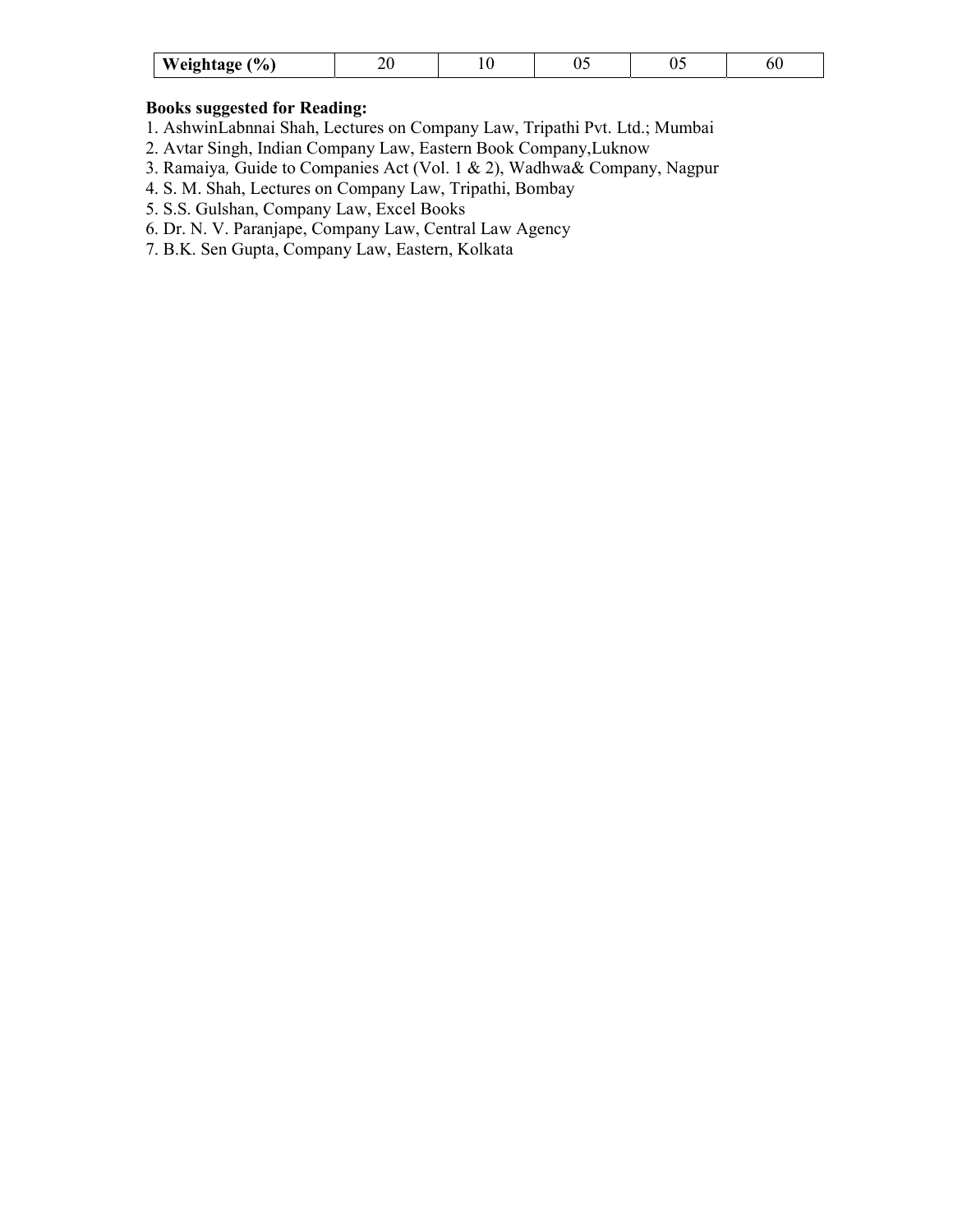# Course Objective:

The course aims at imparting to the students an in depth understanding of Labour Laws in India by recourse to relevant judicial pronouncements in this regard

# COURSE CONTENTS:

# UNIT I:

1.1 Industrial Disputes Act 1947 1.2 Workmen's compensation Act 1923

### Unit II:

2.1 Maternity benefit Act 1961 2.2 Employees State Insurance Act 1948

### Unit III:

- 3.1 Payment of Wages Act 1936
- 3.2 Minimum Wages Act 1948
- 3.3 Equal Remuneration Act 1976

### Unit IV:

- 4.1 Child Labour (Prohibition & regulation) Act 1986
- 4.2 Industrial Employment (Standing Orders) Act 1946
- 4.3 Trade Union Act 1926

# Unit V:

- 5.1 Payment of Bonus Act 1965
- 5.2 Employee's provident fund Act 1952

### Examination Scheme:

| Components             | $\mathbf{D}/\mathbf{C}/\mathbf{V}$ | $\sim$ |    | . . | <b>LA LA</b><br>பப |
|------------------------|------------------------------------|--------|----|-----|--------------------|
| Weightage $(\% )$<br>o | ∠∪                                 |        | ∪~ | υ.  | ou                 |

### Books & Reference

- 1) S.N. Mishra: Labour law & Industrial Law
- 2) Indian Law Institute: Labour Law and Labour Relations
- 3) S.C. Srivastava: social Security and Labour Law
- 4) IderJeet Singh: Labour and Industrial Law
- 5) O.P. Malhotra: Industrial disputes Act 1947
- 6) Meenu Paul: Labour and Industrial Laws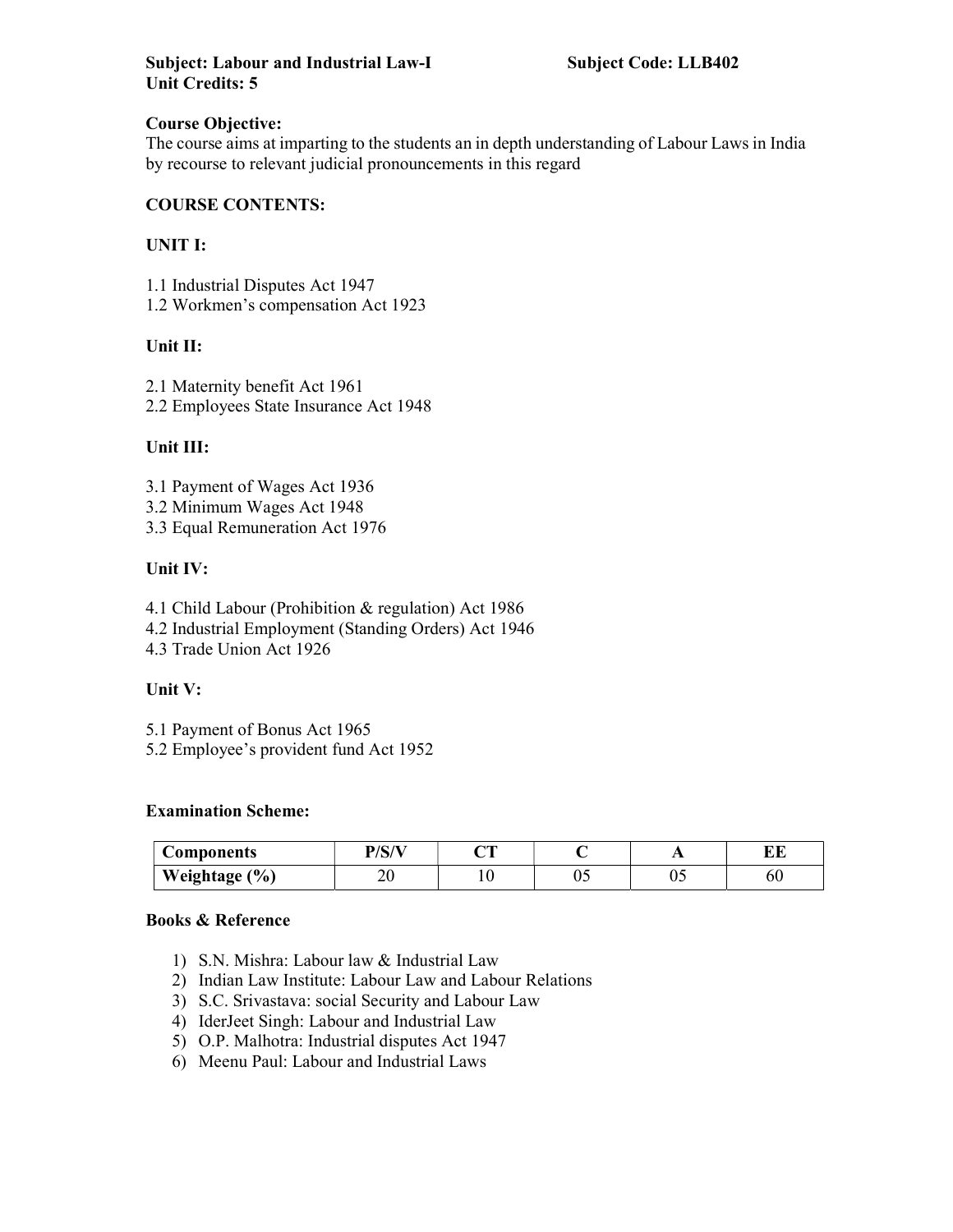# Subject: U P Land laws Subject Code: LLB403 Unit credits: 5

## Course objective:

The legislative power to make laws relating to land and land ceiling is in the state list. Different States have enacted their own laws on this subject. The Constitutional perspectives relating to this subject have to be taught as an essential part of this course. The provisions in the Constitution in Part III, IV and XII as well as those in Schedule VII relating to distribution of legislative powers over land are essentially to be taught with emphasis.

### COURSE CONTENTS: Unit-I

- 1.1 Brief History of UP Revenue Code 2006
- 1.2 Aims and Objectives of the Revenue Rules 2016
- 1.3 Applicability of the Code and extension to new areas
- 1.4 Definitions in the Code
- 1.5 Division of State into revenue areas and its constitution,

1.6 Board of revenue, Power, Jurisdiction and decisions of the Board District and Divisional Authorities

# Unit-II

2.1 Classes of Tenure holders under Revenue Code 2006.

- 2.2 Transfer of Land by different Tenure Holders.
- 2.3 Rights of Tenure Holders.
- 2.4 Consequences of Transfer in Contravention of this Code.

# Unit-III

3.1 Mutation proceedings on succession or transfer.

- 3.2 Settlement of Boundary disputes and correction of revenue records.
- 3.3 Allotment of Land and declaration suit.
- 3.4 Gram Sabha and Bhumi Prabhandhak Samiti.

# Unit-IV

- 4.1 Surrender and Abandonment
- 4.2 Lease
- 4.3 Ejectment
- 4.4 Scheme of Succession

# Unit –V

- 5.1 Modes of Collection of Land Revenue.
- 5.2 Attachment and sale of immovable property.
- 5.3 Appeal, Reference and Revision.
- 5.4 Penalty.

# Examination Scheme:

| Components    | D/C/VI | n m |    | . . | --<br>பப |
|---------------|--------|-----|----|-----|----------|
| Weightage (%) | ∠∪     |     | ◡◡ | υ.  | ou       |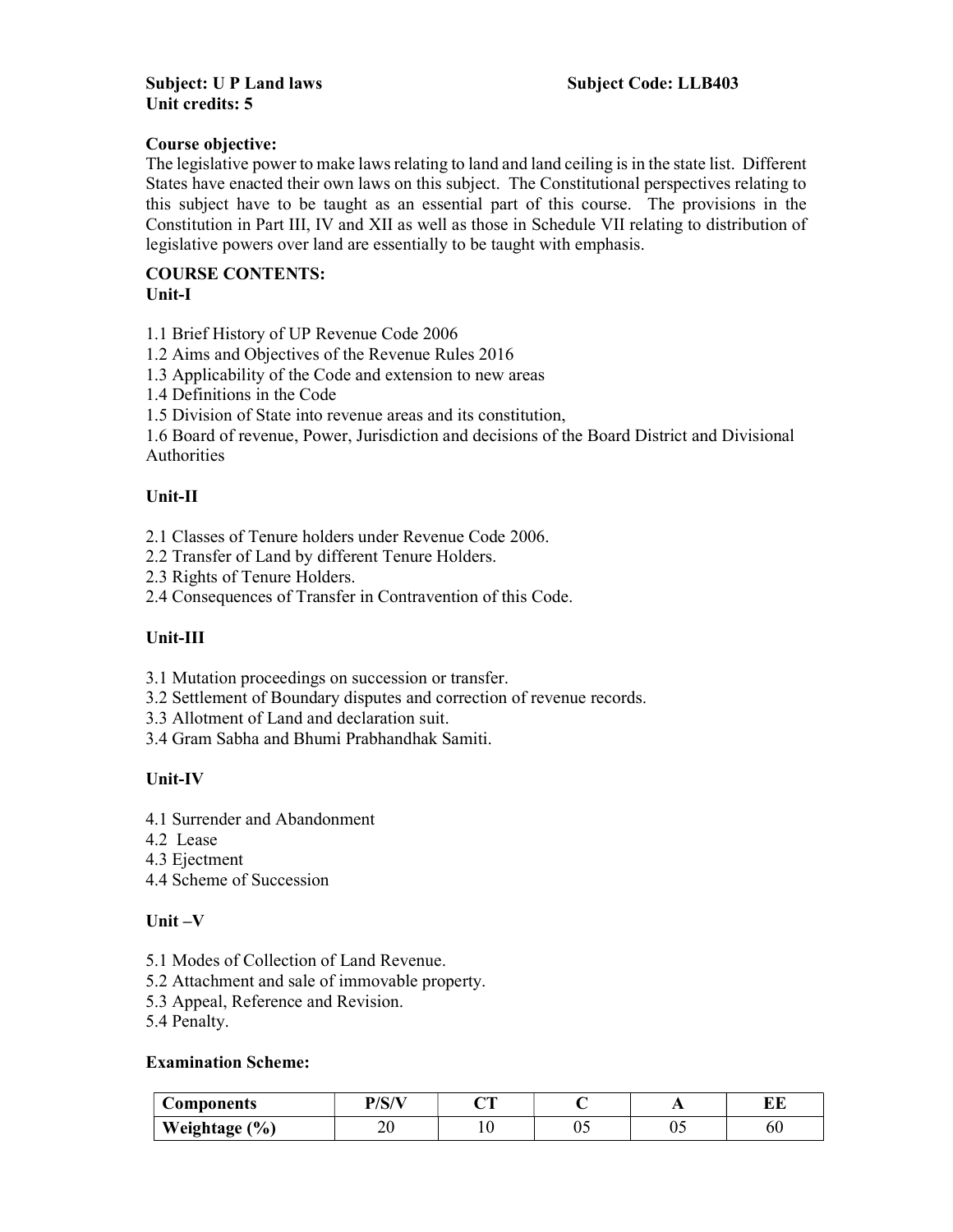# Books and References:

1. U.P.Land Revenue Code 2006

- 2. U.P.Land Revenue Rules 2016
- 3. Dr. R.R. Maurya, U.P.Land Laws.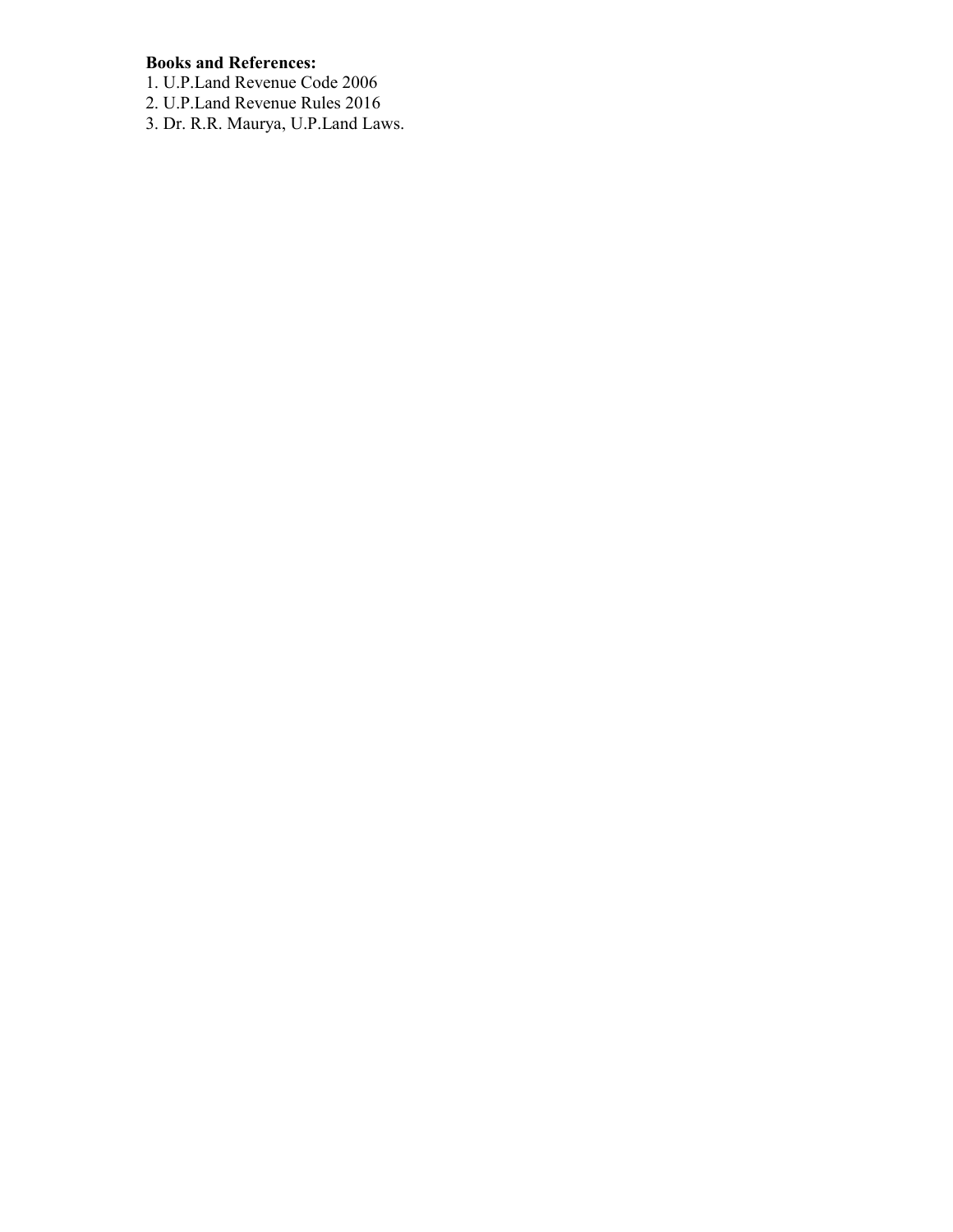# Course objective:

The course is intended to introduce students to the broad study of criminology and Penology. It is to give a broad overview to the scope of criminology, to the ideas which have influenced the area of the subject and to the practical uses and impact to which these have been, or might be put.

# Course Contents:

# Unit - I : Introduction

The meaning and significance of crime – Concept of Crime and basis of Criminalization– Definition of Crime -Criminology – Criminological reminiscence: Global Scenario – Renaissance – Modern age – Focus on the need for criminological study –Ingredients of Crime – Distinguish crime from non-crime - Classification of crimes –Development of Criminal Law– The Criminal –– Sources of crime data – Crime reporting – Uses of crime data –Schools of criminology.

# Unit - II: Crime Causation

Individual centric causes –Societal centric causes- Theories on crime causation– Juvenile Delinquency-legislation- Juvenile Justice Act, 2000- Statutory bodies and procedure-Reformative institutions under the ActRehabilitation process-case law.

# Unit - III: Types of Crime

# 3.1 White-collar crime and blue-collar crime :

Implications of white-collar crimes- white-collar crimes in India – Santhanam Committee Report, Wanchoo Committee Report, 47th Law Commission Report, detection and investigation – trial of white-collar crimes – case law

**3.2 Terrorism:** Definition– nature of terrorism – causative factors — funds for terrorism – kinds of terrorism – terroristic spectrum – punishments and measures for coping with TADA-POTA – criticism – anti-terrorist measures – communal violence – causes and cures.

# 3.3 Marginal and Victimless Crimes:

Social deviance and marginal crimes – kinds of marginal crimes– victimless crimes – definition –hidden victims – drug and crime – depiction of offences & punishments – NDPS.

# 3.4 Modern Crimes and International Crimes:

Computer crime –kinds of computer crimes – definition of computer crime – Information Technology Act, 2000-human organ crimes – International crime – environmental crimes –.

# Unit - IV: The Police and Criminal Justice System:

Organizational structure of Indian police – police bureaucracy –police set up – custodial deaths – modernization in police – crime records management - traditional vis-a-vis modern crime records management - police community relations – Thana Level Committee – police advisory committees – media and police – discipline and lawlessness – Interpol.

# Unit - V: Correctional Institution and Crime Prevention: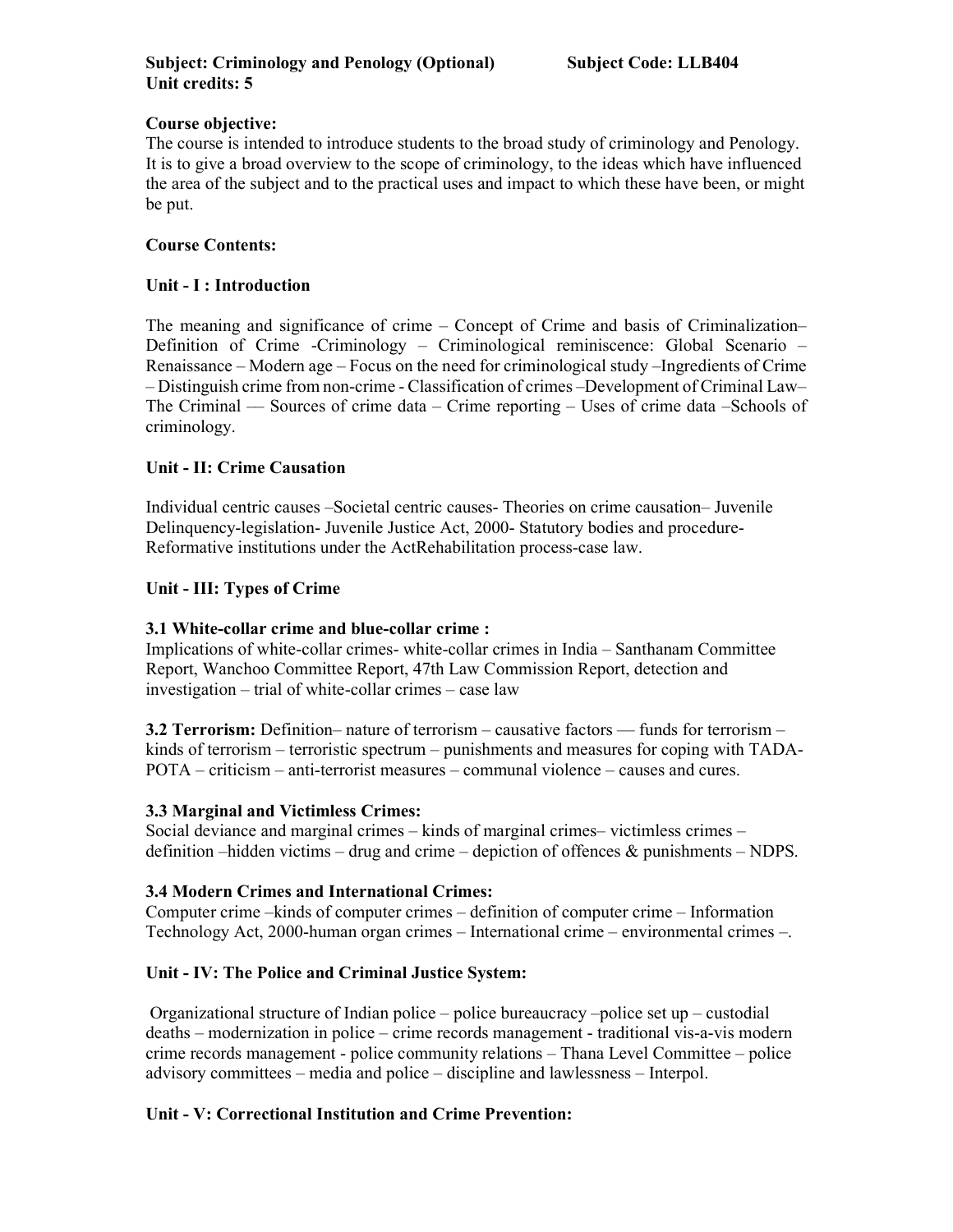5.1 Probation and Parole: Origin, salient features of Probation of Offenders Act, 1958 Parole & its regulations

5.2 Prison: Prison system in India- problems of prisoners – organised setup –prison discipline – prison labour – prison education – open prison – the prison community – prison reform in India – Dr. Wreckless committee report – International perspective. 5.3 Crime Prevention: Theories of punishment-kinds of punishment-Recidivism-various forms of recidivist- Prevention of crime and delinquency.

### Examination Scheme:

| Components                   | D/C/N    | n <del>n</del> |    | . . | m m<br>ĽШ |
|------------------------------|----------|----------------|----|-----|-----------|
| $\frac{(0)}{0}$<br>Weightage | n۵<br>∠∪ |                | v. | υ.  | υU        |

### Books prescribed:

- 1. Sutherland Criminology
- 2. Taft and England Criminology
- 3. Ahamed Siddique Criminology problems and perspectives

4. Dr. M. Ponnian – Criminology and Penology

- 5. Dr. Rajendra K. Sharma Criminology and Penology
- 6. Dr. Sirohi Criminology
- 7. Siegel Criminology
- 8. Paranjape Criminology

| y<br><u>.</u> | arnes<br>ระ | and | CCIL | $\overline{\phantom{a}}$ | $\sim$ T<br>new | Horizons | O1 | riminology<br><u>.</u> |
|---------------|-------------|-----|------|--------------------------|-----------------|----------|----|------------------------|
|---------------|-------------|-----|------|--------------------------|-----------------|----------|----|------------------------|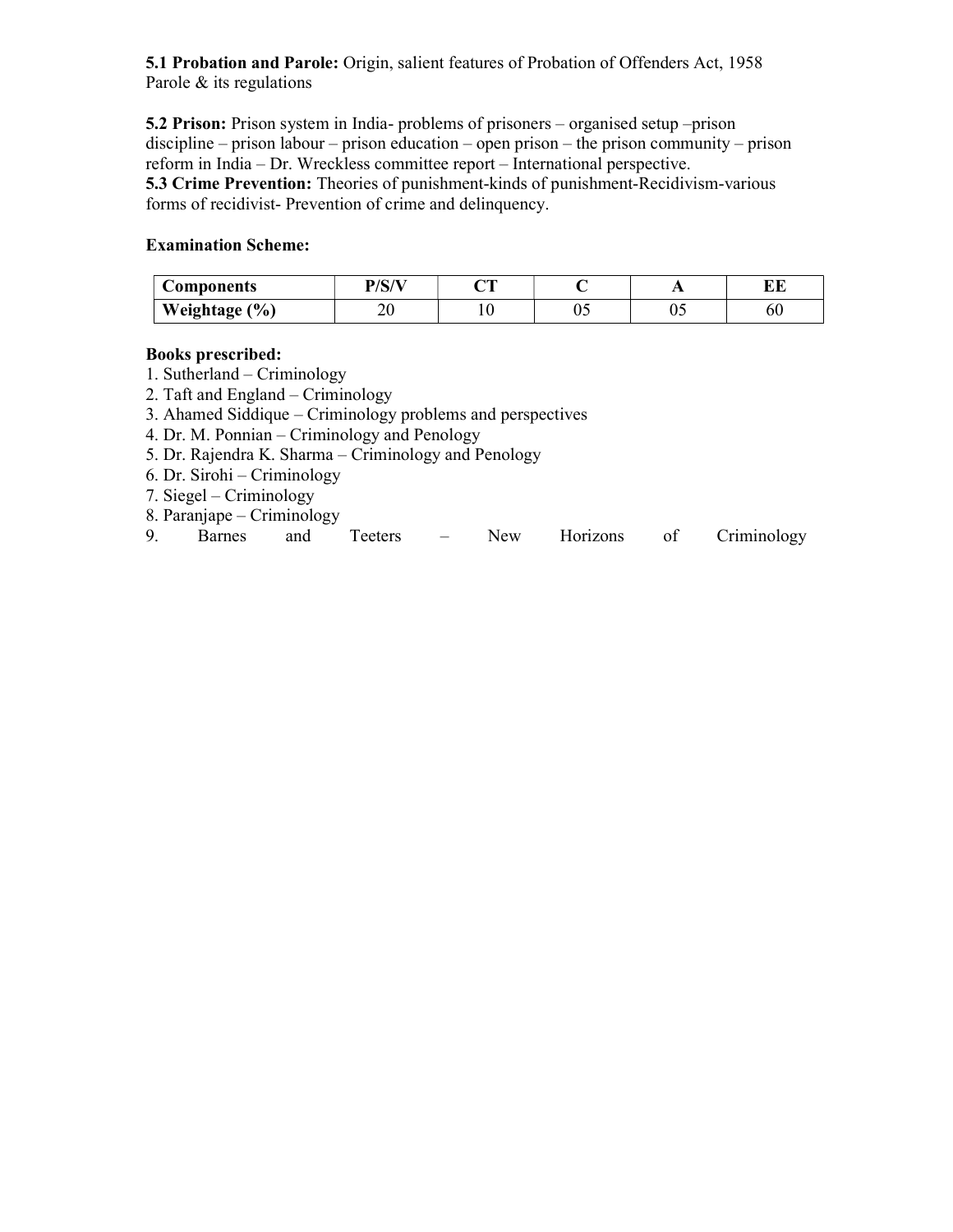### Unit credits: 5

#### Course objective:

The objective of the course is to acquaint the students with the General Equity maxims, evolution of law thereto coupled with fusion of law and equity with stress on concept of trust and Indian Trust Act ,1882 .

### Course Contents:

### UNIT I. Introduction

- 1.1 Origin and growth of Equity in England
- 1.2 Development of law: common law and Equity
- 1.3 The Importance of Equity
- 1.4 The Maxims of Equity

### UNIT-II. Definition and Nature of trust under Indian Law

- 2.1 The concept of trust: distinction with agency and contract
- 2.2 Trusts: classification, (Including Religious, Constructive Trust, Charitable Trust
- and Public Trust)
- 2.3 Obligations and Nature of trust
- 2.4 Creation of trust: rules
- 2.5 Appointment of new trustees
- 2.6 Extinction of trust
- 2.7 Fiduciary Relations.

# UNIT-III Rights and Duties of Trustees Rights

- 3.1 Title deed
- 3.2 Reimbursement
- 3.3 Indemnity
- 3.4 Seeking direction from court
- 3.5 Settlement of accounts
- 3.6 General authority

### Duties –

- 3.7 Execution
- 3.8 Acquaintance with the nature of property
- 3.9 Duties in respect of title
- 3.10 Duty of care
- 3.11 Conversion
- 3.12 Impartiality
- 3.13 Prevention of waste
- 3.14 Keeping of accounts and giving of information
- 3.15 Investment
- 3.16 Sale

### UNIT – IV Powers and Liabilities including Disabilities of trustee

- 4.1 Sale
- 4.2 Varying of Investment
- 4.3 Property of minors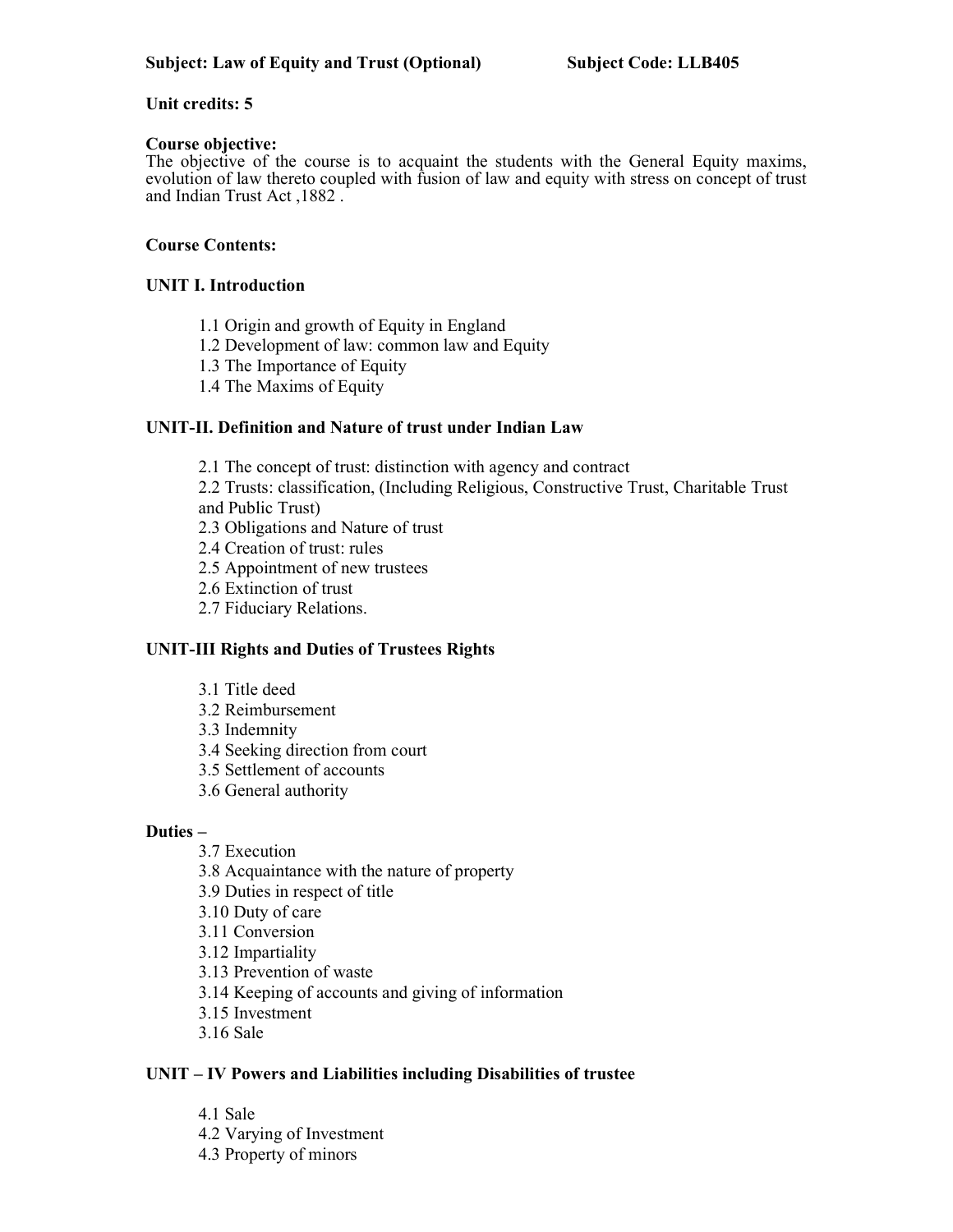- 4.4 Giving receipts
- 4.5 Power to compound, compromise and settle
- 4.6 Exercising authority on death or disclaimer of one of the trustees
- 4.7 Suspension of trustee's power
- 4.8 Discharge of trustees
- 4.9 Liability for breach of trust.

### UNIT-V Rights and Liabilities of Beneficiaries

- 5.1 Rents and profits
- 5.2 Specific execution
- 5.3 Inspection and information
- 5.4 Transfer
- 5.5 Suit for execution
- 5.6 To have proper trustees
- 5.7 Right to compel the trustee to do the duties
- 5.8 Rights on wrongful purchase or acquisition by trustees
- 5.9 Follow up of trust properties in the hands of third parties
- 5.10 Blending of property by trustee
- 5.11 Wrongful application of trust property by partner trustee for partnership purpose

### Examination Scheme:

| Components         | D/C/V | n m<br>້ | . . | <b>TIT</b><br>שנש |
|--------------------|-------|----------|-----|-------------------|
| (9/0)<br>Weightage | ∠∪    |          | ∪.  | ou                |

#### Books and References:

- 1. Equity, Trust and specific Relief Act by B.M. Desai, Reprint 2016, Eastern Book Company
- 2. Principles of Equity with Trust and specific Relief , M.P. Tandon, 11th ed.(2000), Jain Book Agency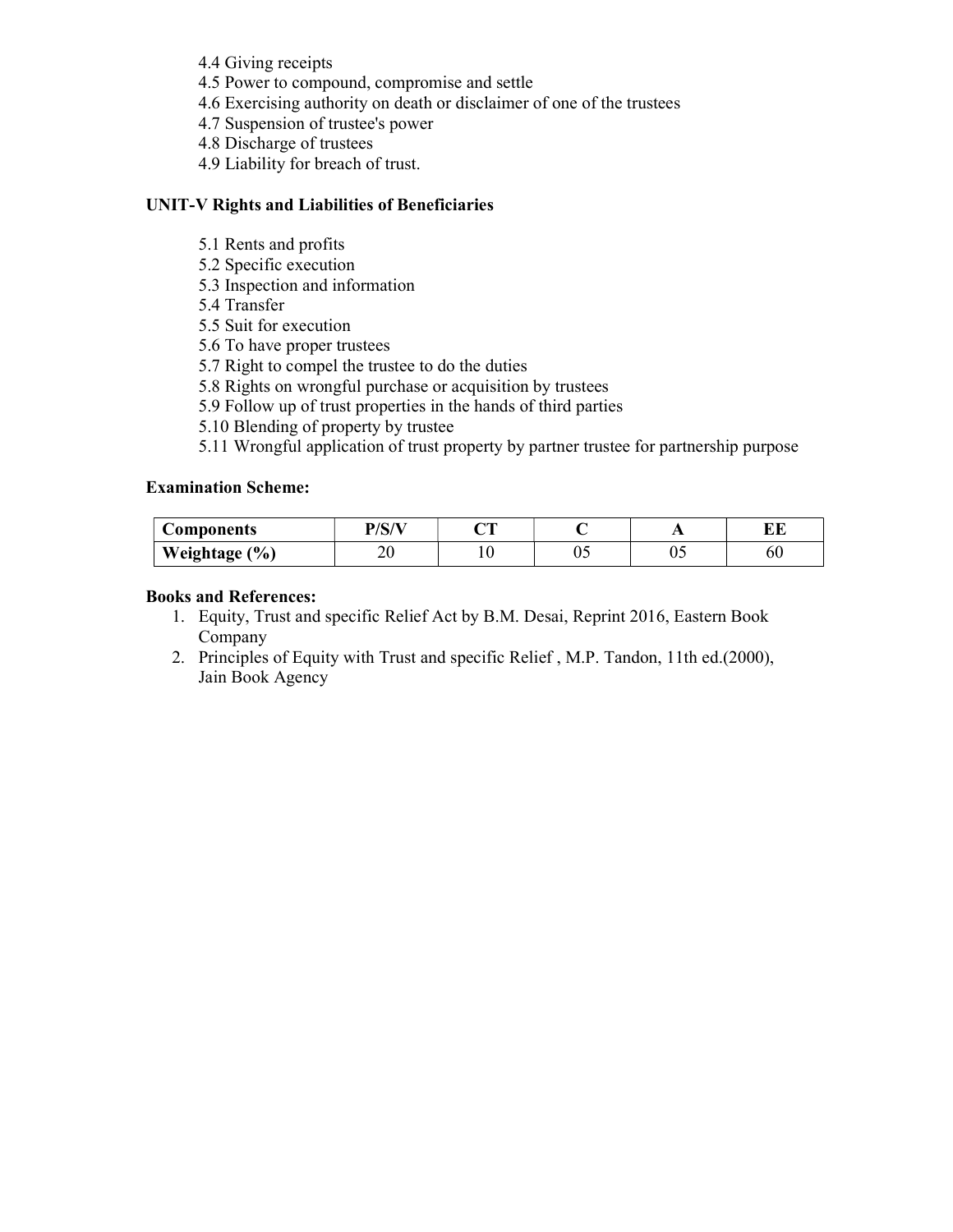# Course Objective:

Media connotes radio, television, print, film and the internet and has become an important industry which provides the dual function of information and entertainment. The constitution of India has ensured that the media performs its function as the watchdog of modern democracy effectively but within reasonable limits. This course introduces the legal framework governing the different aspects and streams of the media industry and the specific laws applicable to the people servicing the industry. With the help of examples and where necessary case studies from selected constitutional provisions, legislation and judicial proceedings and decisions, the historical and current debates and issues in media laws will be taught to the students.

# Course Contents:

# UNIT- I. Mass Media- Types of- Press Films, Radio Television

- 1.1 Ownership Patterns: Press private-public
- 1.2 Films, Private
- 1.3 Radio & Television
- 1.4 Differences between visual and non visual Media Impact on people's minds

# UNIT - II: Press-Freedom of Speech and Expression — Article 19 (1) (a)

2.1 Freedom of the Press

- 2.2 Laws of defamation, obscenity, blasphemy and sedition
- 2.3 The working Journalists and other newspaper employees (condition of service) and Misc. Provisions Act, 1955,
- 2.4 The working journalist (Fixation of Rates of wages) Act, 1958.
- 2.5 Price and pages Schedule Regulation
- 2.6 Newsprint Control order 2004
- 2.7 Advertisement- is it included within freedom of speech and expression?

### UNIT- III: Films - It Included in freedom of speech and expressions?

- 3.1 Censorship of films constitutionality
- 3.2 The Abbas case
- 3.3 Differences between films and press why pre-censorship valid for films but not forth press
- 3.4 Censorship under the cinematograph Act

### UNIT-IV: Radio and television- Government Policy:

- 4.1 The Press Council Act, 1978
- 4.2 Regulatory Code of Conduct
- 4.3 Commercial advertisement

# UNIT - V Constitutional Restrictions

- 5.1 Radio and television subject to law of defamation and obscenity
- 5.2 Power of legislate- Article 246 read with the seventh schedule
- 5.3 Power of impose tax licensing and license fee
- 5.4 Contempt of Court Act.

### Examination Scheme: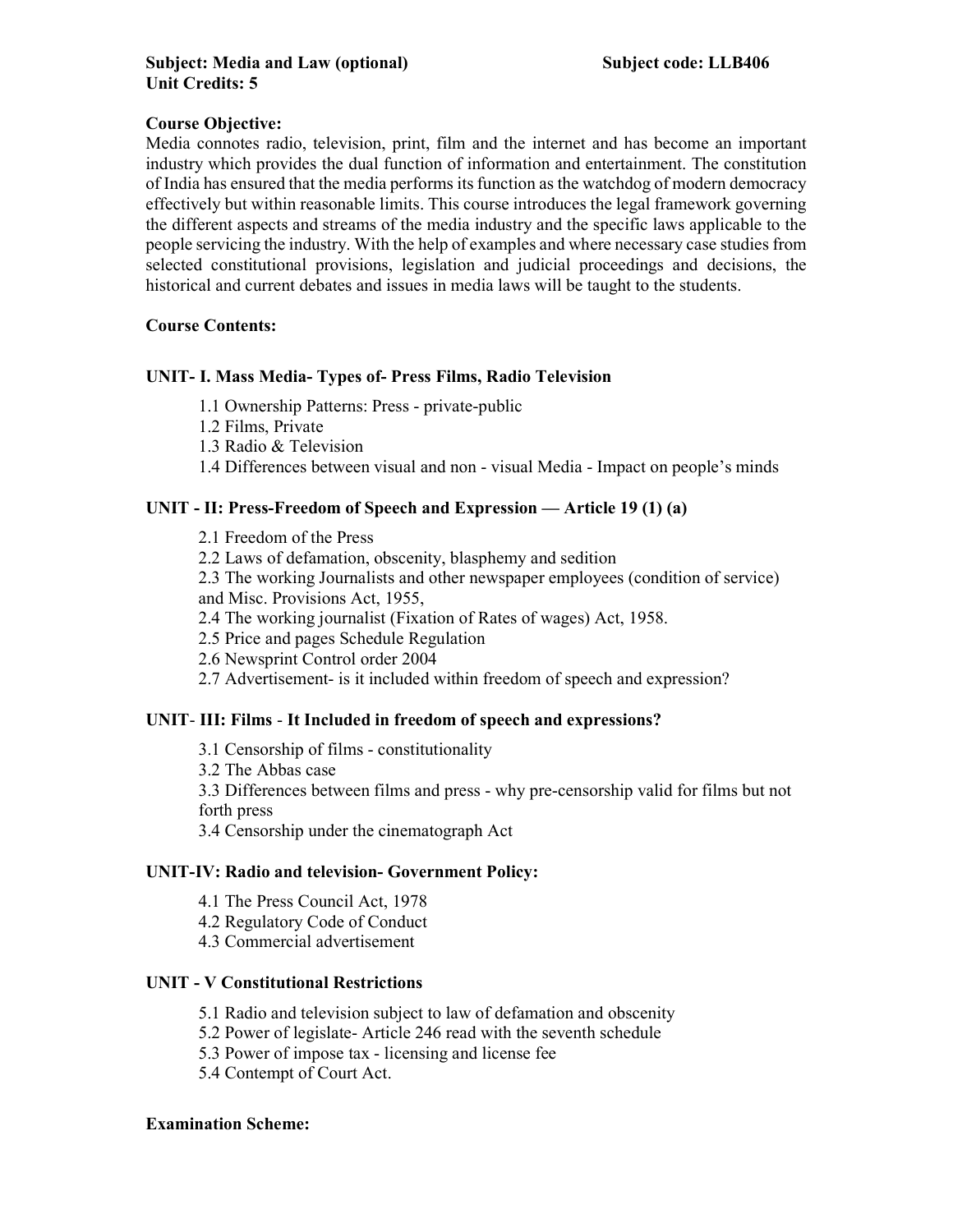| <b>Components</b> | D/C/VI | $\sim$ |    |    | ப  |
|-------------------|--------|--------|----|----|----|
| Weightage (%)     | ∠∪     |        | v. | υ. | bU |

### Books & References

- 1. M.P. Jain, Constitutional Law of India (1994)
- 2. H.M. Seervai, Constitutional Law of India Vol. (1991) Tripathi, Bombay
- 3. Bruce Michael Boyd, "Film Censorship in India: A Reasonable Restriction on Soli Sorabjee, Law of press Censorship in India (1976)
- 4. D.D. Basu, The Law of Press of India (1980)
- 5. Vidisha Bohra, Press and Law Media Manual.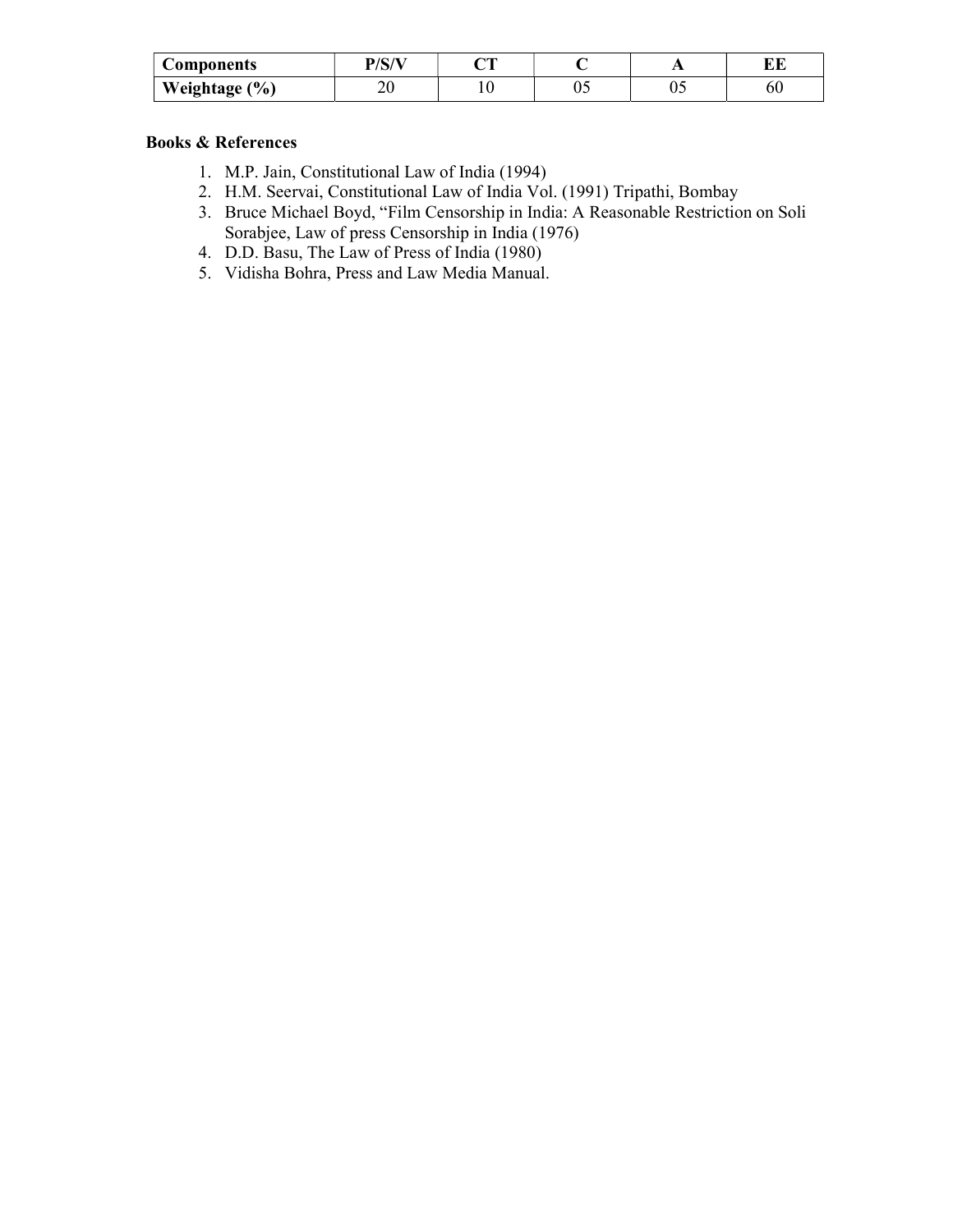### Subject: Arbitration, Conciliation and Alternative Dispute Resolution Systems Subject Code: LLB407 Unit credits: 5

### Course Objective:

Arbitration is a method of settlement of disputes as an alternative to the normal judicial method. It is one of the methods of alternative dispute resolution (ADR) of all forms of ADR like conciliation, mediation, negotiations and settlement of disputes by LokAdalats etc., The intent of the course is to provide a strong academic understanding of the various theories and principles, but with a strong practical bent. The course will play a pivotal role of arbitration both in resolving disputes and developing the law in that area.

### Course Contents:

# UNIT-I: Concept:

Alternate Dispute Resolution — Characteristics — Advantages and Disadvantages - Unilateral -Bilateral - Triadic (Third Party) Intervention — Techniques and processes - Negotiation ,Conciliation Arbitration — Distinction between Arbitration, Conciliation and Negotiation.

### UNIT-II: Arbitration Tribunal:

The Arbitration and Conciliation Act, 1996 — Historical Background and Objectives of the Act , Definitions of Arbitration, Arbitrator, Arbitration Agreement -- Appointment of Arbitrator Termination of Arbitrator -- Proceedings in Arbitral Tribunal -- Termination of Proceedings, Arbitral Award -- Setting aside of Arbitral Award — Finality and Enforcement of Award — Appeals

# UNIT-III Conciliation:

Distinction between "conciliation", "meditation", and "arbitration".-Appointment of conciliator- Interaction between conciliator and parties. Communication, disclosure and confidentiality --Suggestions by parties--Settlement agreement and its effect-Resort to judicial proceedings, legal effect--Costs and deposit

### UNIT-IV International Arbitration:

Enforcement of Foreign Award- New York convention Award -Geneva Convention Award

### UNIT-V Rule making Power:

Legal Service Authorities Act, 1987---Lok Adalat-- Legal Literacy and Legal Aid Camp.

### Examination Scheme:

Paper code BBALLB805 entitled "Arbitration,Conciliation and Alternative Dispute Resolution (Practical Training) " course will be taught partly through classroom lectures including simulating exercises and partly through extension programs like Lok Adalat etc. The course will be taught in association with the practicing lawyers/retired judges/retired law teachers.The Classroom instructions shall include lessons on the concepts and Practice of Arbitration,Conciliation and Alternative Dispute Resolution. Student will be required to maintain a Diary of the Sessional Work for this paper in which they shall record the written exercises assigned to them by the subject teacher during the session and their observations about the field work /Training work of Lok Adalat etc. organized by the Law Department of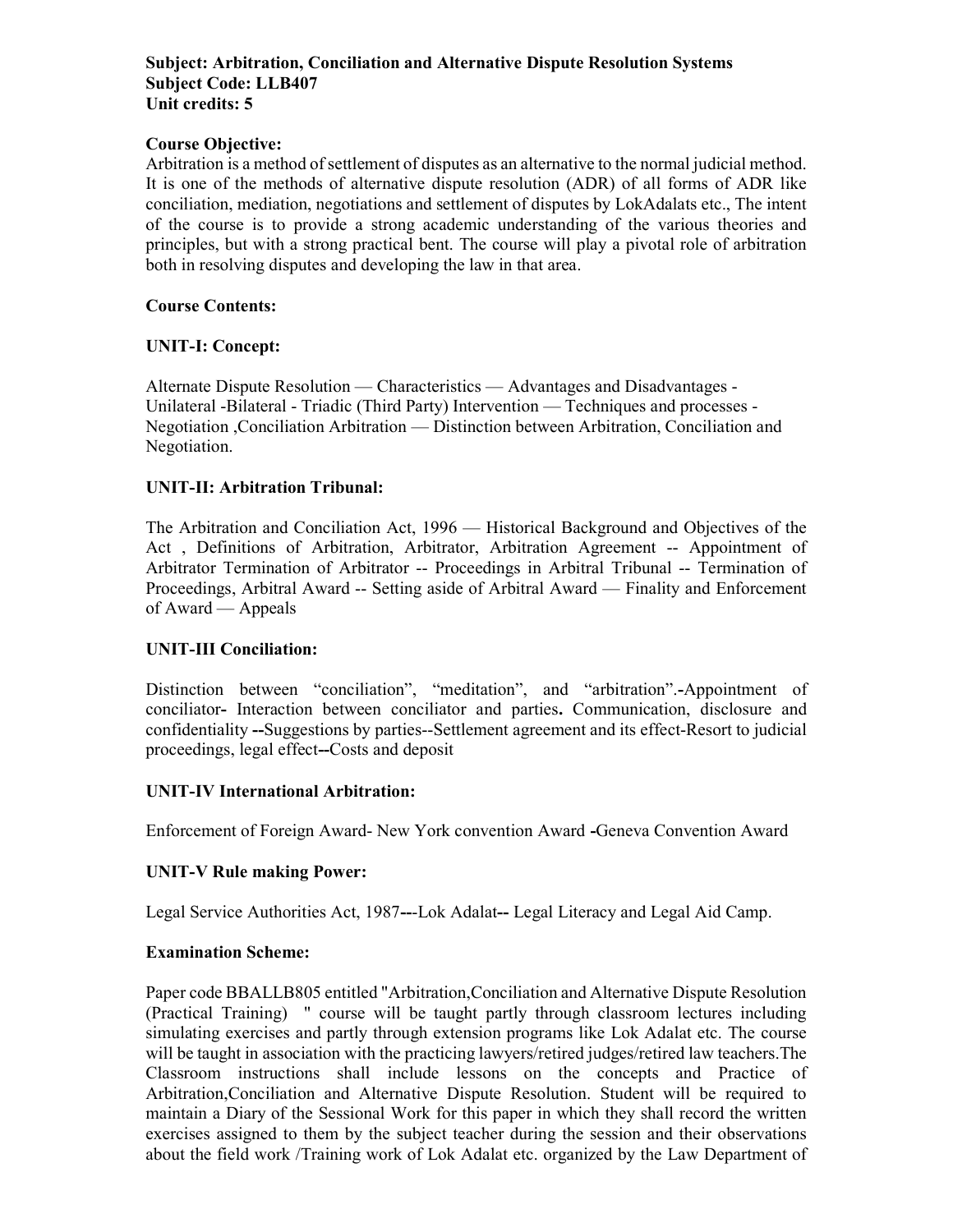The University and attended by them. This paper will carry 100 Marks. The Sessional Diary will carry 40 Marks and will be evaluated by the Board of Examiners at the time of the Semester Practical/ Viva Voce examination. Forty Marks are assigned for the field work assigned during the session will be conveyed to the COE by the Board of Examiner to be held at the time of Practical/ Viva-Voce examination. The Viva Voce will carry 20 Marks.Guidelines: It is advisable that the Law School of the University should organize field work in such a manner that all the students get an opportunity to participate in the field work so that each candidate may be able to attend at least Two such field assignments.

### Recommended Books

- 1. AvtarSingh : Arbitration and Conciliation
- 2. Goyal : Arbitration and Conciliation Act
- 3. Shukla : Legal remedies
- 4. Jhabvala : Law of Arbitration and Conciliation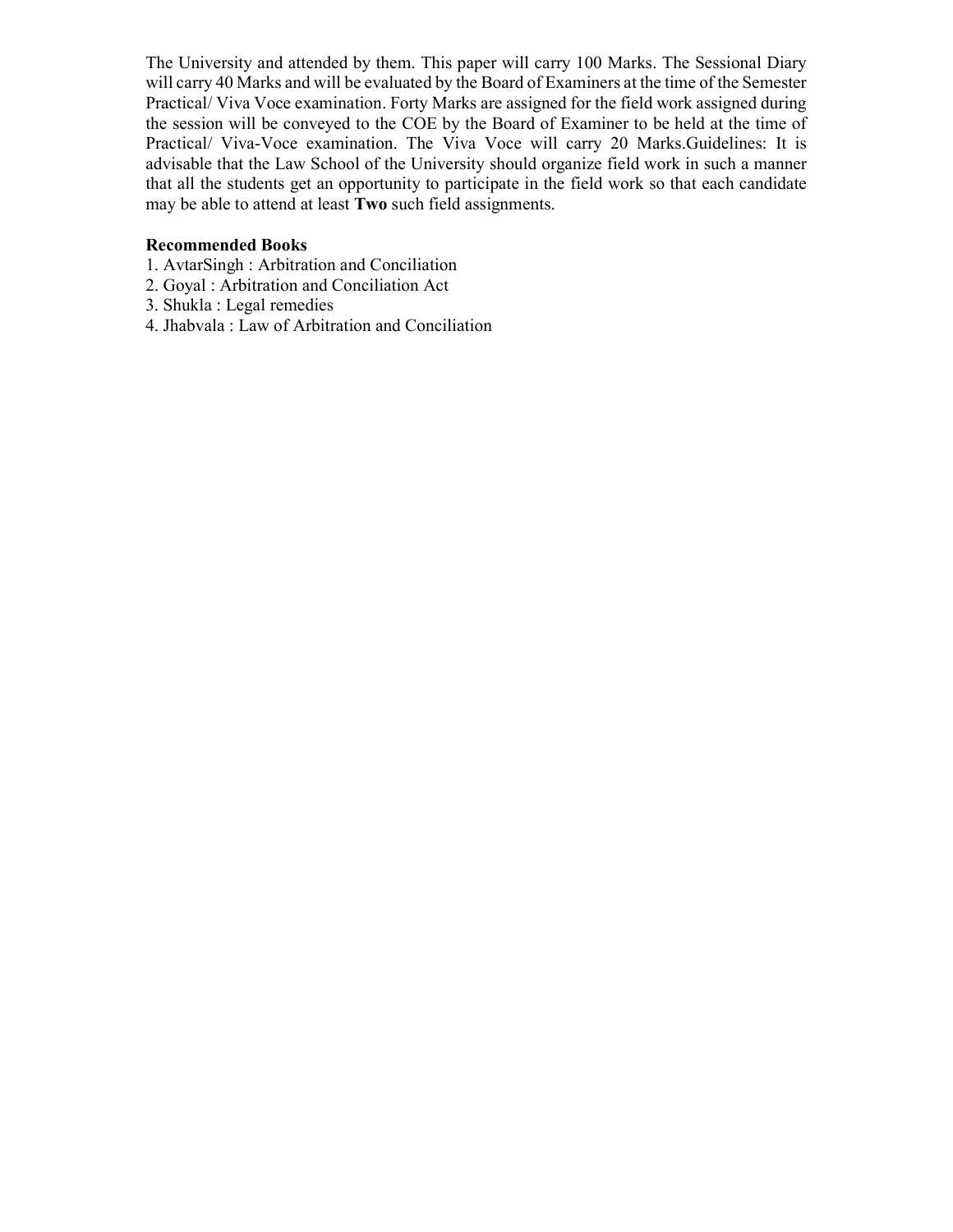#### SUMMER INTERNSHIP – II

#### Course Code: NCT

It is a mode of Clinical Legal education Specified period to be spent by the student with a law firm/court/Commissions/NGO's and like institutions working with the realm of law or connected therewith. The reports both by the student and the office together with diary where applicable to be certified will be submitted for evaluation

 The Internship during the summer break is a compulsory course. There is an Internship Data form where students fill in the details of where they are interning with complete address and phone numbers. Customized Legal Reference /Diary is provided to the students on payment They maintain a day to day record of the work that they do at the place they are interning. They are expected to intern for a minimum 90 days. They submit their completed diary, certificate from the employer and also a report of their experience at work. After submission there is a Viva by concerned faculty. They assess the student on the kind of work they have done during internship, presentation of the work they have done and also on the practical knowledge they have gained

The Paper is marked out of 100 marks. The breakup of the marks is as follows:

|                  | <b>Total</b>              | <b>100</b> |
|------------------|---------------------------|------------|
|                  | meeting the supervisor)   |            |
| $\overline{4}$ . | Attendance (Regularity in | 10 Marks   |
|                  | Examiners)                |            |
| 3.               | Viva (Panel of External   | 40 Marks   |
| 2.               | Report and certificate    | 25 Marks   |
| 1.               | Diary submission          | 25 Marks   |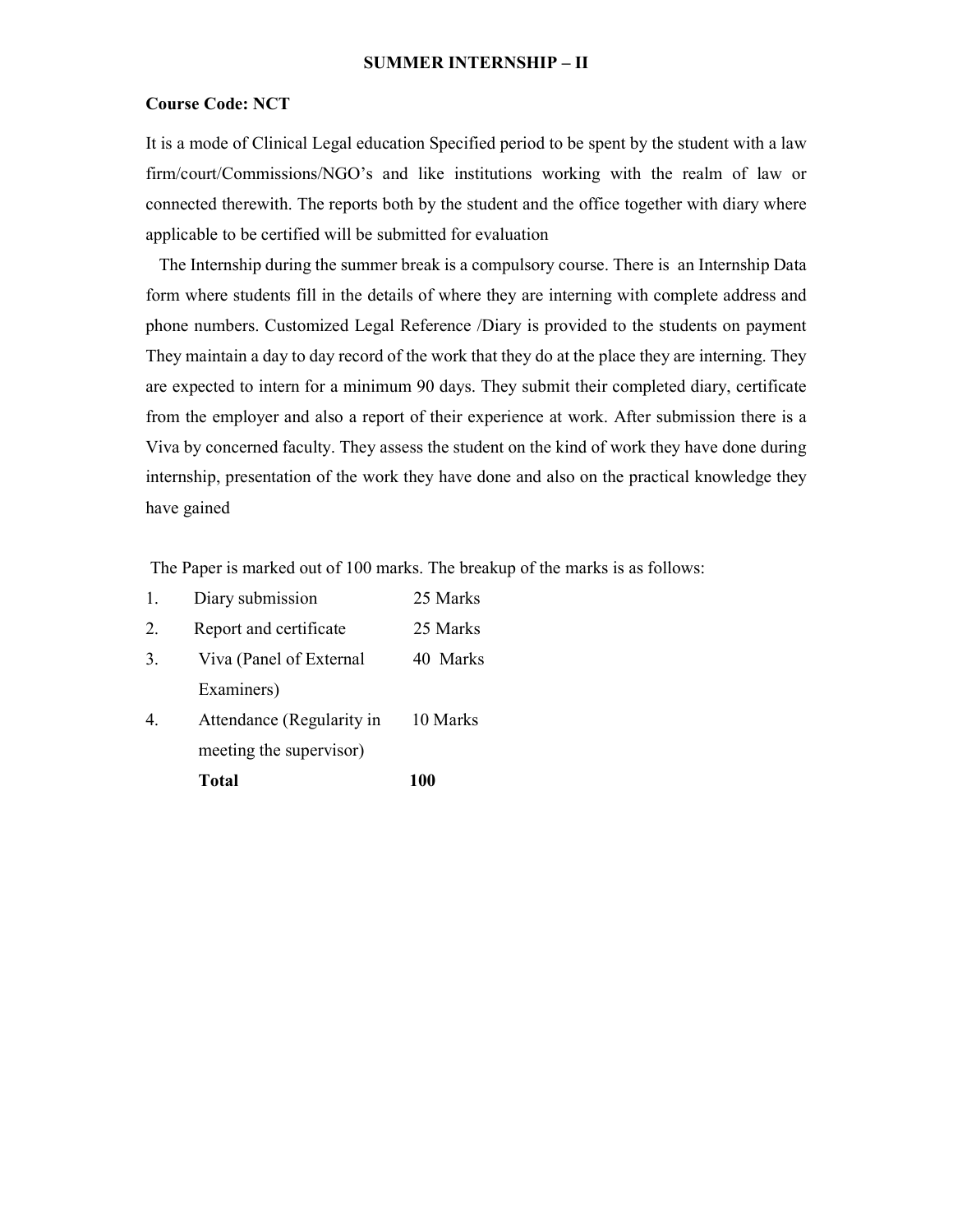### Semester V

# Subject: Law of Evidence Subject Code: LLB501

Unit Credits: 5

### Course Objective:

This paper is to orient students with the importance of evidence for establishment of claims and the related rules and principles.

# COURSE CONTENTS:

# UNIT-I: The Indian Evidence Act, 1872

- 1.1 Salient features of the Act
- 1.2 Meaning and kinds of Evidence
- 1.3 Interpretation clause May Presume, Shall presume and Conclusive proof
- 1.4 Fact, Fact in issue and Relevant facts
- 1.5 Distinction between Relevancy and Admissibility
- 1.6 Doctrine of Res Gestae
- 1.7 Motive, preparation and conduct

1.8 Conspiracy

- 1.9 When Facts not otherwise relevant become relevant
- 1.10 Right and custom
- 1.11 Facts showing the state of mind etc

# UNIT -II : Admissions & Confessions

- 2.1 General Principles concerning Admissions
- 2.2 Differences between "Admission" and "Confession"
- 2.3 Confessions obtained by inducement, threat or promise
- 2.4 Confessions made to police officer
- 2.5 Statement made in the custody of a police officer
- 2.6 Admissibility of Confessions made by one accused person against co-accused.
- 2.7 Dying Declarations and their evidentiary value
- 2.8 Other Statements by persons who cannot be called as Witnesses

2.9 Admissibility of evidence of witnesses in previous judicial proceedings in subsequent judicial proceedings

# UNIT -III: Relevancy of Judgments

- 3.1 Opinion of witnesses
- 3.2 Expert's opinion
- 3.3 Opinion on Relationship especially proof of marriage
- 3.4 Facts which need not be proved
- 3.5 Oral and Documentary Evidence
- 3.6 General Principles concerning oral evidence and documentary evidence
- 3.7 Primary and Secondary evidence
- 3.8 Modes of proof of execution of documents
- 3.9 Presumptions as to documents
- 3.10 General Principles regarding Exclusion of Oral by Documentary Evidence.

# UNIT -IV: Rules relating to Burden of Proof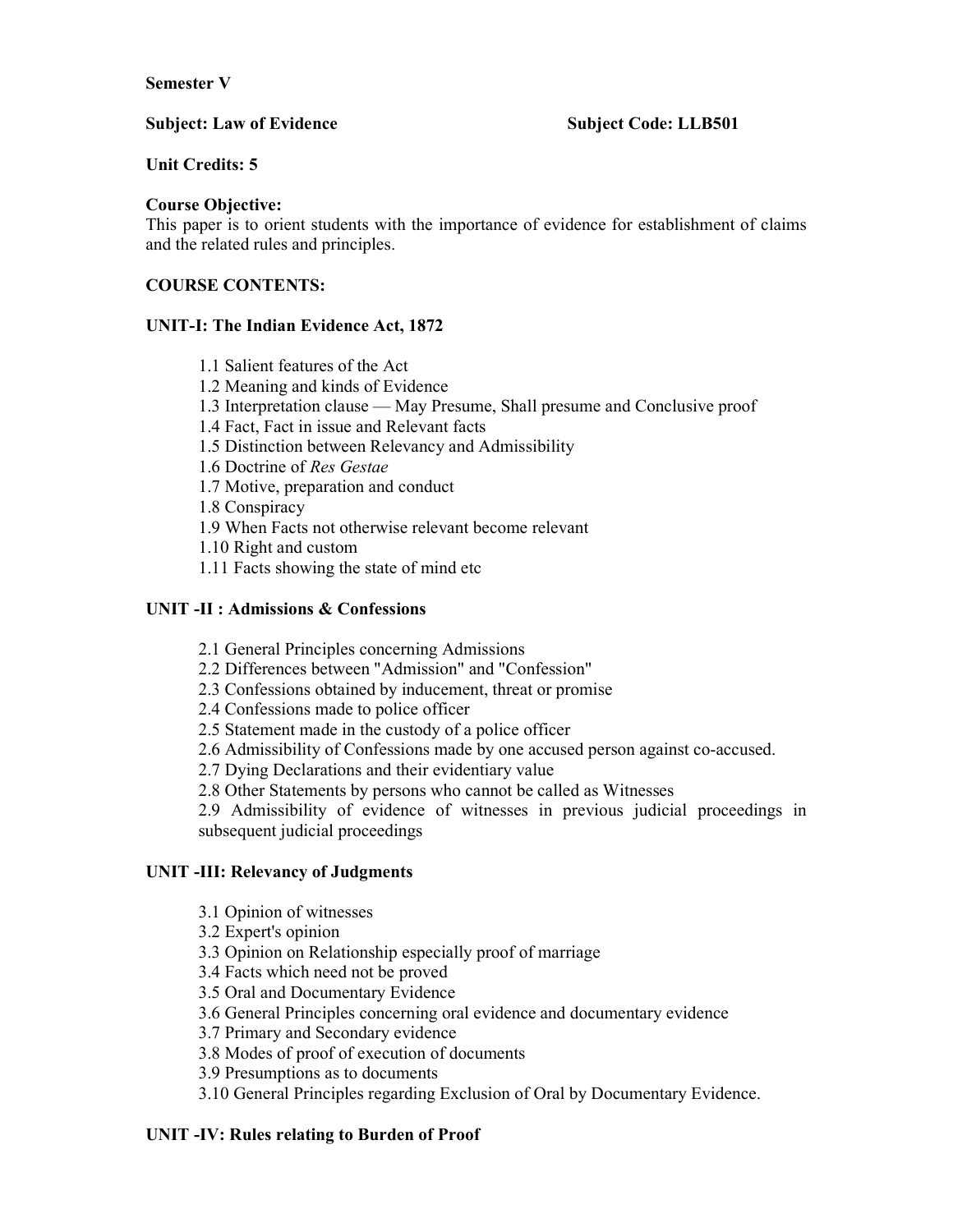- 4.1 Presumption as to Dowry Death
- 4.2 Estoppels
- 4.3 Kinds of estoppels
- 4.4 Res Judicata,
- 4.5 Waiver and Presumption

### UNIT -V: Competency to testify

- 5.1 Privileged communications
- 5.2 Testimony of Accomplice
- 5.3 Examination in Chief, Cross examination and Re-examination
- 5.4 Leading questions
- 5.5 Lawful questions in cross examination
- 5.6 Compulsion to answer questions put to witness
- 5.7 Hostile witness
- 5.8 Impeaching the credit of witness
- 5.9 Refreshing memory
- 5.10 Questions of corroboration
- 5.11 Improper admission and rejection of evidence.

### Examination Scheme:

| Components    | $\mathbf{D}/\mathbf{C}/\mathbf{V}$ | ~~ |    | . . | --<br>ш |
|---------------|------------------------------------|----|----|-----|---------|
| Weightage (%) | ∠∪                                 |    | ∪~ | υ.  | ou      |

### Books and References:

- 1) BatukLal: The Law of Evidence, 13th Edition, Central Law Agency, Allahabad, 1998.
- 2) M. Munir: *Principles and Digest of the Law of Evidence*, 10th Edition (in 2) vols),Universal Book Agency, Allahabad, 1994.
- 3) Vepa P. Sarathi: Law of Evidence 4th Edn. Eastern Book Co., Lucknow, 1989.
- 4) Avtar Singh: *Principles of the Law of Evidence*, 11th Edn. Central Law Publications.
- 5) V. Krishnama Chary: The Law of Evidence, 4th Edn. S. Gogia & Company, Hyderabad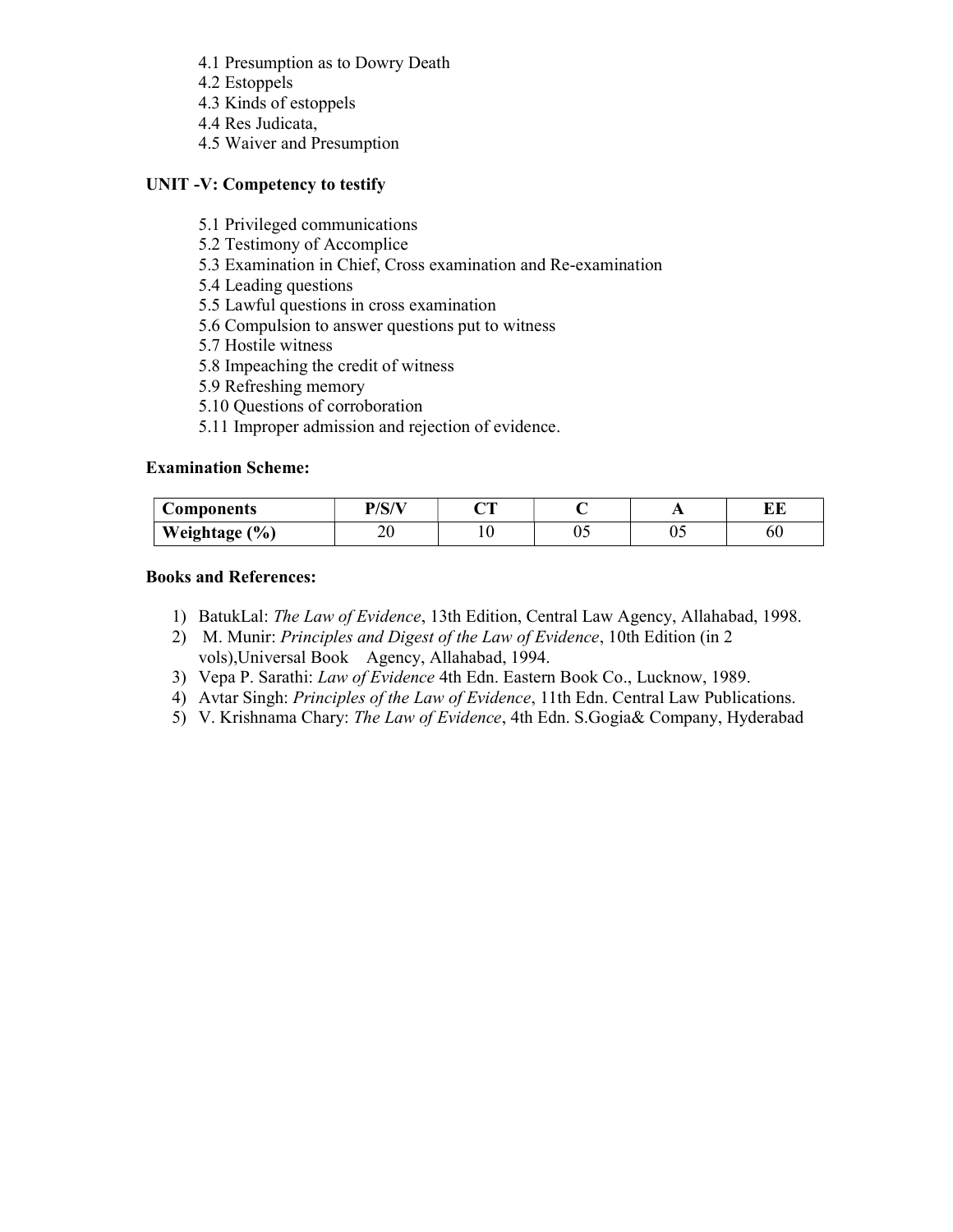#### Subject: Civil Procedure Code and Limitation Act Subject Code: LLB502 Unit Credits: 5

### Course Objective:

This paper is to help a law student to acquire a thorough knowledge of procedural aspects of working of civil courts and other machinery.

### COURSE CONTENTS:

### UNIT-I: Codification of Civil Procedure and Introduction to CPC

- 1.1 Principal features of the Civil Procedure Code
- 1.2 Hierarchy of courts
- 1.3 Suits Parties to Suit
- 1.4 Framing of Suit —Institution of Suits Bars of Suit
- 1.5 Doctrines of Sub Judice and Res Judicata
- 1.6 Place of Suing Transfer of suits Territorial Jurisdiction
- 1.7 Cause of Action and Jurisdictional Bars
- 1.8 Summons, Service of Foreign summons.

# UNIT -II Pleadings

- 2.1 Contents of pleadings
- 2.2 Forms of Pleading
- 2.3 Striking out / Amendment of Pleadings
- 2.4 Plaint— Essentials of Plaint Return of Plaint—Rejection of Plaint
- 2.5 Production and marking of Documents
- 2.6 Written Statement counter claim Set off Framing of issues.

# UNIT -III Appearance and Examination of parties & Adjournments

- 3.1 Ex-parte Procedure
- 3.2 Summoning and Attendance of Witnesses
- 3.3 Examination Admissions
- 3.4 Production, Impounding, Return of Documents
- 3.5 Hearing Affidavit
- 3.6 Judgment and Decree Concepts of Judgment, Decree, and Interim Orders and
- 3.7 Stay Injunctions Appointment of Receivers and Commissions —
- 3.8 Costs
- 3.9 Execution Concept of Execution General Principles of Execution
- 3.10 Arrest and detention Attachment and Sale.

# UNIT –IV Suits in Particular Cases

- 4.1 Suits by or against Government
- 4.2 Suits relating to public matters;
- 4.3 Suits by or against minors, persons with unsound mind,
- 4.4 Suits by indigent persons
- 4.5 Interpleader suits
- 4.6 Incidental and supplementary proceedings
- 4.7 Appeals, Reference, Review and Revision General Provisions Relating to Appeals.

# UNIT –V Law of Limitation

5.1 Concept of Limitation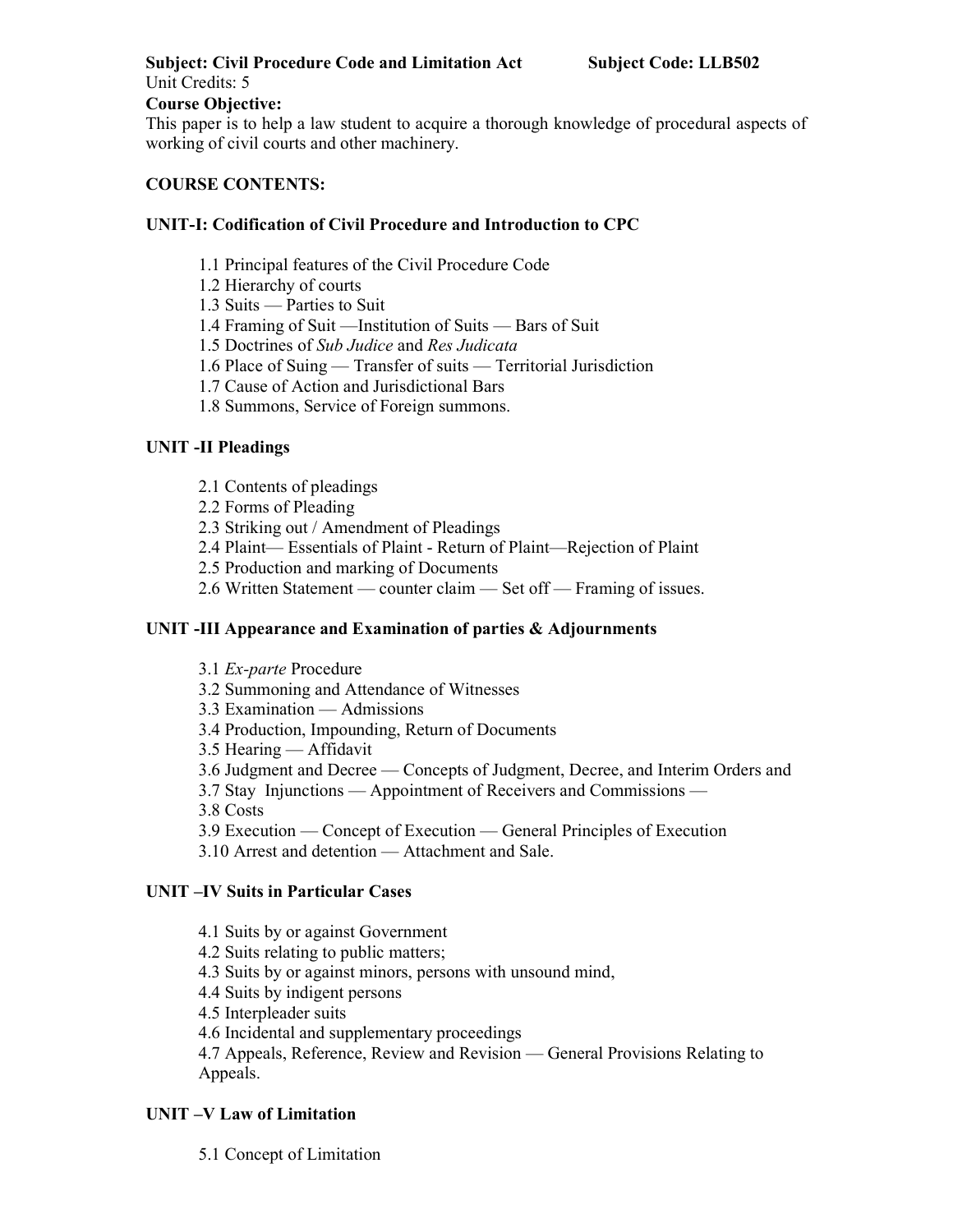- 5.2 Object of limitation
- 5.3 General Principles of Limitation
- 5.4 Extension Condonation of delay Sufficient Cause —
- 5.5 Computation of limitation

### Examination Scheme:

| Components    | D/C/L | $\sim$ |    | . . | IN IT<br>ĽШ |
|---------------|-------|--------|----|-----|-------------|
| Weightage (%) | ∠∪    |        | ∪~ | υ.  | ou          |

### Books & References:

- 1) Mulla,Code of Civil Procedure Code (1999)Universal, Delhi.
- 2) C.K. Thakkar ,Code of Civil Procedure Code(2000)Universal ,Delhi.
- 3) M.R.Mallik (ed)B.B. Mitra, On Limitation Act (1998) Eastern ,Lucknow.
- 4) P.K. Majumdar and R. P. Kataria, Commentary On The Code of Civil Procedure Code-1908,Universal ,Delhi.
- 5) P.K.Mukherjee,LimitationAct,Allahabad Law Agency.
- 6) Shailendra Malik, Code Of Civil Procedure ,27th Edition,2011,Allahabad Law Agency.
- 7) Dr.AvtarSing,Code of Civil Procedure,Central Law Publication,Allhabad. Sarkari Commentary on The Civil Procedure Code ,Dwivedi ,Allahabad Law Agency.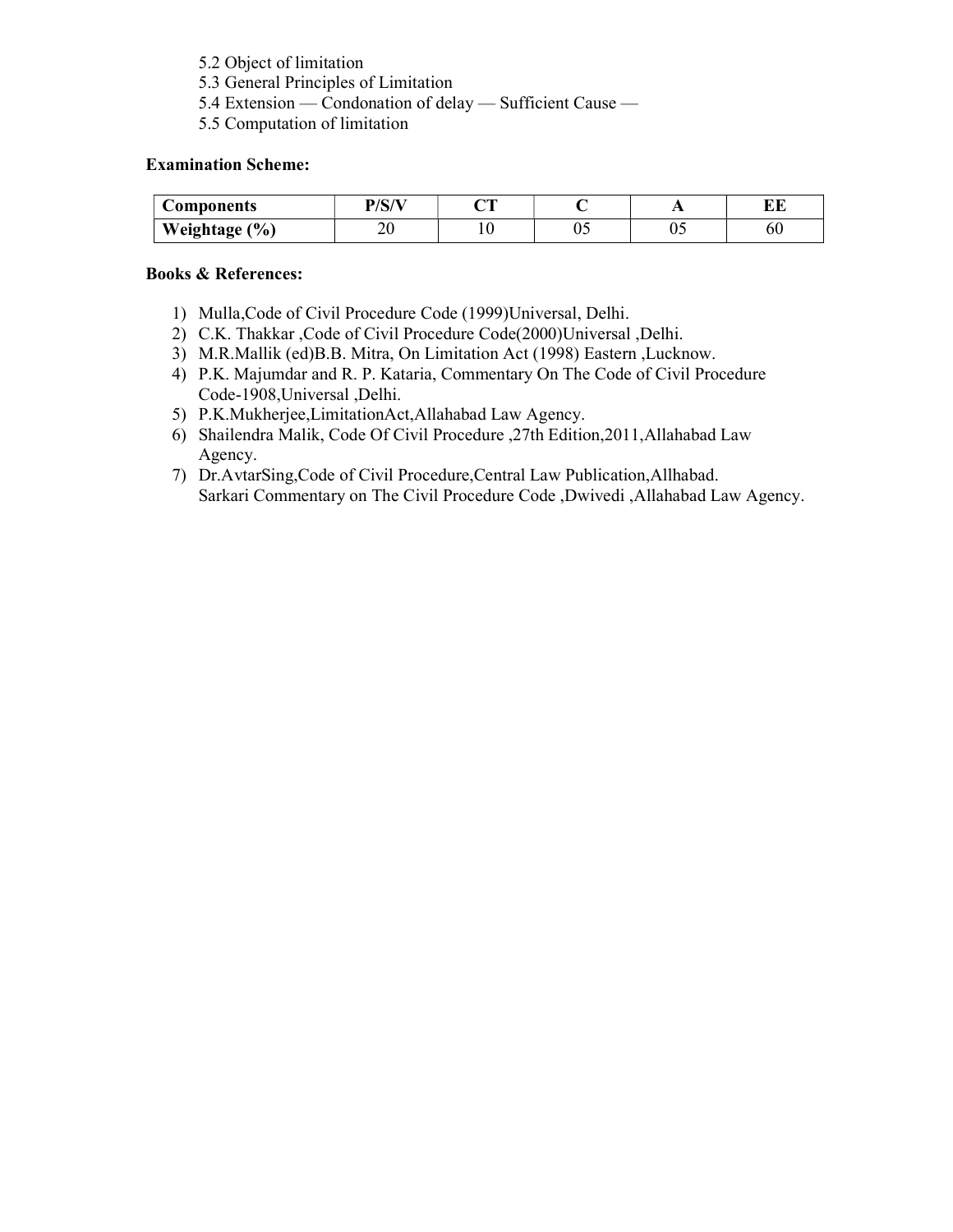# Course Objective:

In the absence of effective enforcement machinery, the substantive Criminal Law which defines offences and provides punishments for them, would be almost worthless. Therefore, the need of the Code of Criminal Procedure. The present course intends at acquainting the students with the various pre judicial and judicial procedures. This course also includes the rights and duties of those proceeded against and the powers, duties and restraints on those administering the criminal judicial process.

### Course contents:

# UNIT – I

# Introduction

1.1 Object and Importance of Cr.P.C

1.2 Functionaries under the Cr.P.C

1.3 Basic Concepts: Bailable Offence, Non-Bailable Offence, Cognizable Offence , Non-cognizable Offence, Complaint, Charge, Police Report, Investigation, Inquiry and Trial, Summons Case, Warrant Case

# UNIT - II

Arrest, Process to Compel Appearance and Production of things, Provisions for Investigations

2.1 Arrest and Rights of an Arrested Person

2.2 Provision for Bail under the Code

2.3 Process to Compel Appearance of Person

2.4 Process to Compel Production of Things

2.5 Condition Requisites for Initiation of Proceeding

2.6 Complaint to Magistrate

2.7 Commencement of Proceeding before Magistrate

2.8 Information to the Police and their powers to investigate

# UNIT – III

# Trial Proceedings

3.1 Framing of Charges and Joinder of Charges

3.2 Jurisdiction of the Criminal Courts in Inquiries and Trials

3.3 Types of trials: Sessions Trial, Warrant Trial, Summons Trial, Summary Trial

3.4 General Provisions as to Inquiries and Trial

# UNIT – IV

# Judgment and Appeals

4.1 Judgment and Sentences under the Code

4.2 Submission of Death Sentences for Confirmation

4.3 Execution, Suspension, Remission and Commutation of Sentences

- 4.4 Appeals
- 4.5 Reference and Revision
- 4.6 Transfer of Criminal Cases

# UNIT – V

# **Miscellaneous**

5.1 Security for Keeping the Peace and good behavior

5.2 Maintenance of Public Order and Tranquility.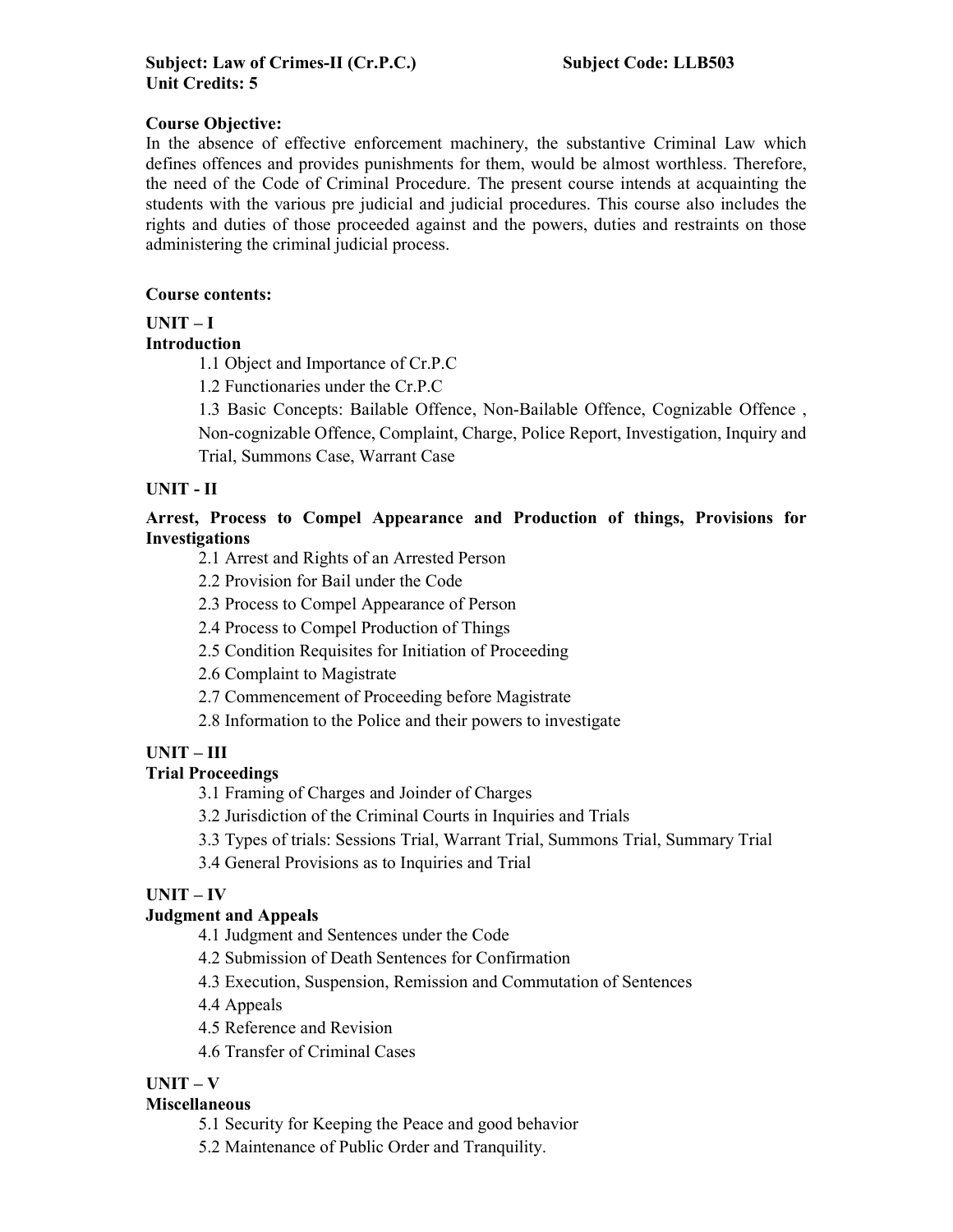# 5.3 Plea Bargaining

- 5.4 Maintenance of wives, children and Parents
- 5.5 Inherent Power of Court

### Examination Scheme:

| Components    | D /C /T<br>וכו ' | חר |    |                         | שפ |
|---------------|------------------|----|----|-------------------------|----|
| Weightage (%) | ∠∪               |    | ∪~ | $\mathbf{\Omega}$<br>U. | vo |

# Prescribed Books:

Ratanlal & DhirajLal- The Code of Criminal Procedure. R.V.Kelkar- Criminal Procedure Code.

Report of the Committee on Reforms of Criminal Justice System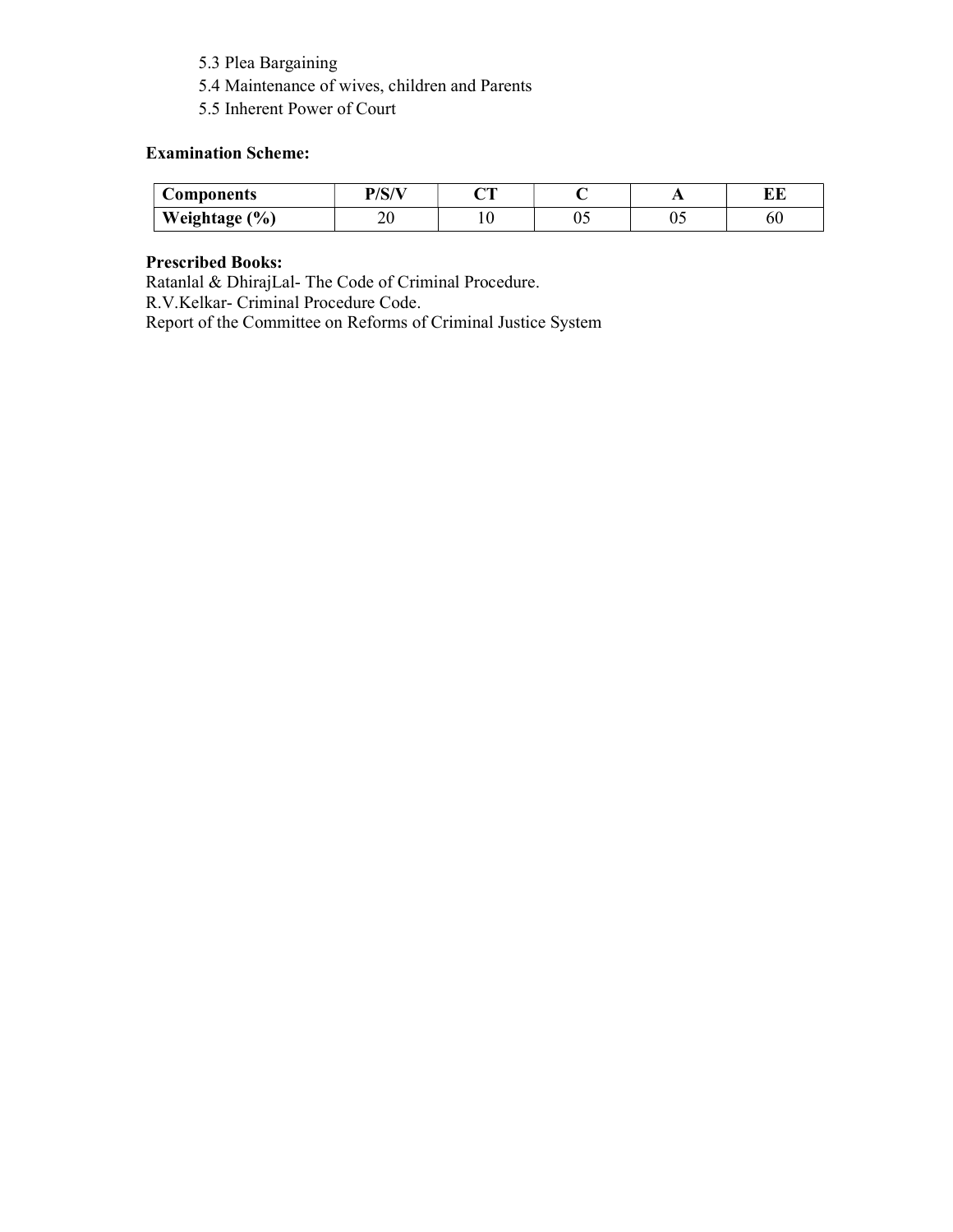# Unit credits: 5

### Course objective:

The paper is to focus on wage policies, compensation for learn caused during the course of employment and working conditions of employees

### Course contents:

# UNIT-I :

1.1 The Workmen's Compensation Act, 1923 Main Features of the Act, Definitions Compensation, Dependent, Employer, Workman, Partial Disablement, Total Disablement, Employer's Liability for Compensation(section-8), Notice and claims of the Accident (section-10), Commissioner (Section 19 to 29), Appeals (section 30), Medical Examination (Section 11)

# 1.2 Leading Case: Pratap Narain Singh V Srinivas Sabata AIR 1976 SC 222

# UNIT-II :

2.1 The Minimum Wages Act, 1948: Objects and Constitutional Validity of the Act, Salient Features, Definitions: Employer, Cost of Living Index, Scheduled Employment, Wages, Minimum Wages, Fair Wage and Living Wage, Fixation and Revision of Minimum Rates of Wages, Working Hours, Determination of Wages and Claims (section 3, 20 and 21), Payment of Wages Act, 1936: Definitions: Employer, Industrial and other Establishment, Wages, Payment and Deduction from Wages (section 3-13), Inspector (section 14), Authority to Hear claims (section 15) , Appeal (section-17)

# 2.2 Leading Case: Bijoy Cotton Mills Ltd. v State of Ajmer AIR 1995 SC 33.

# UNIT-III:

3.1 The Industrial Employment (Standing Orders) Act, 1946, Procedure for Certification & Adoption of Standing Orders. Certifying Officer, The Employees" State Insurance Act, 1948-Employees State Insurance Corporation, Standing Committee, Medical Benefit Council, Contributions, Benefits, Employees Insurance Court.

# 3.2 Leading Case: Associated Cement Co. Ltd. V Shri T.C. Srivastava & Others (1984) II LLJ 105(SC)

# UNIT-IV :

4.1 The Equal Remuneration Act, 1976-Definitions, Payment of Remuneration at Equal Rates (section 4 to7)Inspector, Penalties and Cognizance of Offences under the Act , The Payment of Bonus Act, 1965 – Eligibility, Disqualification for Bonus (section 8,9) Minimum & Maximum Bonus (5,10,11); Proportionate Reduction (5, 13) Recovery of Bonus Due (5, 21) Customary Bonus, Productivity Bonus. The Payment of Gratuity Act, 1972. Definitions, Eligibility, Payment, Determination, Recovery and Protection of Gratuity, Sec. 2-A, 4, 7, 8, and 13.

4.2 Leading Cases: M/s Mackinnon Mackenzie & Co. Ltd. v Adnrey D" Cost and Another (1987) 1 LJ 536 (SC) Jalan Trading Co. v Mill MazdoorSangh AIR 1967 SC 691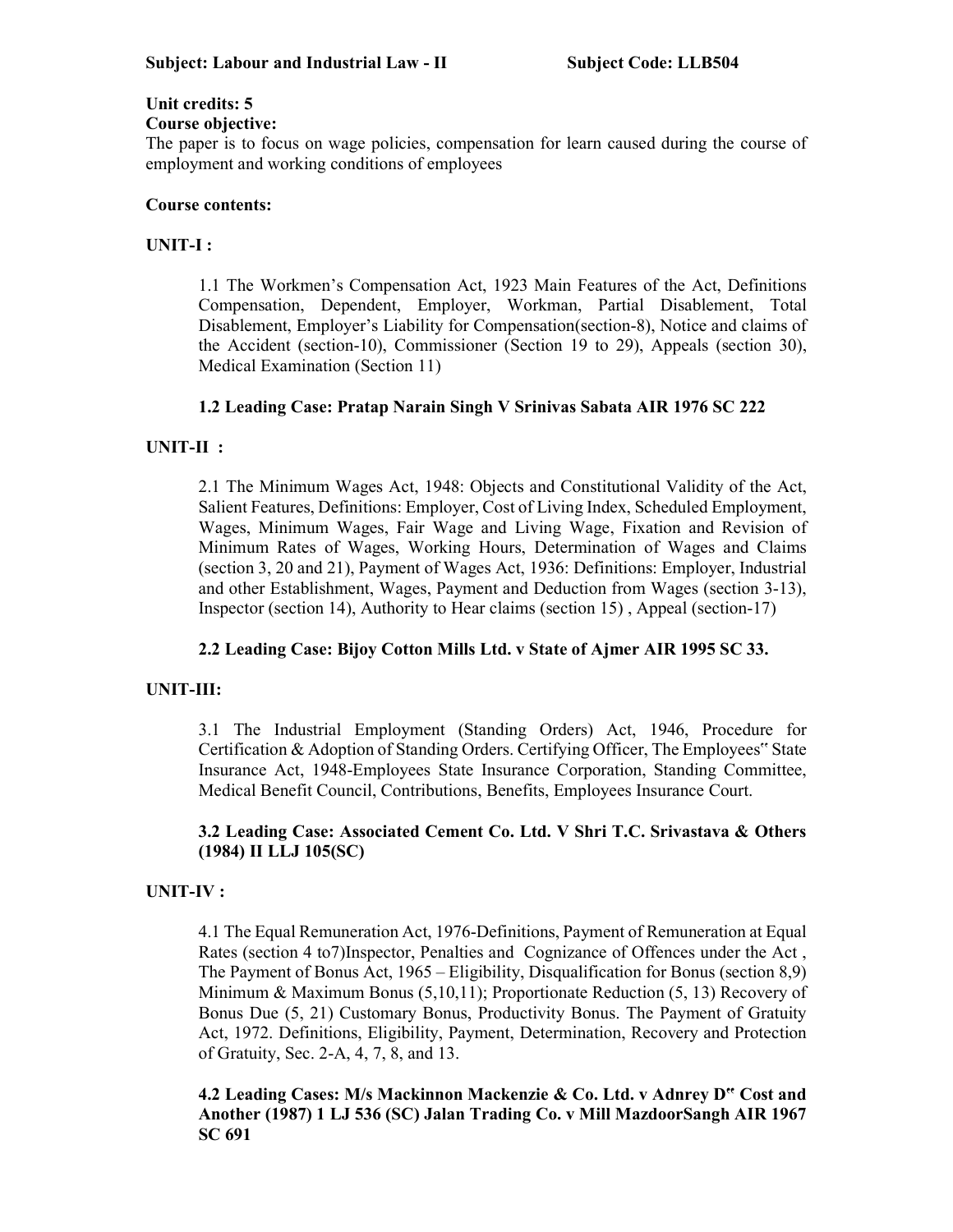# Examination Scheme:

| Components         | D/C/VI<br>◡ | $\sim$<br>້ |    | . . | <b>TIT</b> |
|--------------------|-------------|-------------|----|-----|------------|
| (9/0)<br>Weightage | ∠∪          |             | v. | υ.  | 6U         |

# Books Recommended:

- 1. S.N. Mishra : Labour and Industrial Law
- 2. Mahesh Chandra : Minimum Wages Act, 1948
- 3. Dr. S.K. Puri : Labour and Industrial Laws
- 4. Dr. L.C. Dhingra : Law on Industrial Adjudication in India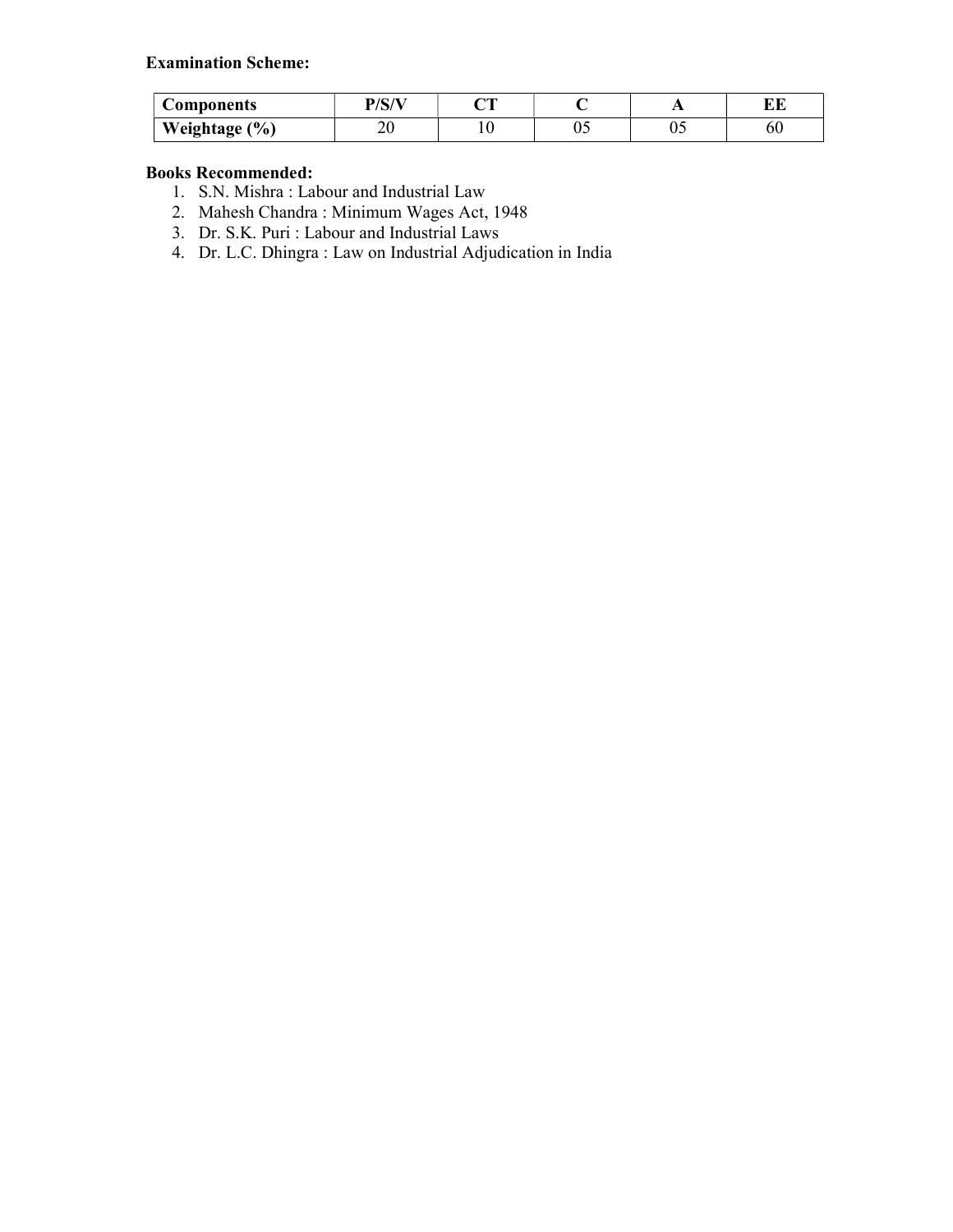### Course objective:

The course aims at acquainting the students about the various fundamentals of drafting to develop the skills of pleading and conveyancing.

### COURSE CONTENTS:

- 1. General principles of drafting and relevant substantive rules.
- 2. Pleadings- Civil: plaint, written statement, interlocutory application, original petition, affidavit, execution petition, memorandum of appeal and revision, petition under Art.226 and Art.32 of the Constitution of India.
- 3. Pleadings- Criminal: complaint, criminal miscellaneous petition, bail application, memorandum of appeal and revision.
- 4. Conveyance: sale deed, mortgage deed, lease deed, gift deed, promissory note, power of attorney, will, trust deed, partition deed, etc.
- 5. Drafting of writ petition and Public Interest Litigation petition.

### Examination Scheme:

| Components    | D/C/V     | n m |    | . . | <b>TIT</b><br>பப |
|---------------|-----------|-----|----|-----|------------------|
| Weightage (%) | n c<br>∠∪ |     | ◡◡ | υ.  | ou               |

This course should be taught through classroom instruction exercises preferably with the assistance of practicing lawyers or retired judges. At the end of the semester, the student shall appear for a viva voce.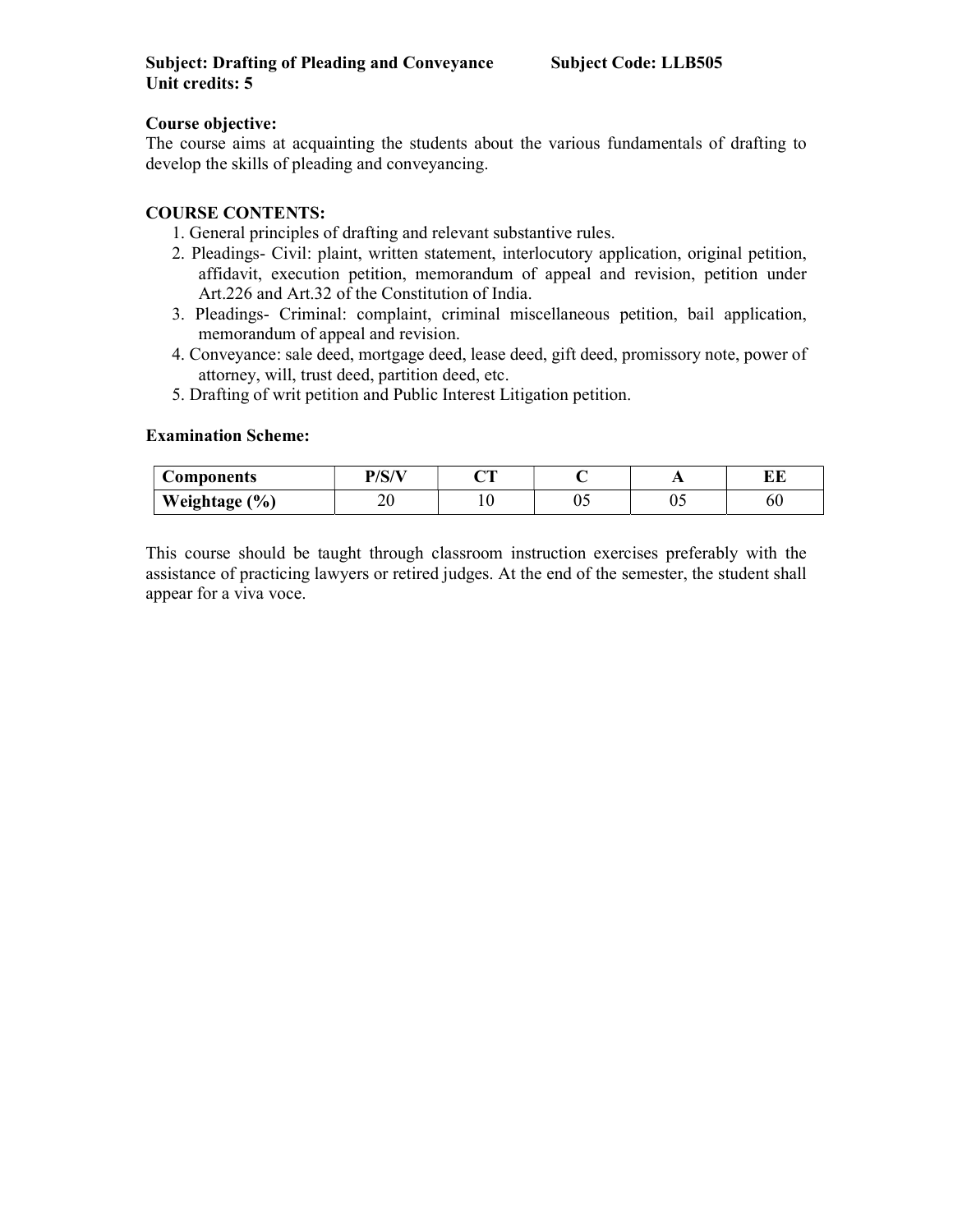### Subject: Legal Language and Writing Subject Code: LLB601 Unit Credits: 5

### Course Objective:

Legal Language and writing skills is a course that focuses on legal research and citation; legal reading, analysis, and synthesis; and the principles of effective writing. In addition, the course incorporates discussions of professional identity and professionalism and the values of cultural competence and reflection. These skills will be taught in the context of drafting predictive memoranda and other legal documents. Core Skills: Legal Research

### Course contents:

### UNIT -I – Characteristics of Legal Language

- 1.1 Meaning of Legal Language
- 1.2 Scope and Domain of Legal Language
- 1.3 Problems of Legal Language
- 1.4 Problems of Legal Language in Drafting

# UNIT -II – Legal Terminology

Ad hoc, Ad interim, Animatte standi, Alibi, Ad valorem, Ambiguitas – patent, Ambiguitas – Latents, Amicus Curiae, Animus possidendi, Bona Fide(s), Corpus juris civilis, Caveat emptor, De facto, De jure, Detenu, En masse, Ex officio, Ex-cathedra, Ex-parte, Ex-gratia, En-route, Ens Legis, Ex post facto, Factum valet, In pari delicto, In pari materia, In lieu of, In personam, In rem, Inter se, Impasse, In situ, Inter alia, In toto, Ipso facto, Intra vires, Jure Divino, Jus in rem, Jus ad rem, Jus tertii, Jus in re aliena, Jus in re propria, Jus gentium, Jus natural, Laissez faire, Legalis homo, Lex loci, Locus standi, Magnum bonum, Magnum opus, Mala fides, Modus operandi, Mutatis and mutandis, Nota bene, Novus homo, Onus probandi, Obiter dictum, Prima facie, Quid pro quo, Res integra, Res nullius, Sine qua non, Socius criminis, Sans, Status quo, Suo Motu, Ultra vires, Vox populi vox dei.

# UNIT -III – Legal Maxims

- 3.1 Actus dei nemini facit injuriam
- 3.2 Actus non facit reum nisi mens sit rea
- 3.3 Actus personalis moritur cum persona
- 3.4 Audi alteram partem
- 3.5 Communis error facit jus
- 3.6 Damnum sine injuria
- 3.7 Delegatus non potest delegare
- 3.8 Ex turpi causa non oritur action
- 3.9 Falsus in uno falsus in omnibus
- 3.10 Generalia Specialibus non derogant
- 3.11 Ignorantia facit excusat ignorantia juris non excusat
- 3.12 Injuria sine damno
- 3.13 Nemo Dat quod non habet
- 3.14 Novus actus interveniens or nova causa interveniens
- 3.15 Noscitur a sociis
- 3.16 Par in partem imperium non habet
- 3.17 Qui facit per alium facit per se
- 3.18 Respondeat superior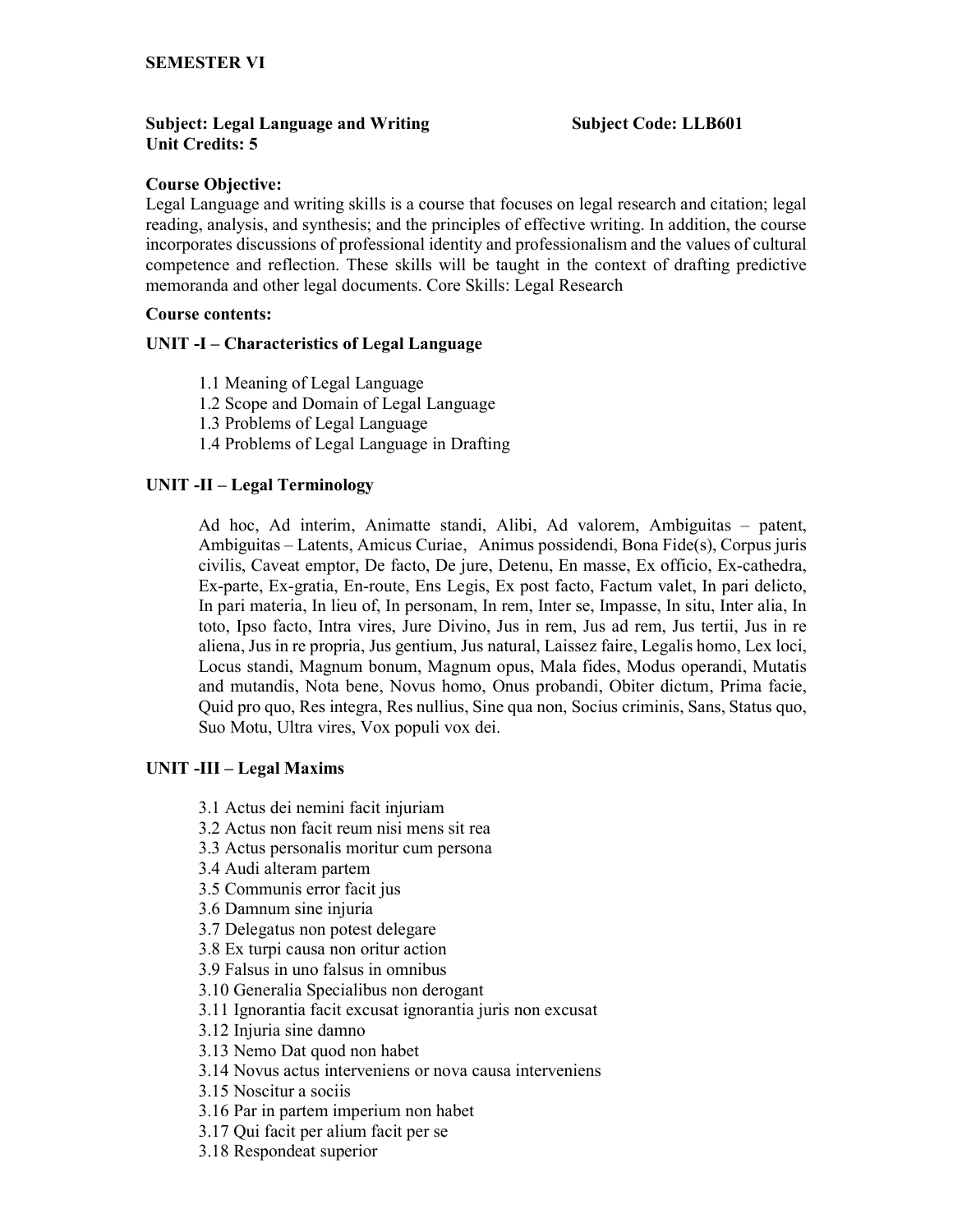3.19 Res ipsa loquitur

3.20 Res non potest peccare

3.21 Ubi jus ibi idem remedium

3.22 Vigilant buset non domientibus, jurasubveniunt

3.23 Volenti non fit injuria

# UNIT-IV - System for Citing Documents in Written Work

4.1 Various systems of Citation

4.2 (Numeric System, Harvard System, Harvard Law Review Association System and Indian Practice)

4.3 First footnote reference (Book, Journal, Electronic source etc.)

4.4 Subsequent Terms shall be explained.

4.5 Ibidem/Idem, Supra, Infra, Et. Seq., Op.ct.,Loc.cit.,Cf., See, See also, See generally, But see, contra, In re etc.

- 4.6 Preparation of Bibliography
- 4.7 Abbreviations
- 4.8 Common abbreviation used in footnotes and general legal writings
- 4.9 Abbreviation used for Indian and Foreign legal periodicals

# UNIT-V – Legal Drafting in English

5.1 Comprehension of Legal Texts.

- 5.2 Paragraph and Precis writing of legal texts.
- 5.3 Drafting of moot memorials

### Examination Scheme:

| Components    | D/C/V | $\sim$ |    | . . | ĽШ |
|---------------|-------|--------|----|-----|----|
| Weightage (%) | ∠∪    |        | ∪~ | υ.  | ov |

### Reference Books:

a. Legal Language – Dr. Madabhishi Sridhar

b. Legal Language and Legal Writing – S. K. Mishra

c. Legal Language, Legal writing and general English – Prof. Dr. Saria Gupta and B. P. Agrawal

d. Outline of Legal language in India – Dr. Anirudh Prasad

e. Legal language and Legal rights – Tandon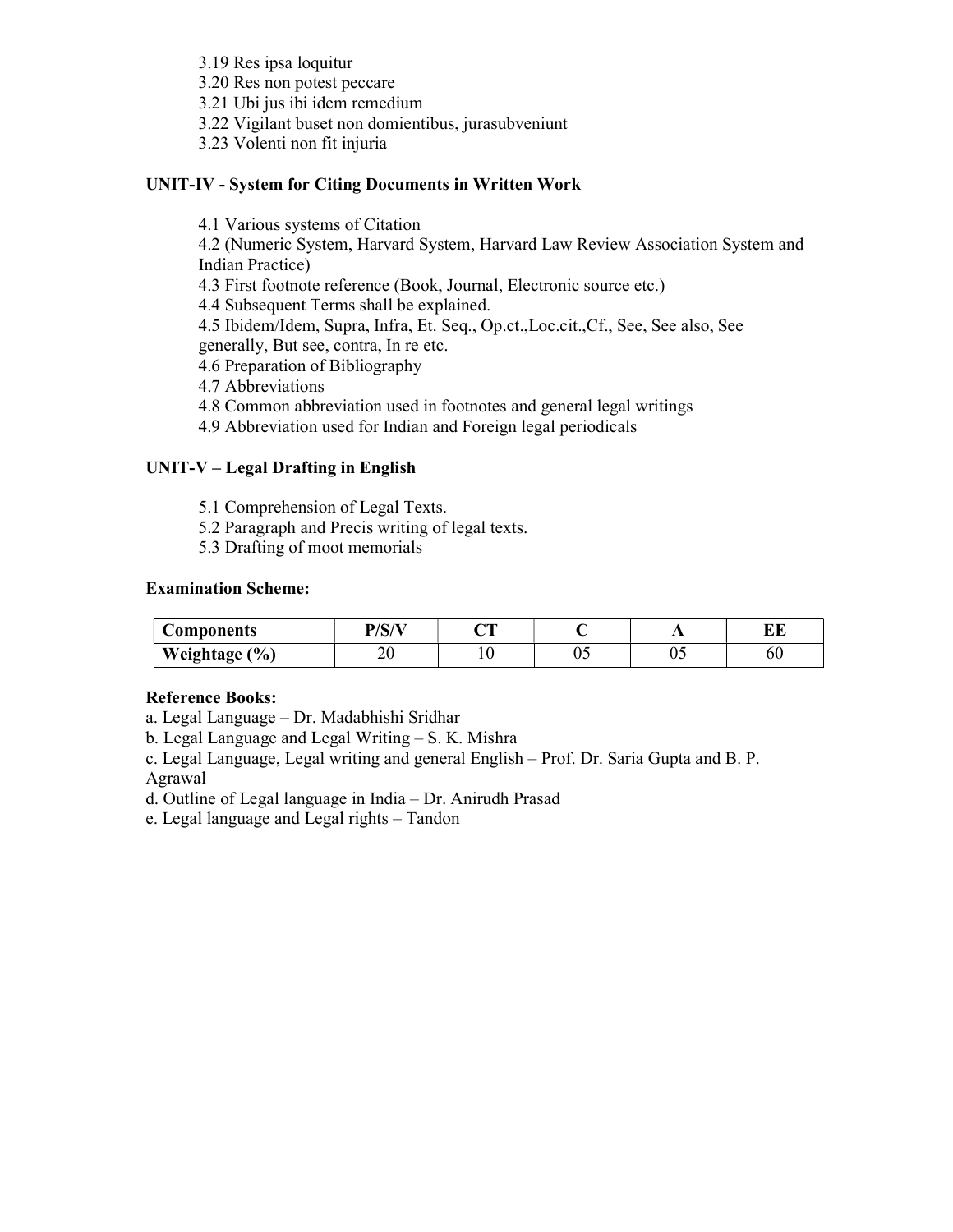# Unit credits: 5

# Course Objective:

Judicial interpretation involves construction of words, phrases and expressions. In their attempt to make the old and existing statutes contextually relevant, courts used to develop certain rules, doctrines and principles of interpretation. The course material seeks to impart to the students the necessary skills to interpret the statutes with a judicial mind set.

# COURSE CONTENTS:

# UNIT-I Interpretation of Statutes

- 1.1 Meaning of the term statute, Kinds of statutes
- 1.2 Commencement, operation, repeal of statutes
- 1.3 Purpose of interpretation of statutes
- 1.4 Meaning of construction and interpretation their difference

# UNIT-II Aids to Interpretation

### Internal aids

- 2.1 Titles
	- 2.2 Preamble
	- 2.3 Heading and marginal notes
	- 2.4 Sections and sub- sections
	- 2.5 Punctuation marks
	- 2.6 Illustrative exceptions, provisos and saving clauses
	- 2.7 Schedules
	- 2.8 Non obstante clause

### External aids

- 2.9 Dictionaries
- 2.10 Translations
- 2.11 Travaux preparatoires
- 2.12 Statutes in pari materia
- 2.13 Contemporanea Expositio
- 2.14 Debates, inquiry commission reports and Law commission reports
- 2.15 General Clauses Act

### UNIT-III: Principles and Rules of Statutory Interpretation

- 3.1 Primary rules
- 3.2 Literal rule
- 3.3 Golden rule
- 3.4 Mischief rule (rule in the Heydon's case)
- 3.5 Rule of harmonious construction
- 3.6 Noscitur a sociis
- 3.7 Ejusdem generis
- 3.8 Reddendo singula singulis

# UNIT-IV: Interpretation with reference to the subject matter and purpose

- 4.1 Restrictive and beneficial construction
- 4.2 Taxing statutes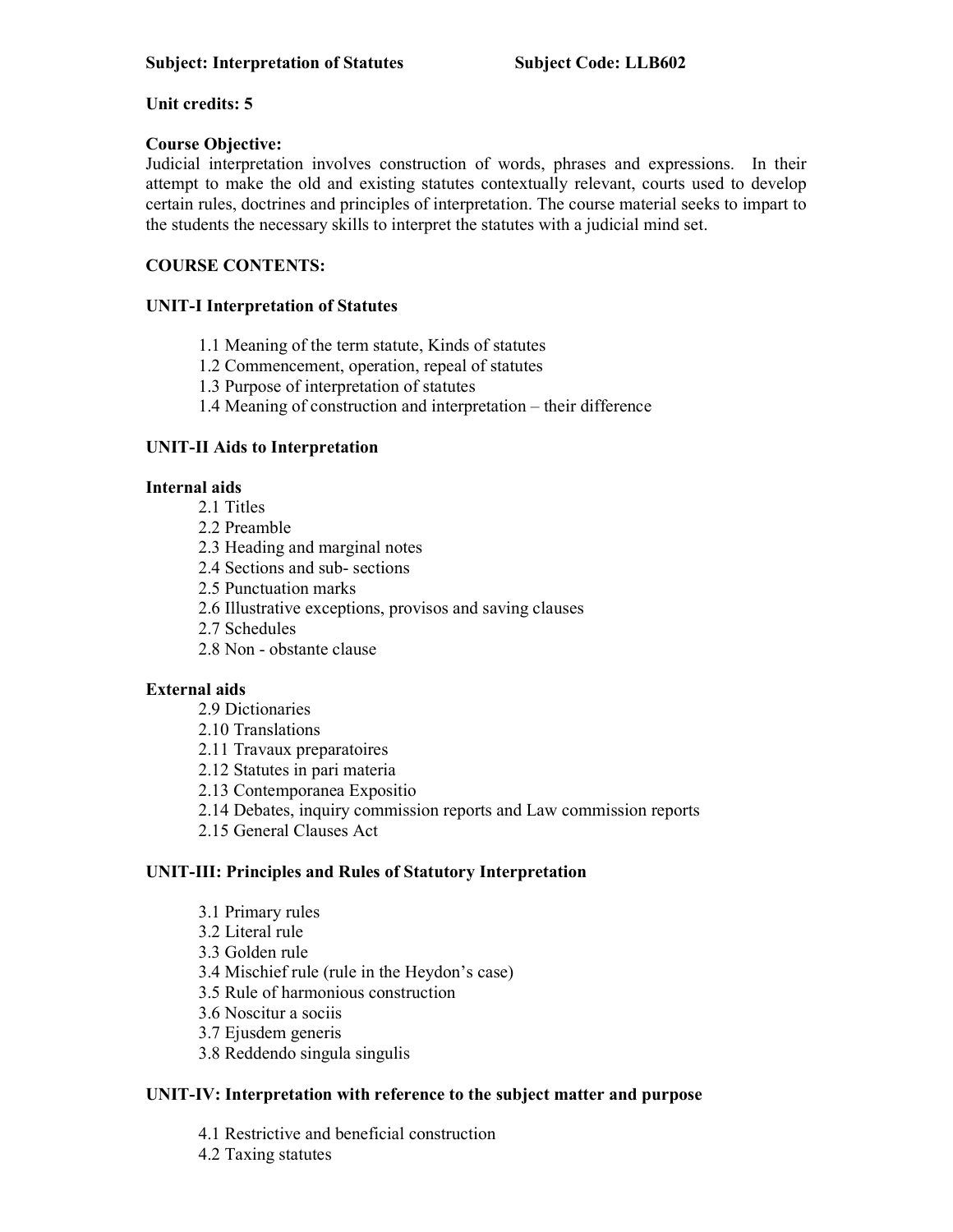- 4.3 Penal statutes
- 4.4 Welfare legislation and principles of legislation
- 4.5 Presumption

## UNIT-V: Principle of Constitutional Interpretation

- 5.1 Harmonious constructions
- 5.2 Doctrine of pith and substance
- 5.3 Colorable legislation
- 5.4 Ancillary powers
- 5.5 "Occupied field"
- 5.6 Residuary power
- 5.7 Doctrine of repugnancy

### Examination Scheme:

| Components                 | DIO A    | $\sim$ |     |          | .  |
|----------------------------|----------|--------|-----|----------|----|
| $\frac{1}{2}$<br>Weightage | ٦r<br>∠∪ |        | ◡ ◡ | ∩∠<br>ບຸ | ou |

### Books & References:

- 1) G.P. Singh, Principle of Statutory Interpretation,(7th ed.), 1999 Wadhwa Nagpur.
- 2) K. Shanmukham, N.S. Bindras' Interpretation of Statutes (1997) The Law Book Co. Allahabad.
- 3) V. Sarathi, Interpretation of Statutes (1984), Eastern & Co.
- 4) M.P. Jain, Constitutional Law of India, (1994) Wadhwa & Co.
- 5) M.P. Singh, (ed.) V.N. Shukla's Constitution of India (1994) Eastern Lucknow
- 6) U. Baxi, Introduction to Justice K.K. Mathews, Democracy Equality and Freedom (19780 Eastern Lucknow.
- 7) Theories of Legislation by Jeremy Bentham, Tripathi Publication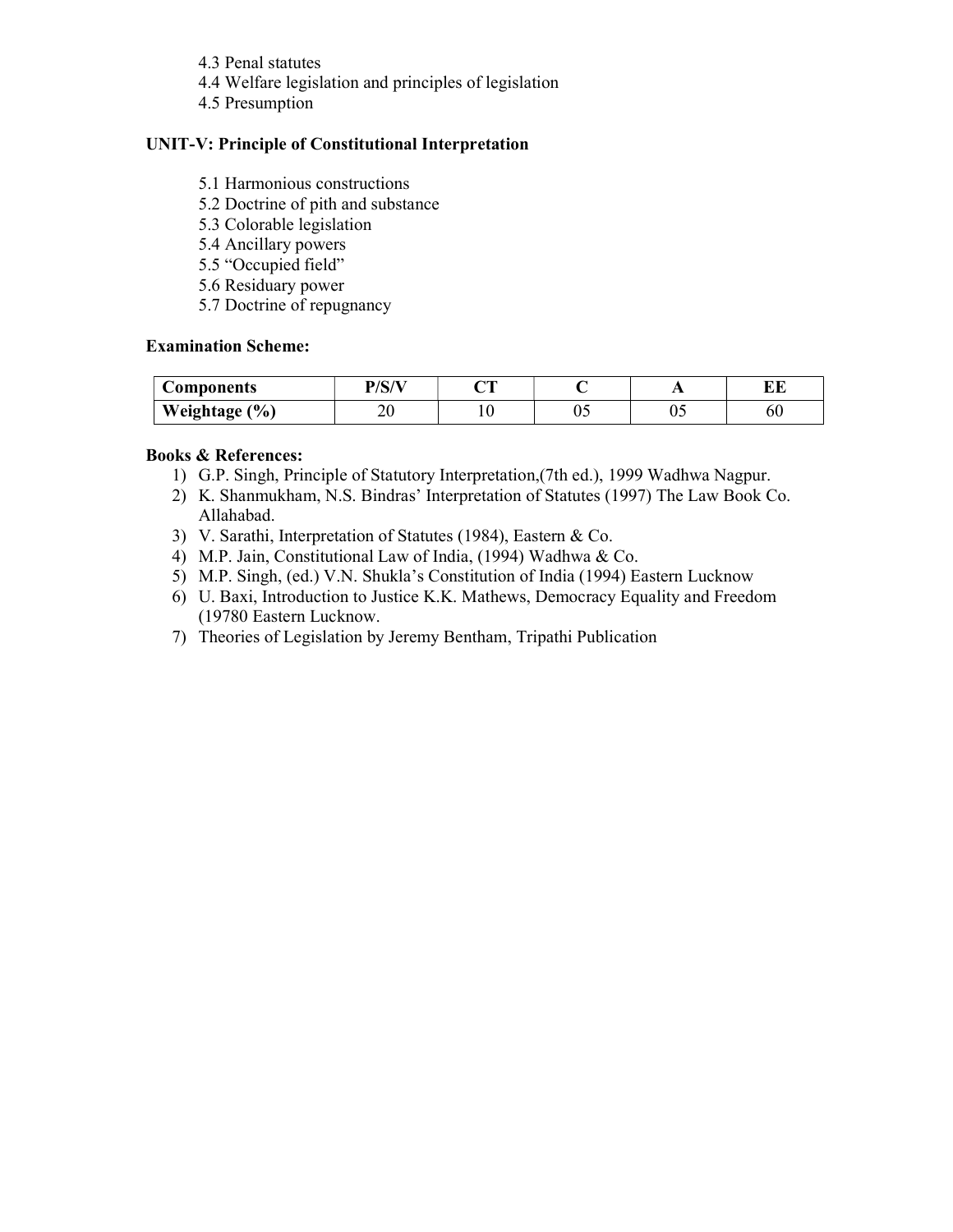### Subject: Private International Law

### Course Code:LLB603 Credit Units: 05

### Course Objective:

The course equips the student to deal with disputes involving a foreign element in personal, civil and commercial matters i.e. increasing in frequency as a result of a globalized economic and social environment.

### Course Contents:

### Unit I: Introduction

Application and subject matter of Private International Law, Distinction with Public International Law, Characterization and theories of characterization, Concept of Renvoi, Application of foreign law, Domicile, Jurisdiction of courts.

### Unit II: Family Law and Adoptions

Material and formal validity of marriage under Indian and English law, Choice of law and jurisdiction of courts in matrimonial causes: dissolution of marriage, grounds of divorce, restitution of conjugal rights, recognition of foreign judgment, Recognition of foreign adoptions, Adoption by foreign parents, Jurisdiction under Indian and English law.

### Unit III: Civil and Commercial matters

Tort, Theories of foreign tort, Contract, Theory of Proper Law of Contract, Ascertaining the applicable law, Property.

### Unit IV: Indian Law relating to foreign judgment

Basis of recognition; Recognition and Enforcement of Foreign Judgments, Finality, Failure, Direct execution of foreign judgments, decrees.

#### Examination Scheme:

| Components    | D/C/V | $\sim$ |    |    | -- |
|---------------|-------|--------|----|----|----|
| Weightage (%) | ∠∪    | ιv     | υ. | ∪~ | 6U |

### Text & References:

- Dr. Paras Diwan : Private International Law
- Cheshire : Private International Law
- Morris : Private International Law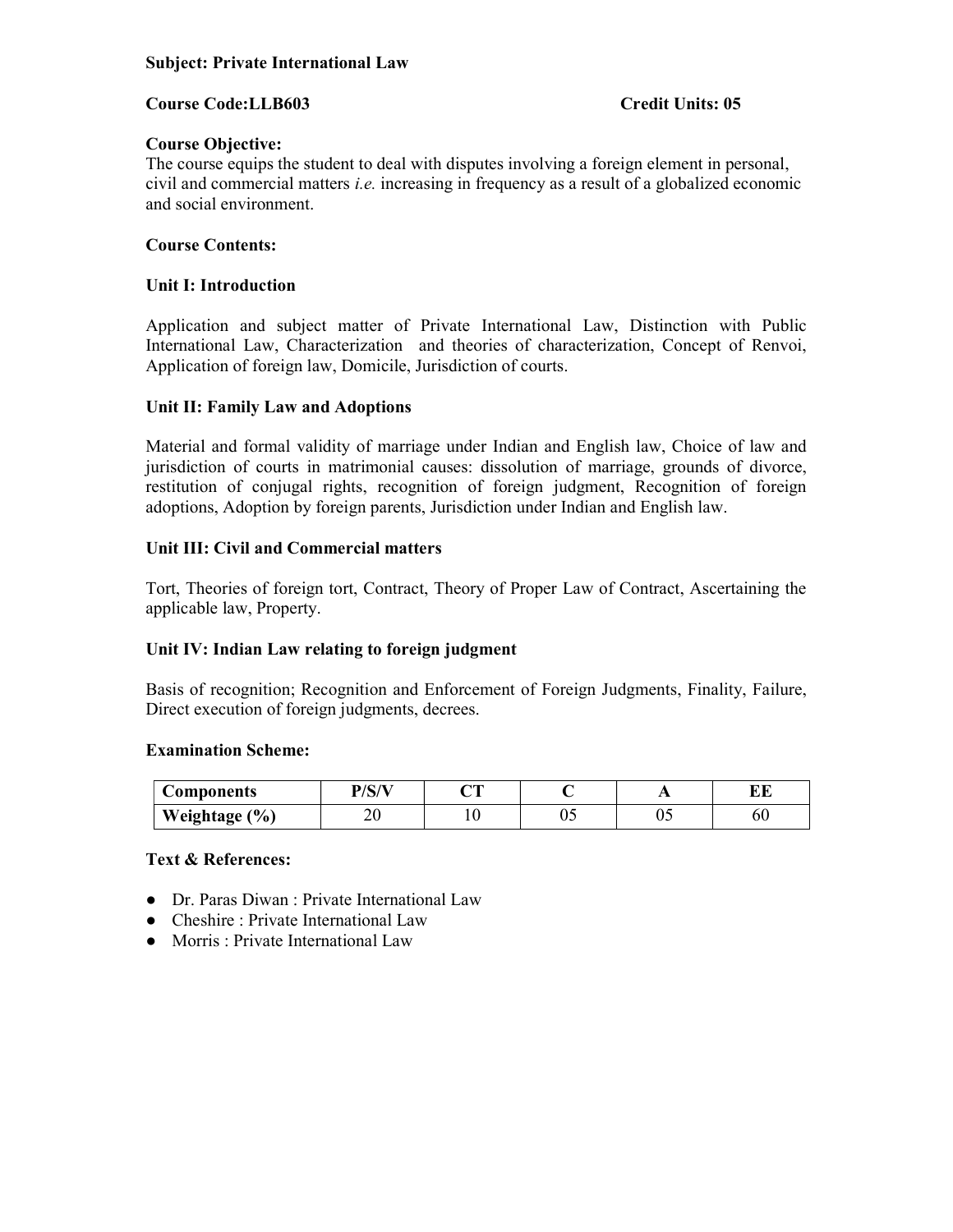# Course Objective:

The course is designed to provide comprehensive knowledge to the students regarding Indian position of the Patent Law (1970), CopyRight Law (1957) and Designs Act of 2000 which invariably form the part of Intellectual Property Law and shall comprise the following.

The importance of this branch of the law is to be sufficiently realized in Indian legal education. These areas are now internationally conceptualized as representing intellectual property. It is often the case that while the law of patents and trademarks is referred to as industrial property, the law relating to copyright is named intellectual property. While both these terms could be suitably invoked, we here speak of intellectual property as signifying all the three bodies of the law as well as the law on industrial designs.

Unlike other forms of property, intellectual property refers to regimes of legal recognition of, primarily, the products of the mind or imagination. The subject matter of property relations is here preeminently based on mental labour. The law relating to intellectual property protects the right to mental labour.

The law confers rights of proprietary nature on relative intellectual labour primarily on the basis that it is in the interests of society and state to promote creativity and inventiveness. Limited monopoly provides incentive for greater inventive and innovative efforts in society. An important aspect of the exploration in this course would be ways in which the laws strike a fair balance between the interests and rights of the intellectual labourers on the one hand and organized industrial enterprises on the other. Another dimension is a study of the ways in which this regime of laws militates against, or favours, commModuley property in national cultures. As concerns 'modernization' crucial questions arise in the field of copyright protection in computer software and hardware, internet, electronic music and scientific research. Both copyright, trademarks, design and patent law here relate basically to the law of unfair competition and constitute an aspect of consumer protection and welfare not only in the context of national perspectives but also in view of the waves of globalization already set in. Both from the standpoint of human resources development, modernization and justice it is important that the law students get sufficient insights in Intellectual Property Law.

#### COURSE CONTENTS: UNIT-I

- 1.1 Meaning, Nature, Classification and protection of Intellectual Property
- 1.2 The main forms of Intellectual Property
- 1.3 Copyright, Trademarks, Patents, Designs , etc.
- 1.4 International instruments concerning Intellectual Property Rights
- 1.5 The World Intellectual Property Organization (WIPO) and the UNEESCO,
- 1.6 International Trade Agreements concerning IPR
- 1.7 WTO
- 1.8 TRIPS

# UNIT–II

# The CopyRight Act, 1957

2.1 Historical evolution — Meaning of copyright

2.2 Copyright in literary, dramatic and musical works, computer programmes and cinematograph films

- 2.3 Rights of performers and broadcasters, etc.
- 2.4 Registration of CopyRight Term of Copyright;
- 2.5 Ownership and Assignment of copyright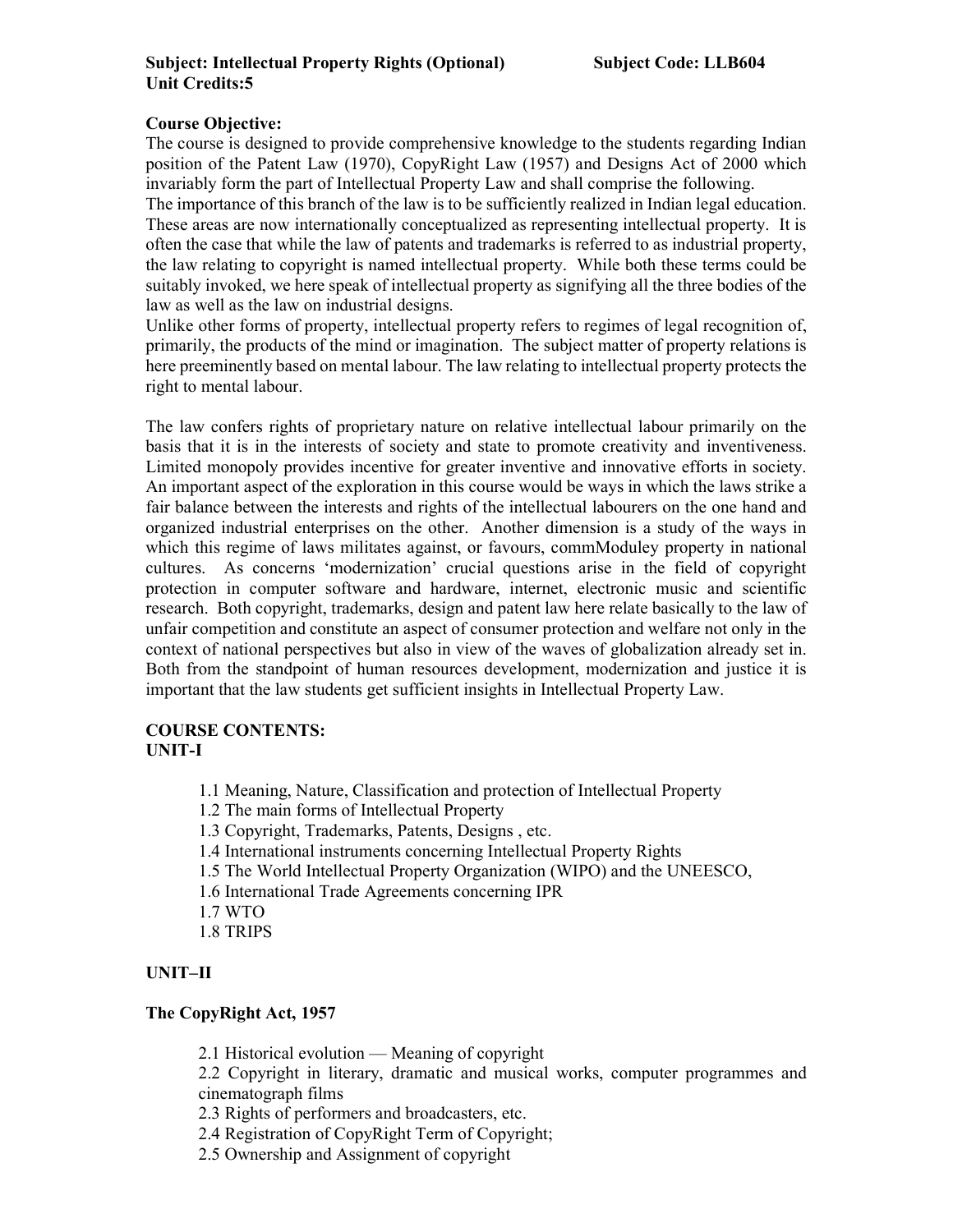2.6 Infringement of copyright

2.7 Criteria of infringement

2.8 Authorities under the Act

2.9 Remedies for infringement of copyright.

### UNIT –III : The Trade Marks Act, 1999

- 3.1 Definition of Trademarks
- 3.2 Distinction between Trademark and Property Mark Registration
- 3.3 Passing off Infringement of Trademark
- 3.4 Criteria of Infringement, Remedies.

3.5 The Designs Act, 2000

- 3.6 Definition and characteristics of Design
- 3.7 Protection and rights of design holders
- 3.8 Copyright in design
- 3.9 Registration
- 3.10 Remedies for infringement.
- 3.11 Trademark and Domain Name Interface

# UNIT –IV: Patents

- 4.1 Concept of Patent
- 4.2 Historical overview of the Patents Law in India
- 4.3 Patentable Inventions
- 4.4 Kinds of Patents
- 4.5 Procedure for obtaining patent
- 4.6 The Patents Act, 1970
- 4.7 Use and exercise of rights
- 4.8 The notion of abuse of patent rights
- 4.9 Infringement of patent rights and remedies available.

# UNIT – V: Geographical indication

- 5.1 Plant varieties
- 5.2 Traditional knowledge
- 5.3 Bio piracy,
- 5.4 Patentability of Biotechnology and micro organism

### Examination Scheme:

| Components    | D/C/V | חד |    | . . |    |
|---------------|-------|----|----|-----|----|
| Weightage (%) | ∠∪    |    | ∪~ | υ.  | ou |

### Books & References:

- 1) G.B. Reddy Intellectual property Rights & Law, Gogia Law agency Hyderabad.
- 2) Comish W.R. 0 Intellectual Property, Patents, Trademarks, Copyrights and Allied Rights.
- 3) VikasVashisht Law and Practice of intellectual Property, (1999), Bharat Law House Delhi.
- 4) P. Narayanan Intellectual Property Law, (1999), (ed), Eastern Law House, Calcutta.
- 5) Bibek Debroy (ed), Intellectual Property Rights, (1998), Rajiv Gandhi Foundation, Delhi.
- 6) U.I.F. Anderfelt International Patent Legislation and Developing Countries, (1971).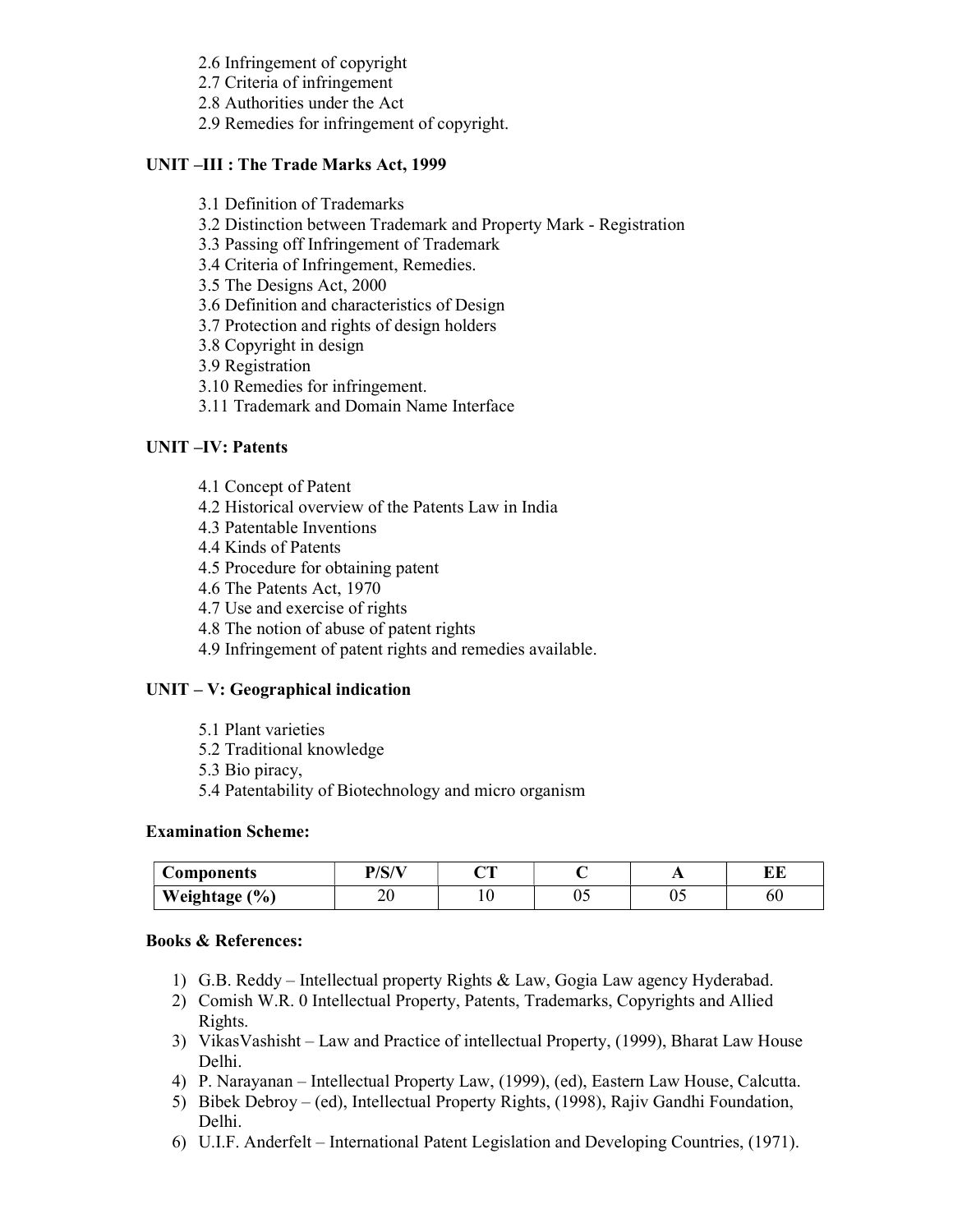- 7) Comish W.R. Intellectual Property, (3rd Edn), (1996), Sweet & Maxwell.
- 8) W.R. Mann Transfer of Technology (1982).
- 9) Mata Din Law of Passing Off and Infringement Action of Trademarks (1986).
- 10) P.S. Sangal& Kishore Singh Indian Patent System and Paris Convention Legal Perspectives (1987).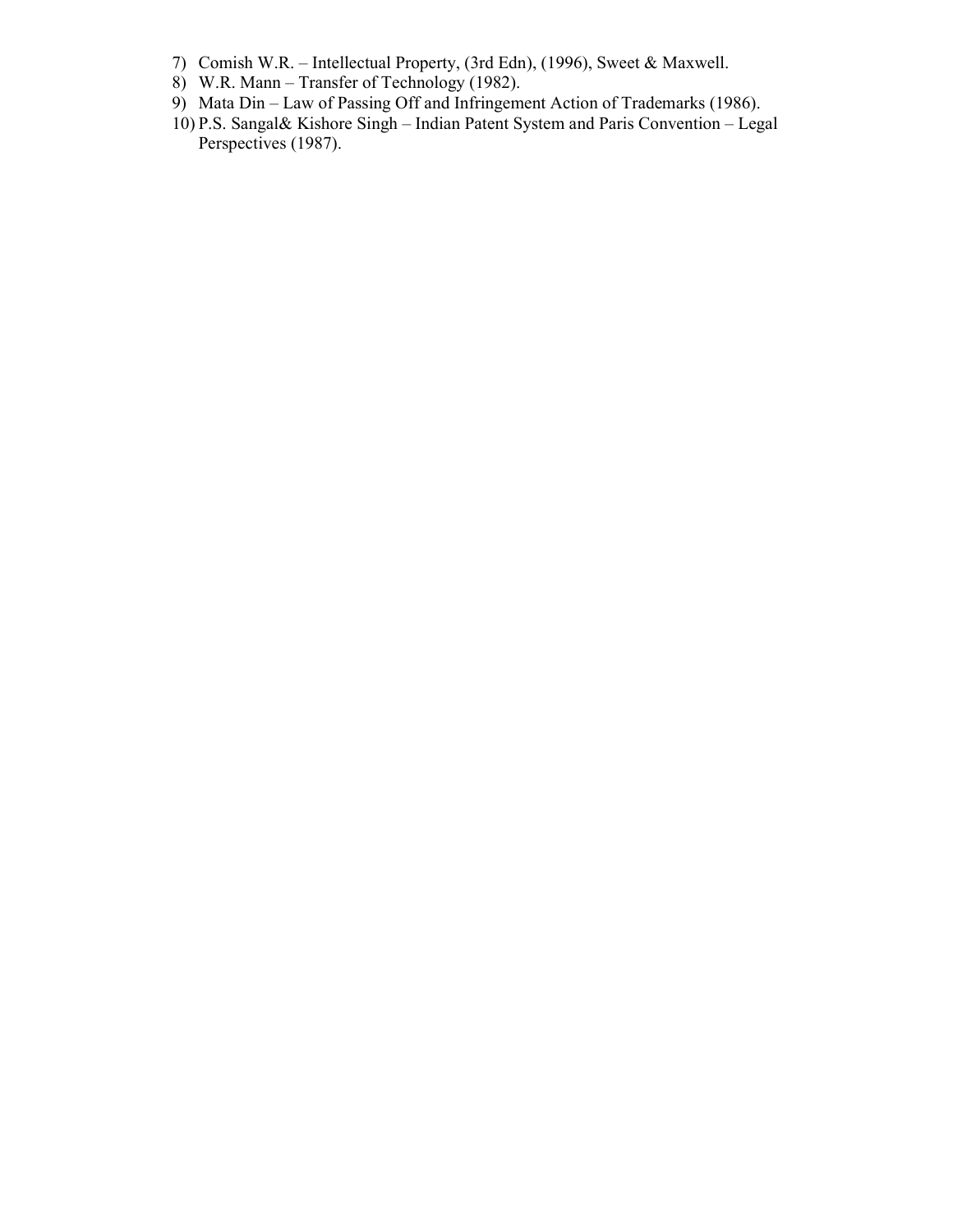### Subject: WOMEN & CRIMINAL LAW (Optional) Subject Code: LLB605 Unit Credits: 5

# Course Objective:

To familiarize the student with the burning issues relating to women and law. The course instills in the students a capacity for critical evaluation of the position of women with reference to law and society. To inculcate in the students the understanding of women and their rights and critical appreciation of socio-legal issues affecting the women Society and State. The course sensitizes the students with regard to the emerging trends of equality in feminist Jurisprudence.

# COURSE CONTENTS:

# UNIT-I : Introduction

- 1.1 Crimes against women: nature, kinds
- 1.2 International Commitments.

# UNIT-II

- 2.1 Major Hardships to woman and Indian laws
- 2.3 Rape &Sexual harassment of working women in workplace
- 2.4 Indecent representation of women-meaning, protection under Indian laws.

# UNIT-III

- 3.1 Particular and general offences
- 3.2 Dowry death,
- 3.3 Assault & Unnatural offences National protections.

# UNIT-IV: Special offending act

- 4.1 Immoral trafficking
- 4.2 Female feticide
- 4.3 Kidnapping and abduction National protections.

# UNIT-V: Cruelty and violence

5.1 Cruelty and domestic violence against women – National protections

### Examination Scheme:

| Components    | D/C/K<br>$\mathbf{v}$ | חר |    |          |    |
|---------------|-----------------------|----|----|----------|----|
| Weightage (%) | ∠∪                    |    | ∪~ | ∩∠<br>∪~ | ou |

### Books & References-

- 1) Indian Penal Code- Ratanlal Dhirajlal -Wadhwa
- 2) SITA (Suppression of Immoral Trafficking in Women)
- 3) Domestic Violence Act, 2005 Dr. Preeti Mishra
- 4) Indira Jaising Hand book on law of Domestic violence
- 5) Krishna Pal Malik Women & Law Allahabad Law Agency
- 6) ManjulaBatra Women and Law Allahabad Law Agency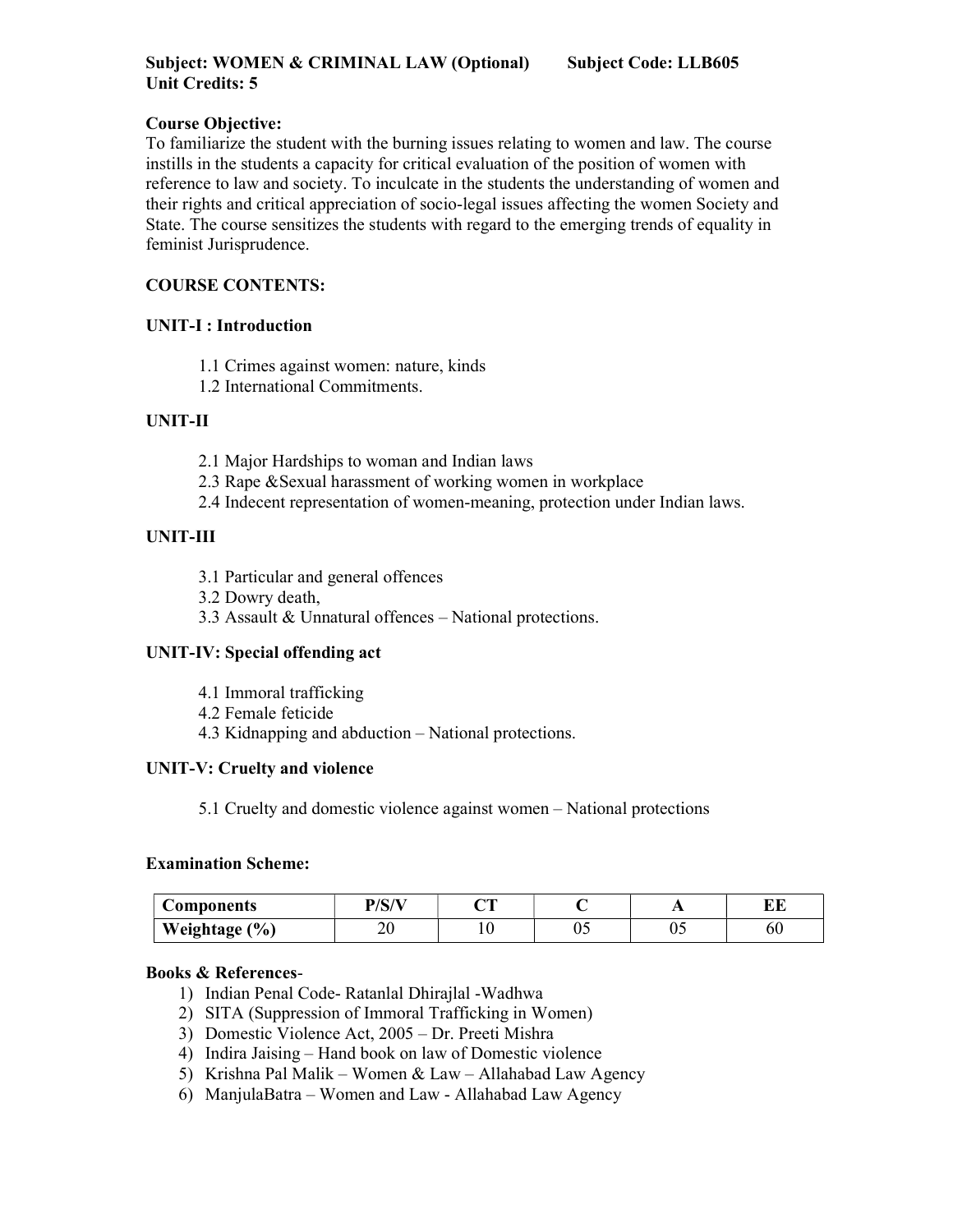With the advent of information technology law and Right to Information Law, new strides and strategies in legal justice education have come up. There is a need that Law students must also be acquainted with these new developments if a law student has to find a comfortable berth in the competitive legal market as a Law Professional as well as legal manager. Therefore, there seems to be an impending need to generate e-Legal Justice Education that exposes the students to have deep insights into the complexities of information technology and right to information. Objectives of this course, therefore, are understanding the legal recognition and procedure, Digital signatures, legal recognition of cyber authorities and Cyber appellate tribunal, legal implications of new varieties of offences and penalties under the Information Technology Act, 2000. A student of law should also be given the understanding of copyright issues, TRIPS agreements, application of patents to computer technology, etc. Besides, the course also aims at developing insights into the Right to Information Act, 2005 and its gray areas.

# COURSE CONTENTS:

# UNIT – I: INTRODUCTION

- 1.1 Fundamentals of cyber laws
- 1.2 Jurisprudence of cyber law.
- 1.3 UNCITRAL Model Law on E-commerce
- 1.4 Globalization, E-Commerce and India legal issues
- 1.5 E- Governance with special reference to India
- 1.6 Torts and Contract on Internet

### UNIT II: Information Technology Act,2000

2.1 Aims, objectives, scope and salient features of IT Act, 2000 and IT Act,2009. 2.2 Meaning and definitions – asymmetric crypto system, Computer, computer resources, computer network, data, electronic signature, electronic record, information, key pair 2.3 Cyber crimes – against individual, property, organization, society, Government and nation and punishments there for. 2.4 Offences by companies

### UNIT III: Adjudication and Penalties

- 3.1 Penalty to damage to computer, computer system, etc.
- 3.2 Penalty for failure to furnish information, return etc.
- 3.3 Residuary penalty
- 3.4 Appointment and Functions of Controller
- 3.5 Powers of Police officers
- 3.6 The Cyber Regulation Appellate Tribunal
- 3.7 Appeal To High Court

### UNIT- IV: Cyber Law – International Perspective

- 4.1 International Conventions on Cyber Law;
- 4.2 Development of Cyber Laws in USA; Europe and Asia.
- 4.3 OECD Principles of Data Protection;
- 4.4 EU Data Protection Laws;
- 4.5 Minimum Contact Doctrine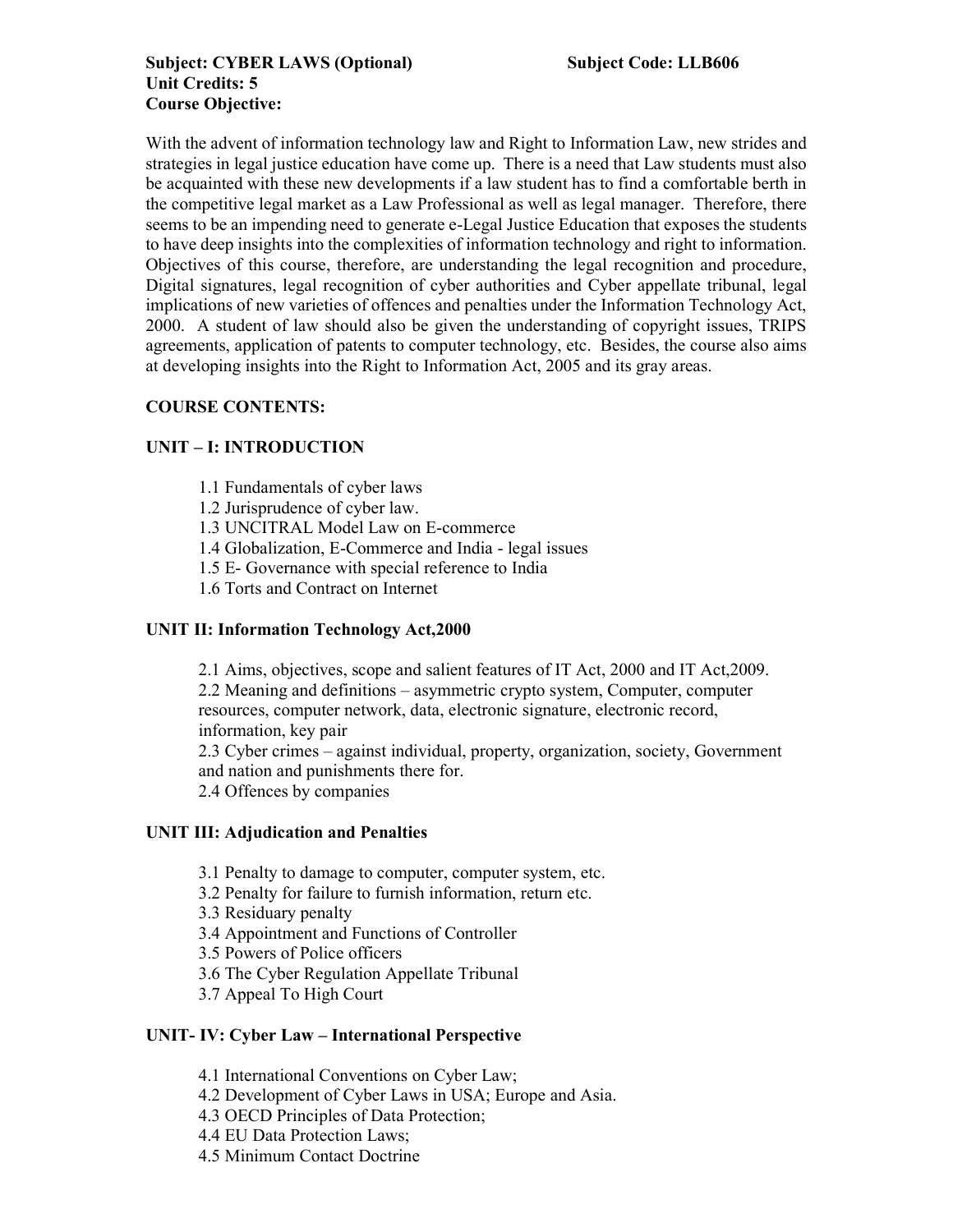# UNIT – V: Intellectual Property Issues in CyberSpace

5.1 Domain Names and Related issues: Understanding the system of domain names, 5.2 Different Perspectives, Cyber Squatting, UDRP;

5.3 Copyright in the Digital Media: Copyright & Cyberspace; Nature of Copyright in Cyberspace;, Fair use and Infringement, Copyright issues in Digital Media, Hyper linking, Caching, and Framing etc.;

5.4 Patents in the Cyber World: Patents in the Digital Environment;

5.5 Trademark in Cyberspace: Trademark law & Cyberspace;

### Examination Scheme:

| Components    | D/C/V' | $\sim$ |    | . .                 | ים ים<br>பப |
|---------------|--------|--------|----|---------------------|-------------|
| Weightage (%) | ∠∪     |        | ◡◡ | $\sim$ $\sim$<br>∪~ | υu          |

### Books & References:

- 1) . Kamlesh N. &MuraliD.Tiwari(Ed), IT and Indian Legal System, Macmillan India Ltd, New Delhi
- 2) K.L.James, The Internet: A User's Guide (2003), Prentice Hall of India, New Delhi
- 3) Chris Reed, Internet Law-Text and Materials, 2nd Edition, 2005, Universal Law Publishing Co., New Delhi
- 4) Vakul Sharma, Hand book of Cyber Laws, Macmillan India Ltd, New Delhi
- 5) S.V.JogaRao, Computer Contract & IT Laws (in 2 Volumes), 2005 Prolific Law Publications, New Delhi
- 6) T.Ramappa, Legal Issues in Electronic Commerce, Macmillan India Ltd, New Delhi
- 7) Indian Law Institute, Legal Dimensions of CyberSpace, New Delhi
- 8) Pankaj Jain Sangeet Rati Pandey, Copyright and Trademark Laws relating to
- 9) Computers, Eastern Book Co, New Delhi Farouq Ahmed, Cyber Law in India
- 10) . S.V.JogaRao, Law of Cyber Crimes and Information Technology Law, 2007, Wadhwa& Co, Nagpur
- 11) Rodney D. Ryder, Guide to Cyber Laws, 2nd Edit, Wadhwa and Company, Nagpur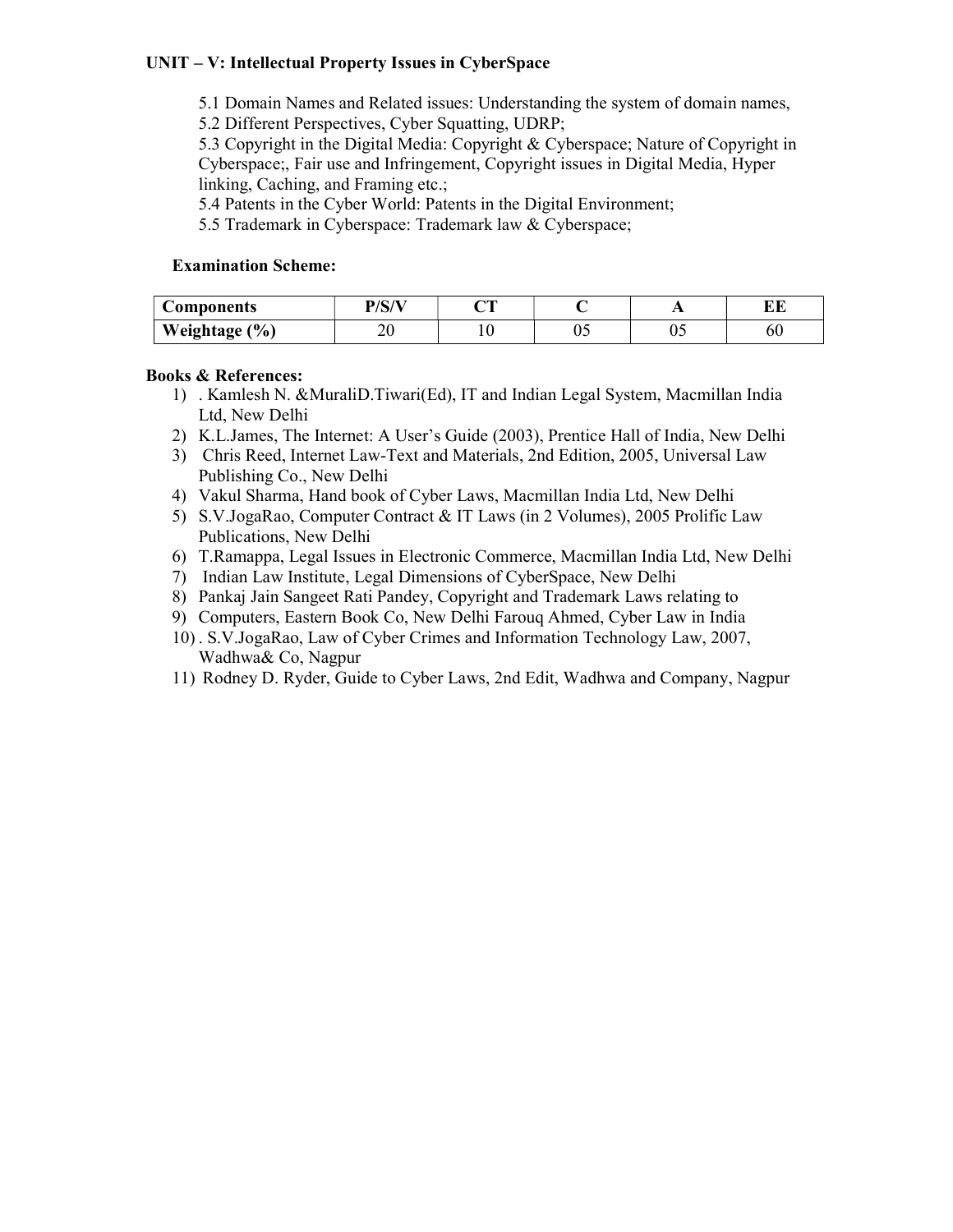# Unit Credits: 5

# Course Objective:

The purpose behind introducing the Right to Information Technology Law is just to, aware and impart the basic knowledge to law students about the information technology related law in cyberspace. The course is very useful for the law students. One cannot appreciate and practice information technology law if he does not know technology and its practical aspects. It is also very necessary to understand the current issues involved. Remember, the history of technological development is the history of business development. Hence, Right to Information Technology Law has been prescribed as a subject for law students. The original IT Act, 2000 was passed to facilitate electronic transactions, to provide legal protection to ecommerce, to authenticate electronic records, to prevent cybercrimes and to provide adjudicatory machinery for deciding technology related cases.

### COURSE CONTENTS: UNIT-I: Introduction

1.1 The evolution of the Right to Information in India.

- 1.2 The philosophy underlying the Right to Information Act, 2005 and the paradigm shift it envisages.
- 1.3 The important terms and concepts used in the Act.
- 1.4 The salient features of the Act

# UNIT-II :

# Public Authorities and their Obligations under the Act

- 2.1 What is a Public Authority?
- 2.2 Who are the Public Authorities covered under the Act?
- 2.3 Which Public Authorities are exempted from the ambit of the Act?
- 2.4 Obligations of Public Authorities.

# UNIT-III:

# Role of Public Information Officers: PIOs and APIOs - Accepting Information Request, Processing and Disposing

3.1 The requirement for designation of Information Officers - PIOs / APIOs - in public authorities

3.2 The specific Duties & Responsibilities of Information Officers.

3.3 The liabilities of a PIO for non-compliance with the provisions of the Act.

3.4 How to accept information requests and assist citizens in making information requests?

3.5 What is the process for disposal of requests?

3.6 The time limits for disposal of information requests.

3.7 The fees and costs to be charged for providing information.

3.8 The grounds on which requests can be rejected and the procedure for such rejection.

3.9 Exemptions from disclosure of information, partial disclosure and "Third party"

UNIT-IV: The roles and responsibilities of Appellate Officers within Public Authorities.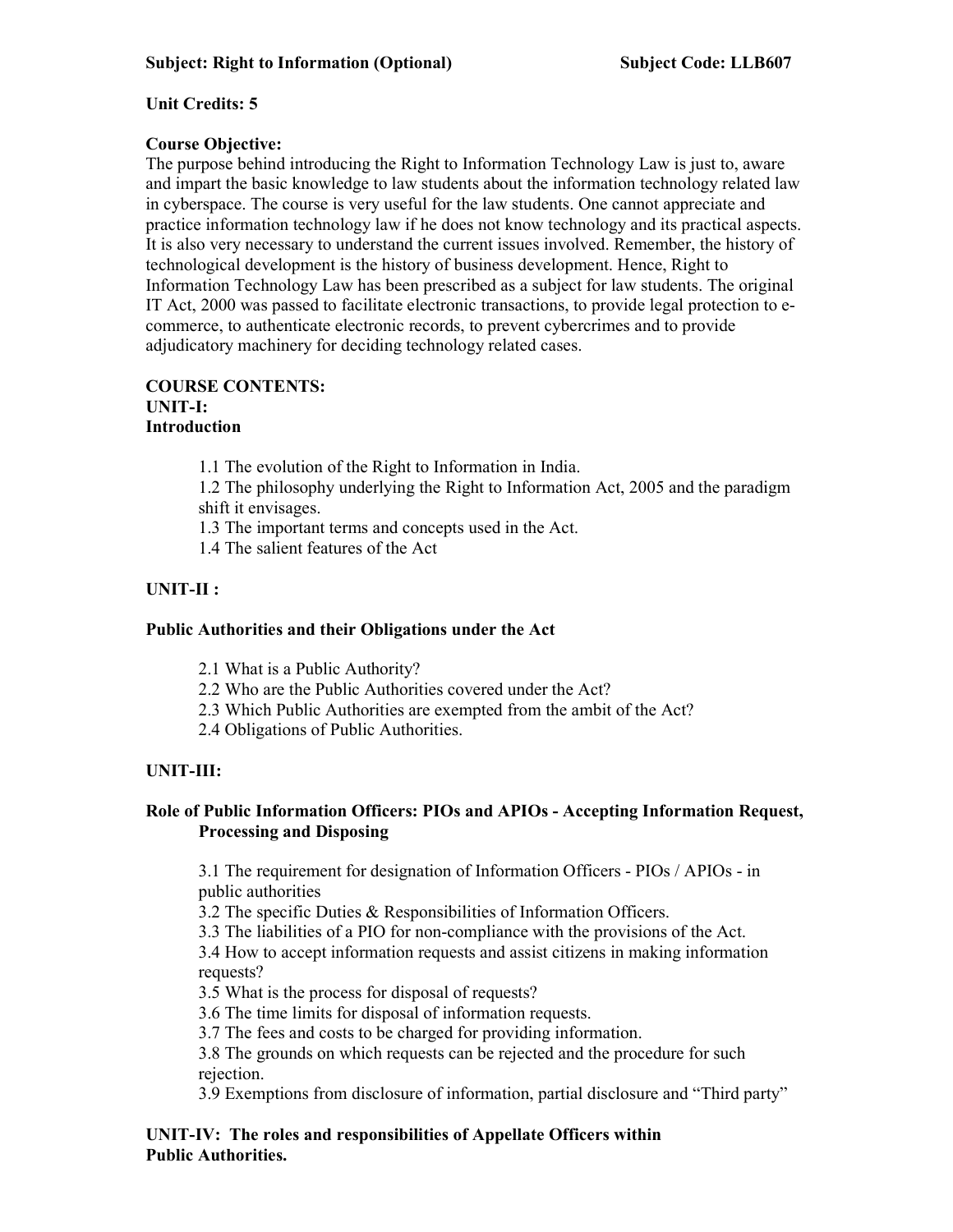- 4.1 The process involved in making first appeals to designated Appellate Officers.
- 4.2 Timelines for making a first appeal and disposal of the appeal
- 4.3 First Appeals and Appellate Officers Important Provisions
- 4.4 Information Commission: Powers, duties and Functions

# UNIT-V : RTI and Good Governance:

- 5.1 Role of Civil Society Organizations and Media
- 5.2 Records Management for Effective Information Management and
- 5.3 Implementation of the Act
- 5.4 The importance of records management.
- 5.5 The broad issues relating to the keeping, maintaining, managing and destructing.

# Reference book:

- 1. Right to Information law, policy & practice- Rodney Ryder
- 2. Right To Information Law, Practice & Procedure (Commentary)-V.K.Puri, for Jba Publishers
- 3. Right To Information Law In India- R. V. Paranjape
- 4. Right To Information Law And Practice- Justice Rajesh Tandon
- 5. Law Relating To Right To Information- Dr. A K S Massey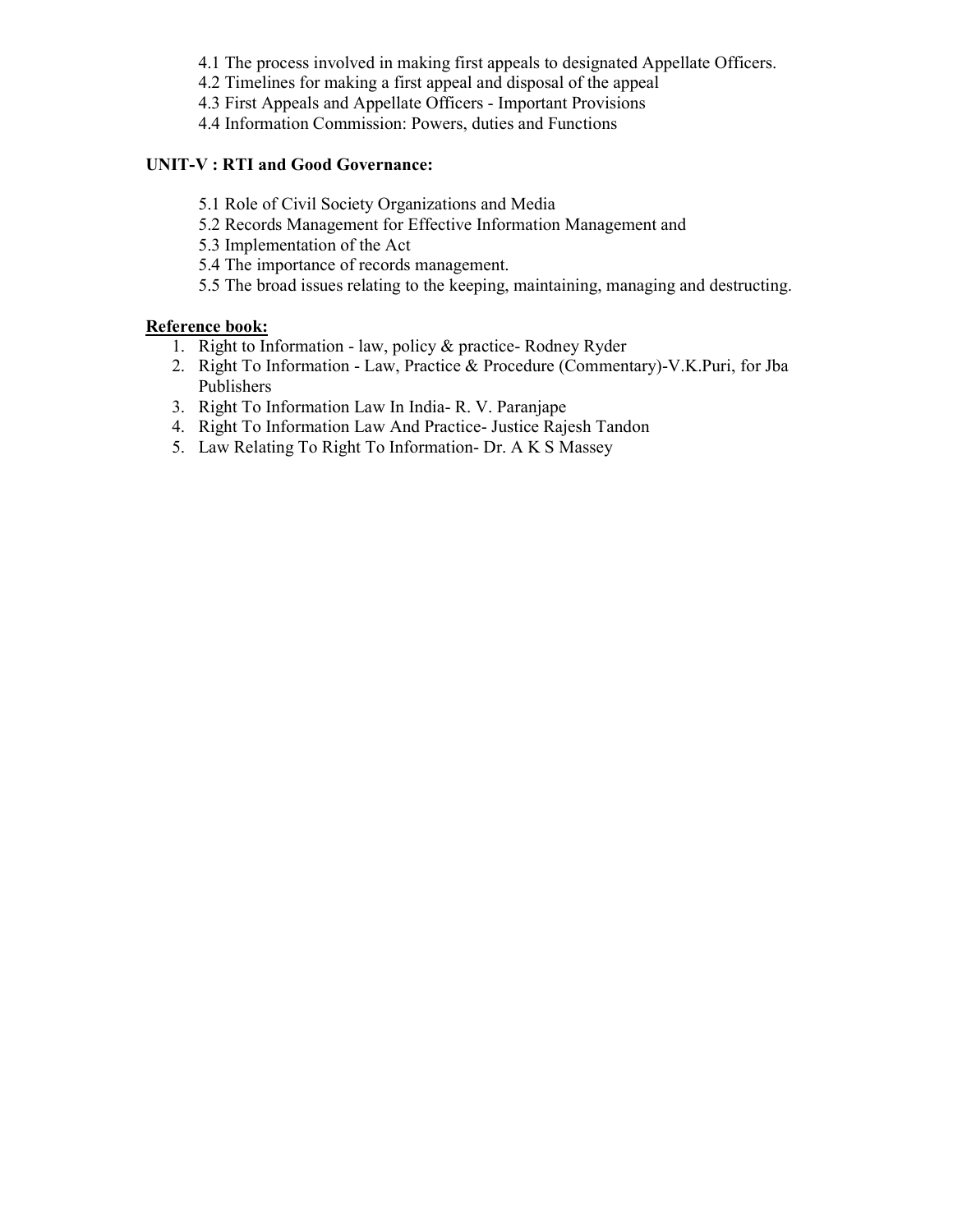#### Subject: Moot Court, Pre Trial Preparations And Participation In Legal Proceedings Subject Code: LLB608 Unit Credits: 5

#### Course objective:

This course relates to litigation advocacy and as such this shall be a simulation course that shall have two parts. First part shall focus on preparation for trial and trial strategies. It shall also disseminate techniques of examination-in-chief cross examination and re-examination of witnesses, argumentation in courts, bail application, injunction application, etc. The second part shall focus on writing briefs in civil suits and criminal cases, appellate briefs in civil and criminal cases, and writ matters, memorial writings and arguing before the appropriate forums. The students shall be given a case to argue, that shall help to articulate their argumentative zeal as well as capacity.

## Course Contents:

This course is designed to hone advocacy skills in the students. Moot Courts are simulation exercises geared up to endow students with facility in preparation of written submissions and planning, organizing and marshaling arguments in the given time so as to convince the presiding officer.

The students should familiarize themselves with the various stages of trial in civil and criminal cases. They should be exposed to real court experience. Further they should imbibe the skills of client interviewing. This component may be planned to be part of the internship. Each student shall undergo an internship for minimum 20 weeks during the entire course under NGO, trial and appellate advocates, legal regulatory authorities, legislatures and parliament, other legal functionaries, market institutions, law firms, companies, local self-government and other such bodies as the university may stipulate. However, the internship shall not be for a period of more than four weeks continuously in an academic year.

## Course contents:

- 1. Moot Court
- 2. Observation of Trial
- 3. Client Interviewing
- 4. Viva

At the end of the semester, the student shall appear for a viva voce.

Method of assessment: The submissions of Moot courts shall be valued by the course teacher. The diaries relating to trial observation and client interviewing and pre-trial preparations shall be valued by the professional under whose supervision the student has completed internship and the course teacher if it is so planned. If internship is with an Authority wherein trial observation and client interviewing is not possible, the student shall undertake these exercises separately and it shall be evaluated by the course teacher. The viva shall be conducted by the Principal of the college and the course teacher